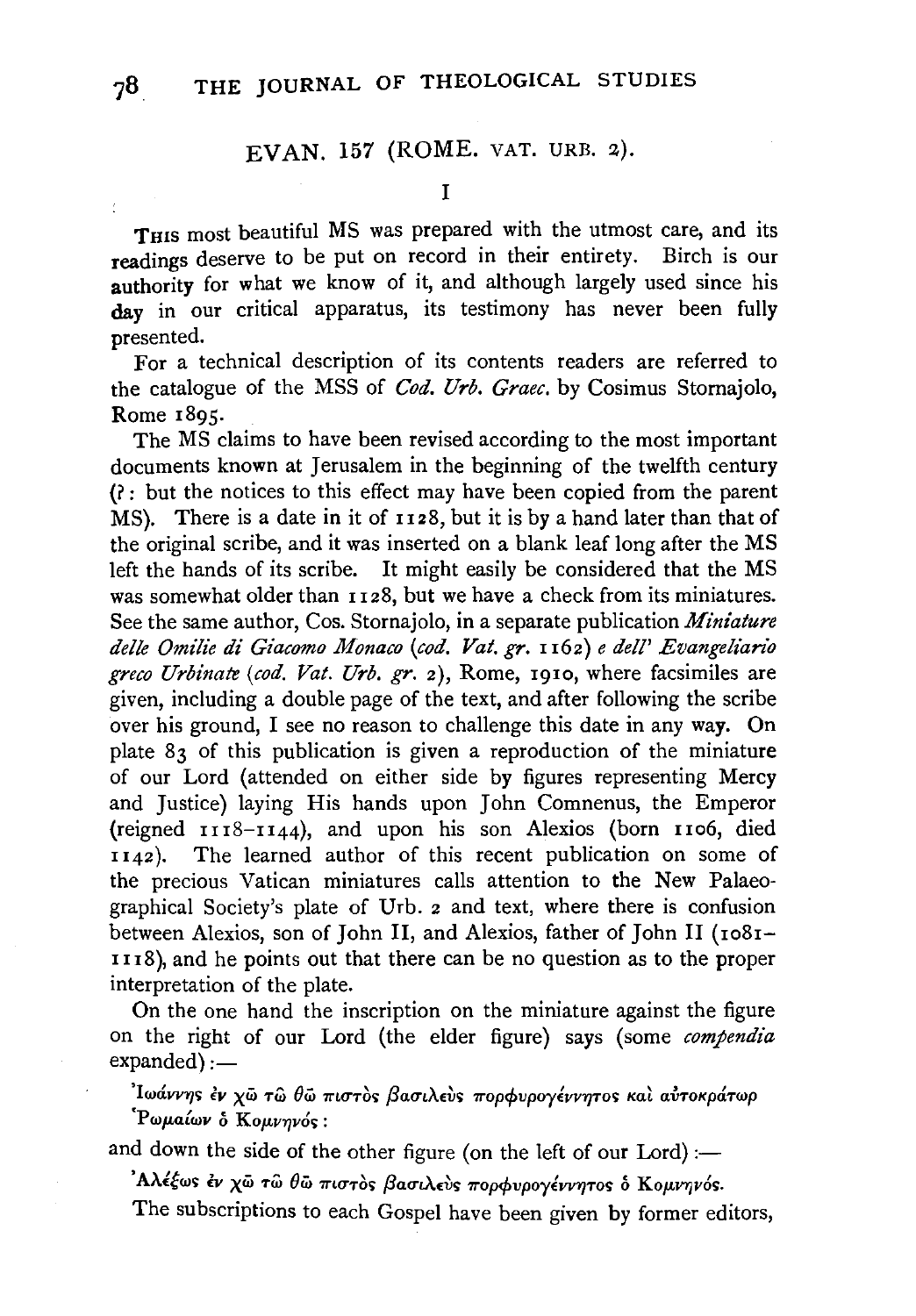and are of course reproduced by Stornajolo. The claim above mentioned is there specifically set forth four times in slightly different language.

The rarer and strange readings occur as smoothly as possible. In addition to those already known I have recovered a number of others. I would therefore like to add to this very brief notice that whenever the scribe made the slightest lapse in copying a letter or letters the place was carefully whitened with paint before he rewrote the letter or letters needed to repair the oversight. All that stands in the MS therefore is deliberate, with the exception of lapses which were not detected, or of idiosyncrasies of which the scribe is guilty,<sup>1</sup> as he was his own corrector almost entirely. Grave peculiarities and harmonistic preferences must, therefore, be due to the ancestors of this MS.

A feature which I think is of considerable interest in the MS (as in Evan. 28) is its concurrence with the *textus receptus* for verse after verse (more in Matt. and Mark than in Luke), sometimes running for 10, IS, 20, or even 30 verses without practical variation,2 before we are treated to a rare reading. Thus, before the most interesting addition of  $\kappa$ ai  $\theta \epsilon \lambda \omega$  at Mark v 23, we run about 8 verses before and 20 verses beyond without practical deviation from the common text. This must lend a curious force to these exceptional readings, for they occur in the smoothest possible way—all of them—and exhibit no signs of scribal infirmity or wilfulness in A.D. 1128 or whenever the MS was actually penned.

There can be but two explanations of this addition of  $\kappa \alpha \hat{i} \theta \hat{\epsilon} \lambda \omega$  in Mark v 23. One is that the addition is a literary one, intended to complete the otherwise somewhat faulty Greek sentence, carrying  $\tilde{i}$ va  $\partial \theta \, d\theta \, d\theta$  [for which there is no variation among Greek MSS]<sup>3</sup> without introduction of any kind. This is what Erasmus intimated when, in his Latin translation, he supplied the less imperative *Oro* before *ut venias*, and what Horner shews in his translation of the Coptic.<sup>4</sup> Or as White, in his edition of the philox. syriac 1778, who supplies *Rogo*.

The other explanation would be that this is perchance a genuine lost reading, excluded in a very early age from the Greek text on account of the impression that an order to or a demand upon our Lord, couched in such imperious language, was out of place. This left the  $\partial u \partial \phi$ in an almost untenable position, so much so that the MSS  $a\delta$  alone

<sup>1</sup> This is seen in the frequent doubling of  $\lambda$  in words like  $\epsilon \beta a \lambda \lambda \epsilon$ . It has no

significance, as the accentuation generally shews. 2 Yet of rare readings supported by B or D or *syr sin* not a vestige remains in *other* cursives. One can consult page after page of Scrivener's collations to this effect.<br><sup>3</sup> D<sup>er</sup> alone makes the change to  $\epsilon \lambda \theta \epsilon a/ a t$ , merely the equivalent of *syr* and *lat*,

while *coptand sah* appear to follow the usual Greek.

<sup>4</sup> Pers<sup>lnt</sup> has 'peto', but it is noticeable that Evan. 157 avoids a softer Greek expression such as *alτέω* or δέομαι, nor uses a more classical verb to express mere request.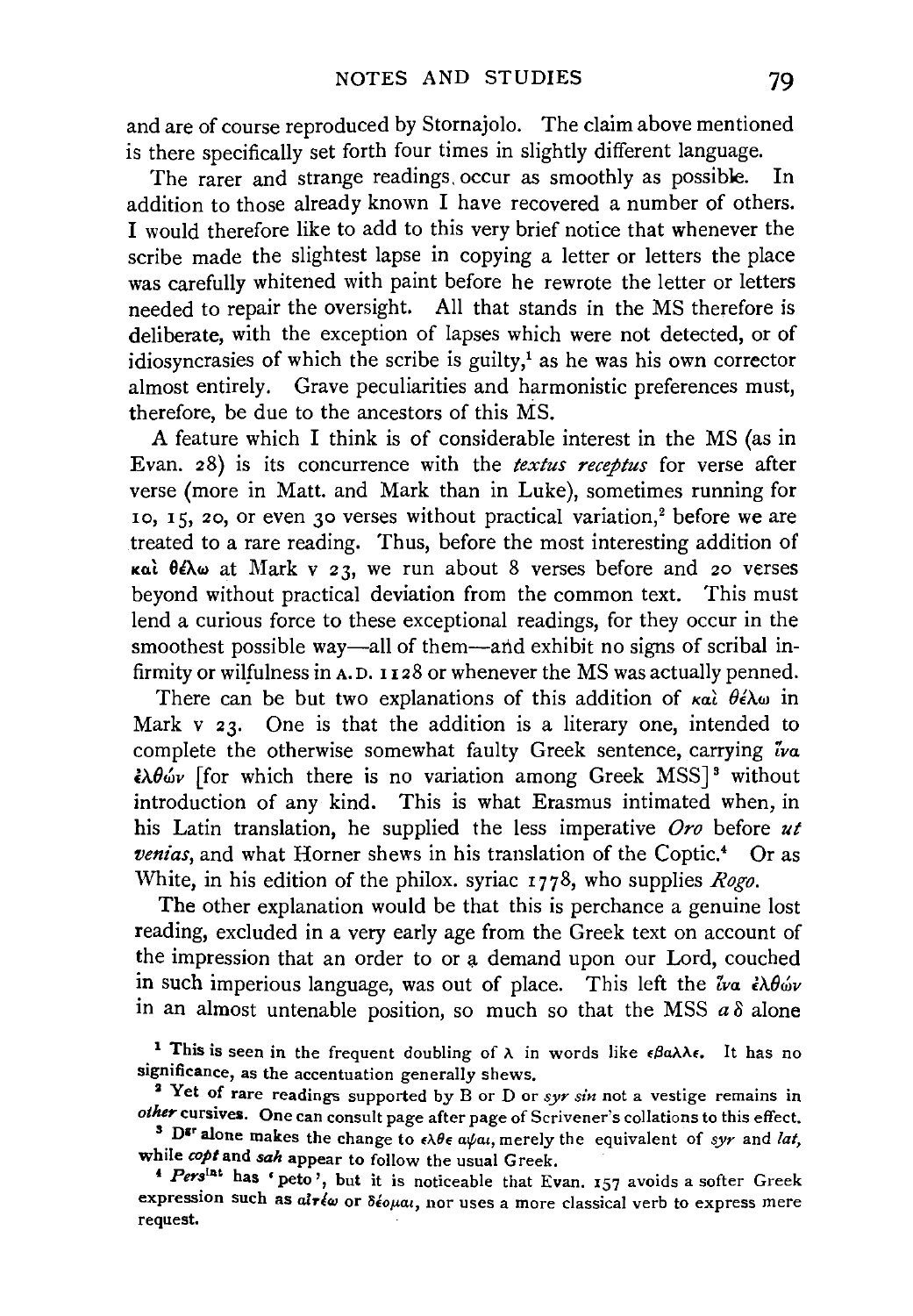preserve in the Latin *ut venias,* the others, with the Syriac, softening the imperiousness of the order in our MS  $157-$ 

καὶ θέλω ἶνα ἐλθὼν ἐπιθῆς...

but maintaining a semblance of it by their unanimous-

*Veni tange ...* 

*Veni* could grow out of  $\kappa a \hat{i} \theta \hat{\epsilon} \lambda \omega \hat{i} \nu a \hat{\epsilon} \lambda \theta \hat{\omega} \nu$ , while  $\kappa a \hat{i} \theta \hat{\epsilon} \lambda \omega$  could not possibly grow out of *veni.* 

The *Diatessaron* says : *'But come* and lay thy hand upon her.' The 'But' is, perhaps, suggestive of something very ancient lying behind it all. It also occurs in *aeth* and one *syr* MS, while *arm* is also reported to have *'sed* ut venias '.

May we not also see in such a demand on the part of Jairus a robust and overwhelming *faith* in the great Healer's powers to be exercised for his beloved  $\theta$ *v* $\alpha$ <sup>*r*</sup> $\alpha$ *v* $\alpha$ *y* $\alpha$ *r* $\alpha$ *v* $\alpha$ *n*<sup> $\alpha$ </sup>*n*<sup> $\alpha$ </sup>*n*<sup> $\alpha$ </sup>*n*<sup> $\alpha$ </sup>*n*<sup> $\alpha$ </sup>*n*<sup> $\alpha$ </sup>*n*<sup> $\alpha$ </sup>*n*<sup> $\alpha$ </sup>*n*<sup> $\alpha$ </sup>*n*<sup> $\alpha$ </sup>*n*<sup> $\alpha$ </sup>*n*<sup> $\alpha$ </sup>*n*<sup> $\alpha$ </sup>*n*<sup> $\alpha$ </sup>*n*<sup> $\alpha$ </sup>*n*<sup> $\alpha$ </sup>*n*<sup> $\alpha$ </sup>*n*<sup> $\alpha$ </sup> if need be, as the price of the favour?

There is something particularly striking about this reading when we remember how the scene opens and how this important personage is described as : (v 22) είς των αρχισυναγώγων.

Note that in St Matt. (ix  $\overline{18}$ ) the expression is  $\partial \lambda \lambda \partial \partial \partial \theta$   $\partial \theta \partial \theta$   $\partial \tau \partial \theta$   $\epsilon$ , ... and in St Luke (viii 41) παρεκάλει αύτον είσελθεΐν είς τον οίκον αύτου.

Akin in some respects, however, to the addition of  $\kappa a \hat{i} \theta \hat{\epsilon} \lambda \omega$  in Mark v 23 is another addition in Luke xviii 9 of kal  $\lambda \epsilon \gamma \epsilon \iota$  where some recensor did not like the position of  $\tau \hat{n} \nu \pi a \rho a \beta o \lambda \hat{n} \nu \tau a \nu \tau \eta \nu$  without a further introduction. See *sah* and *syr* which put these words further back in the verse, and *aeth boh* which add *loquutus est* or *dicens* (as *cor vat* and the Sixtine *vg*) after  $\tau \hat{n}v$   $\pi \alpha \hat{\mu}a\beta$ .  $\tau \alpha \hat{\nu} \tau \eta \nu$ .

Again, to take one other instance, at Mark xii 7 and 8, we run at least eight verses previously and some dozen verses beyond without any serious divergence. Yet here we have a pair of startling readings incorporated in the running text without sign of deliberation or critical editing. I refer to this passage (although already reported by Birch) because it bears directly on the question of a Greek Diatessaron, referred to recently in Dr Vogel's publications.1

In Mark xii 7 our MS reads: καὶ κατάσχομεν (not κατασχωμεν as Birch and Scholz)  $a\dot{v}$ *ro* $\ddot{v}$  *r* $\dot{\gamma}$ *v k* $\lambda \eta \rho \text{ov}$ *play (pro Kat*  $\eta \mu \omega v$  *εσται η κληρονομια)* [cf. Matt. xxi 38], following this in verse 8 by the substitution of ~K{3ali.MvT£<; *avTOV* for Ka~ *£tlf3all.ov* [if. Luke XX Is].

This is clearly not Tatian at all, and I think the question of a Tatianic Greek or Latin diatessaron must be kept separate from that of a simple

<sup>&</sup>lt;sup>1</sup> Die Harmonistik im Evangelientext des Codex Cantabrigiensis, Leipzig, Hinrichs, 1910, and *Die Altsyrischen Evangelien, Bib/. Studien,* Band xvi Heft 5, Freiburg im Breisgau, Herder, 19rr, both by Dr H. J. Vogels.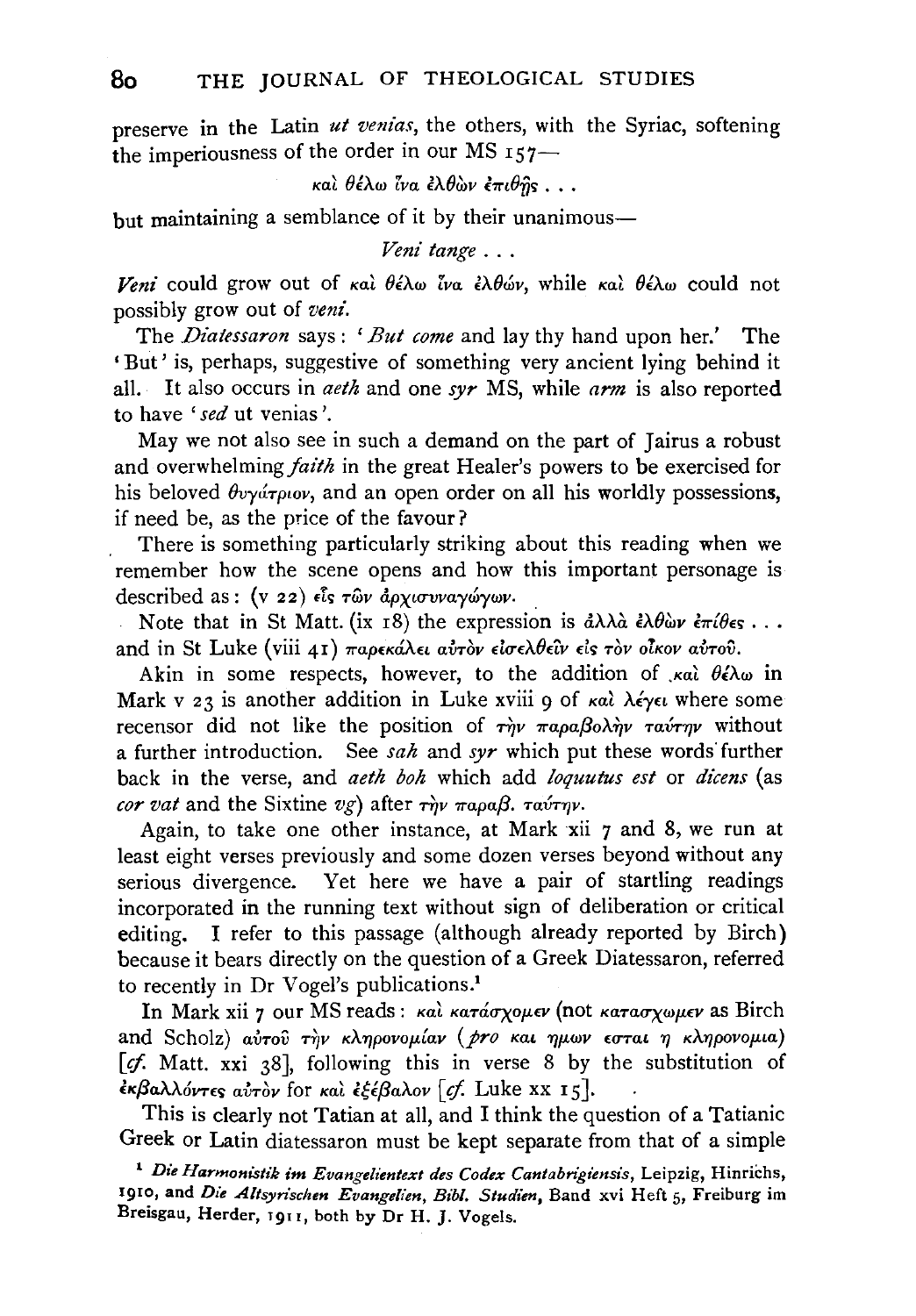Greek, Latin, or Graeco-Latin Diatessaron of a date which at present is quite uncertain. Thus the harmonies visible in the Codex Bezae are not necessarily all to be traced to Tatian.

Remark in this passage then that the *diatess. arab*. uses *kat nuwv £crrat 1J KA1Jpovop.ta* with the Greek, and is supported not only by the old Syriac in St Mark, but also in St Matthew (whence Evan. 157 draws in xii 7 ), where the Syriac words are the same as in St Mark *against the Greek* of *Matthew.* 

Observe, further, that our expression in Mark xii 8, drawn from the *other* Synoptic Luke-xx 15, finds no Tatianic or Syriac support, the participial form being noticeably absent, not only in St Mark but also in St Luke.

Here, then, is a picture of a Greek harmony, independent of Tatian. We may also note

Matt. xxi  $3 + \pi$ otetre ovrws post  $\pi$  157 ( +  $\pi$ otetre D *d aeth Orig.*)  $cf.$  Mark xi  $3 + \pi$ OLELTE  $\tau$ OVTO

*non diatess arab,* which is Luke and Matthew mixed.

[Marc v 15  $+ \pi a \rho a \tau o \nu \sigma \pi o \delta a \sigma \tau o \nu \nu \eta \sigma o \nu$  (*post kaft.*). Cf. Luke viii 35 *non syr sin in Marc*, but diatess. ex Luc.]

Some of the harmonies, however, are rather forced, and may well be late ; they include also the borrowing of several expressions from St John's Gospel, for which there is no other authority.

Among the more important or interesting of the fresh readings gathered, I may call attention here to one which stands out particularly:

Matt. xxi 46 *K is intouv airov Kparijoal* Kat *εφοβήθησαν τους όχλους* 

instead of  $\kappa \zeta \eta \tau \partial \nu \tau \epsilon$  , , ,  $\partial \phi \partial \eta \partial \eta \sigma \alpha \nu$ , This form agrees with the Syriac and *Auct* op imp against all other Greeks.

As the collation of St Luke and St John cannot appear in this number of the JoURNAL, I append some of the more important new readings which my re-examination has revealed, and which will give a foretaste of the very interesting character of the Lucan and Johannine recension in this MS.

Luke i 36 *συνείληφεν* for *συνειληφνία* with <sup>\*</sup> B L *E latt syrr* and *copt*.

- ii 20  $-\kappa a\iota\epsilon\iota\delta o\nu$  with  $l\mu$  only as far as I know.
- ii 37 *νηστεία (pro νηστείαις)*[και δεήσεσι]. This may be a survival of an old Syriac singular. It seems to agree only with *syrr aeth pers*.
- $v I8 + a\dot{v}r\dot{\theta}v$  (*post*  $\theta \epsilon \hat{i}v\alpha t$ ) i.e. 'And they endeavoured to bring him in and to lay *him* before him'. Agreeing only with  $B LZ$ *syrr sah boh goth [non tat aeth].*
- V 25 *7r&.VTwv (pro awwv)* 'And immediately he rose up before *all'.*  This agrees with *a arm* and 13-69-346-556 *Evst* 47· *avrwv 11'BVTWV* 124.·

vii  $5 + \hat{\eta} \mu \hat{\omega} \nu$  (*post ovvaywyir*) 'For he loveth our nation, and *our* VOL. XIV, G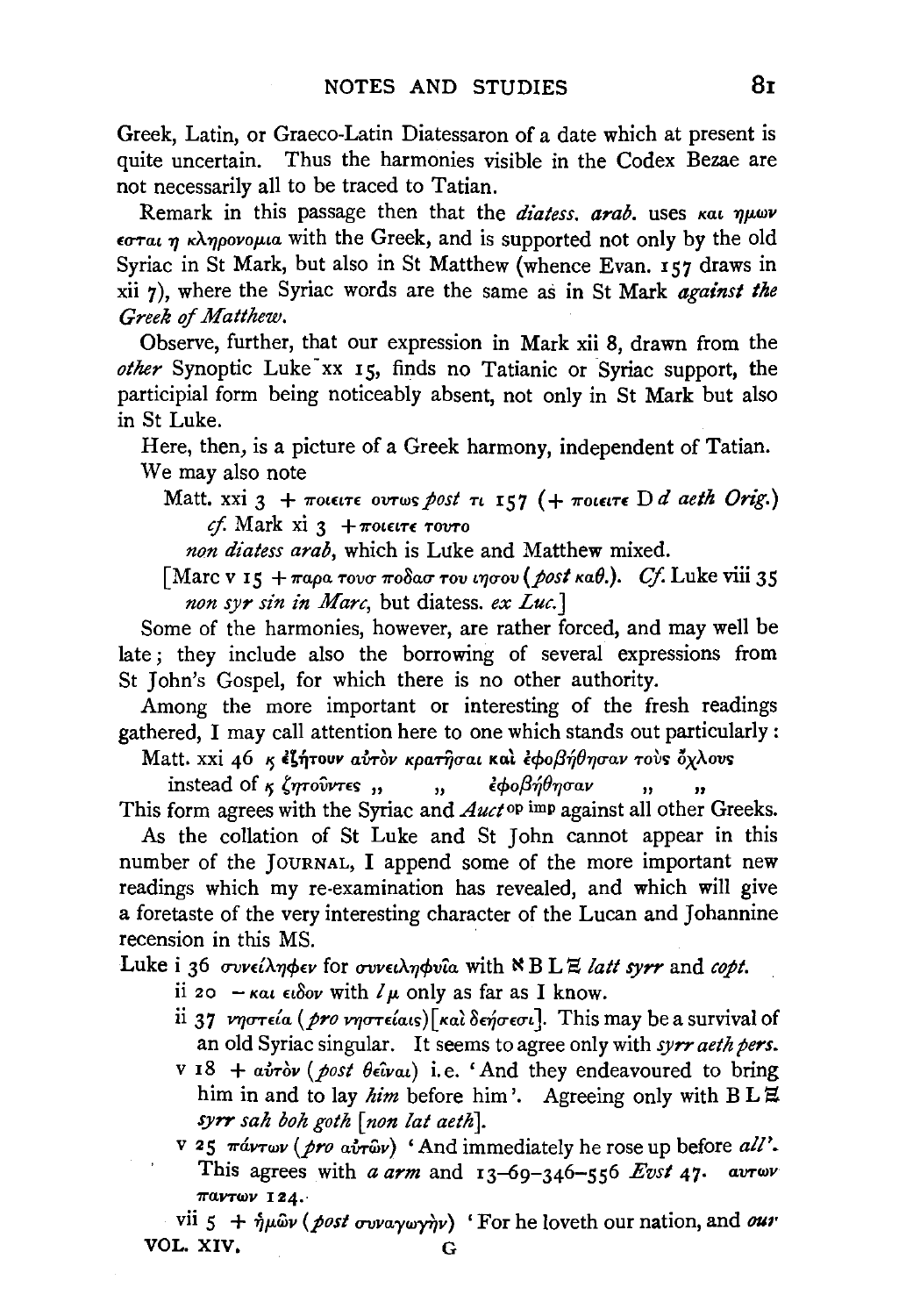synagogue he himself built for us'. Agreement here only with R of Greeks and Coptic.

Concurrence with the Jerusalem Syriac lectionary is not marked at all in Matthew and Mark, nor particularly noticeable in Luke and John enerally, although very distinct in a few places, yet now we get a trace of sympathy between  $\overline{157}$  and the Jerusalem (or of a version which lay behind it). I refer to the verse following :-

- Luke vii  $6 o\dot{v}$  (ante  $\mu$ akpav), where this has the countenance of the three codd. of the Jerus. Syriac. No doubt this ov was lost in Greek following *avrov* (AYTOYOYMAKPAN), but compare the Syriac inverting 'a little way from ', as if the *ov* being lost very early  $\mu$ akpav became  $\mu$ <sub>kpav</sub>.
	- vii 22 + å (ante ήκούσατε) 'Going, announce to John the things which ye saw and *the things which* ye heard'. This is supported by *syr sin aeth* and *d*, against the other Latins. Der is a little confused in Scrivener's edition, but certainly witnesses to it also.
	- viii 25  $\epsilon \pi i \tau \mu \hat{a}$  (pro  $\epsilon \pi i \tau \hat{a} \tau \hat{b}$  is here apparently alone, working a Greek parallel with Mark iv 39 and Matt. viii 26, both having επετίμησεν.

viii 55  $\epsilon \pi \epsilon \tau a \xi \epsilon \nu (pro\ \delta \iota \epsilon \tau a \xi \epsilon \nu)$  with D('jussit' *latt*, but 'praecepit' *cd*).

- viii 56 είπεν (pro παρήγγειλεν) 157 apparently quite alone. It is difficult to account for such a thing in such close propinquity to agreement with D (yet the same kind of mixture may be observed later : xv 8 *Kal &.7roA.iuaua* for *liiv hoA.irro* Dgr and 157 alone, while in the same verse the order  $\tilde{\epsilon}_{\chi o\nu\sigma a}$   $\delta \epsilon \kappa a$  $\delta$ *ραγμασ* agrees only with Coptic; or, again, xv 21 τούσ άνα- $\pi\epsilon \omega_0$ *i* agrees only with the Coptics, and is followed by  $\pi\omega$ *n* $\omega$ for  $\frac{\partial y}{\partial y}$  *avá* $\gamma$ *kaov* by 157 alone, while the subsequent order of  $\mu_{0}v$  $\delta$  olkoo, while also Coptic, has the support of the entire Egyptian array of Greeks  $R \triangle B$  D<sup>gr</sup> (contra d) K L R X II and only  $e$ , against the other Latins and Syr.).
- ix  $I_3$   $\epsilon_{15}$   $\pi a \nu \tau a$  Alone with three bohairic codices ( $\Delta_1 F_1^* O$ ) and pers.
- ix 18  $\sigma$ vv $\gamma$ v $\tau \gamma \sigma \alpha \nu$  (pro  $\sigma$ vv $\hat{\eta} \sigma \alpha \nu$ ) Alone with B\* 245 *a* and f.
- ix 34 επεσκίαζεν (pro επεσκίασεν) So **κ** B L *a* and two Greek lectionaries.
- ix 39 + και ράσσει (ante και σπαράσσει) So D fam *I etc.*
- ix 54 *αναλώσει (pro αναλ*ώσαι). Compare the versions and Latin (except  $c d$  'consumere').
- x 10  $-\epsilon \xi \epsilon \lambda \theta$ ov $\tau \epsilon$ s Alone, yet apparently deliberate. The sense is slightly altered but not destroyed : 'But into whatsoever city ye enter, and they receive you not into their streets, say ... '.
- $xi$   $3$ <sup>2</sup>  $\mu$ era. Here the sense is quite altered. 'The men of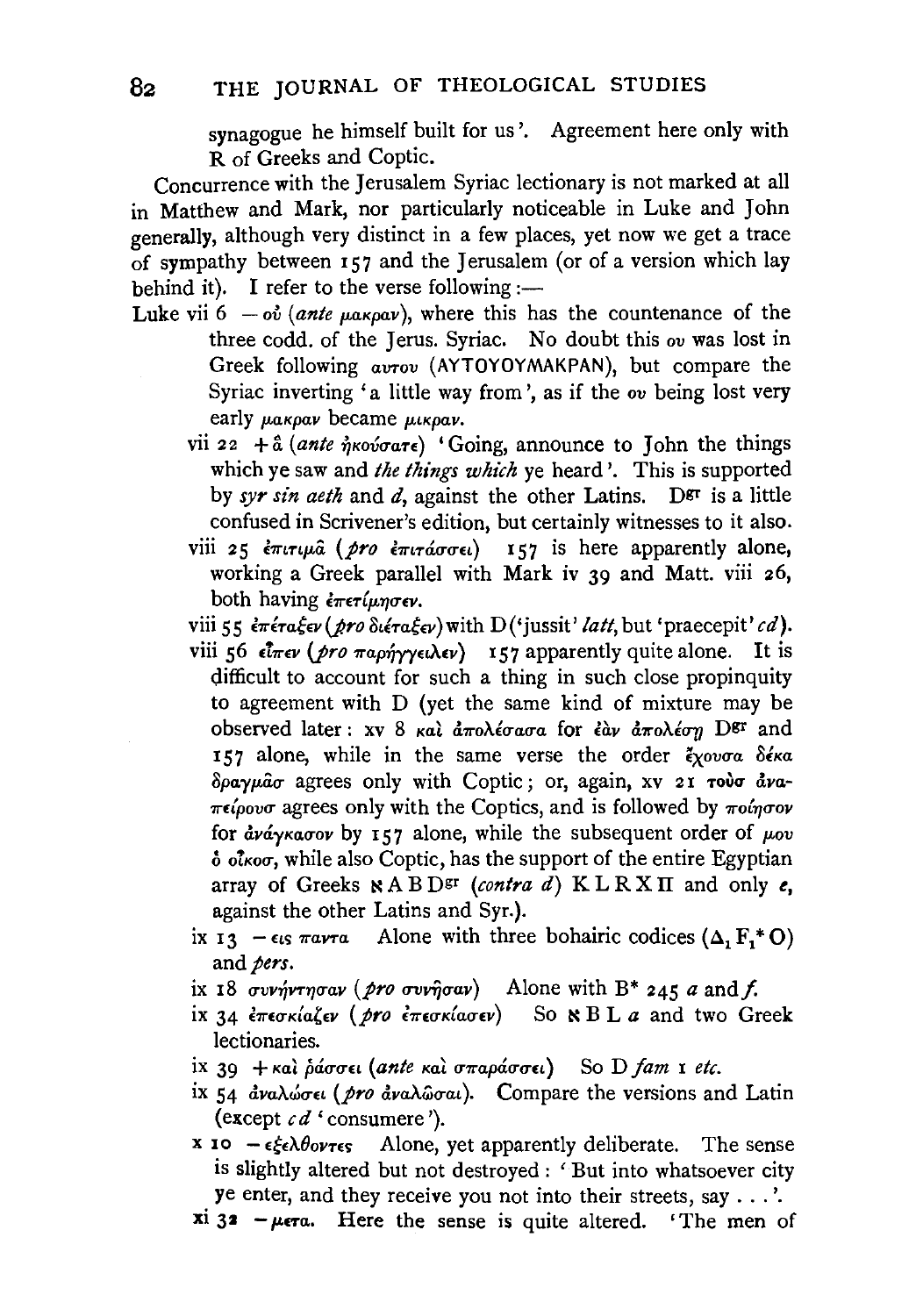Nineveh shall rise up in the judgement of this generation', instead of 'with this generation'.

- Luke xii 53 +  $\kappa a\lambda$  (ante  $\pi \epsilon \nu \theta \epsilon \rho a$ ) introducing a copula before the mother-in-law clause. This is not the custom of the Greek MSS, but finds a counterpart in 237 syr cu sin diatess aeth ce  $\dim \mu$ , and would seem to be as old as *Tertullian*.
	- xiv  $9 + \tau o v$  (ante  $\tau o \pi o v$ ). Quite alone with both sah and boh, which have the article in all their MSS but one of boh. As some Coptic MSS generally deflect from the mass in a case of this kind, the present instance is striking. 'Give this one the place.' Horner has no note on it in  $sa\bar{h}$  because 157 was not reported for it, and there is no other authority.
	- xiv 10 +  $\pi$ ávτων (post ένώπιον) with NABLX sahomn bohomn syrr  $(omn$  except sin) diatess aeth  $r$ .
	- xiv 12 μηδε τους αδελφους σου L a few cursives, one sah MS out of seven, and *Aphraat* (against the Syriacs) to which may be added *Iren* where it is uncertain how 'free' the quotation may be.
	- xv 5 +  $a\dot{v}\dot{\sigma}$  (post  $\epsilon\dot{v}\rho\omega v$ ). This is not Greek, although Birch should certainly have reported it. It seems to be a matter of the influence of the versions—syrr copt aeth latt (except  $a c d e \delta$ ) -from Matt. xviii 13.
	- xvi 26 διαπεράσαι (*pro* διαπερώσιν) D d and Latin.
	- xvii 4 άφεσ (pro άφήσεις) DH  $\Lambda$  Clem it boh pl syrr and aeth.
	- xvii 17 + ούτοι (post δεκα) A Π etc, and D d it. Cf. fuller note in collation.
	- xvii 18 υποστρέψαι πάντεσ (pro υποστρέψαντες).
	- xvii 19 +  $\delta\tau\iota$  (ante  $\eta \tau$   $\pi$ ίστις) D it. Not Coptic, as one might suppose, and important as introducing and emphasizing the  $\eta$   $\pi$ *i*  $\sigma$ <sub>1</sub>  $\sigma$ <sub>5</sub>  $\sigma$ <sup>2</sup>  $\sigma$ <sup>2</sup>  $\sigma$ <sup>2</sup>  $\sigma$ <sup>2</sup>  $\sigma$ <sup>2</sup>  $\sigma$ <sup>2</sup>  $\sigma$ <sup>2</sup>  $\sigma$ <sup>2</sup>  $\sigma$ <sup>2</sup> $\sigma$ <sup>2</sup> $\sigma$ <sup>2</sup> $\sigma$ <sup>2</sup> $\sigma$ <sup>2</sup> $\sigma$ <sup>2</sup> $\sigma$ <sup>2</sup> $\sigma$ <sup>2</sup> $\sigma$ <sup>2</sup> $\sigma$ <sup>2</sup> $\sigma$ <sup>2</sup> $\sigma$ <sup>2</sup> $\sigma$ <sup>2</sup> $\sigma$ <sup>2</sup> $\sigma$ <sup>2</sup> $\sigma$ <sup>2</sup> $\sigma$ <sup>2</sup> $\sigma$ <sup>2</sup> $\$
	- xviii 34  $-\tau$ ovro D it pl syr cu sin boh pl sah  $1/7$ . 'The word' instead of this word.

xviii 36 +  $\tau$ ov (ante  $\delta \chi \lambda$ ov) sah only.

- xix 20 ιδου. Compare xix 25 + ιδε, possible, nay probable error oculi in a parent of Graeco-Coptic columns.
- $\frac{1}{46}$  +  $\frac{1}{40}$  (ante  $\frac{1}{40}$   $\frac{1}{40}$   $\frac{1}{40}$   $\frac{1}{40}$ 
	- and also  $+\tau$  as (ante  $\pi \rho \omega \tau$  or  $\alpha \theta \epsilon \delta \rho(\alpha s)$  already  $\alpha h$  only. noted by Birch

xxii 60  $\tau i$  (pro 8) N D it vg ('quid'). quod ff h

XXIII 33 λεγόμενον (pro καλούμενον) CGXA Marcion.

<sup>+</sup>  $\delta$ νο (ante κακούργους) 28 aeth b vg ow (D d) Cf. parallel.

xxiv 22  $-\epsilon \xi \eta \mu \omega \nu$  D *d aeth* and *pers* (apparently no others).

This is clearly a very important and deliberate omission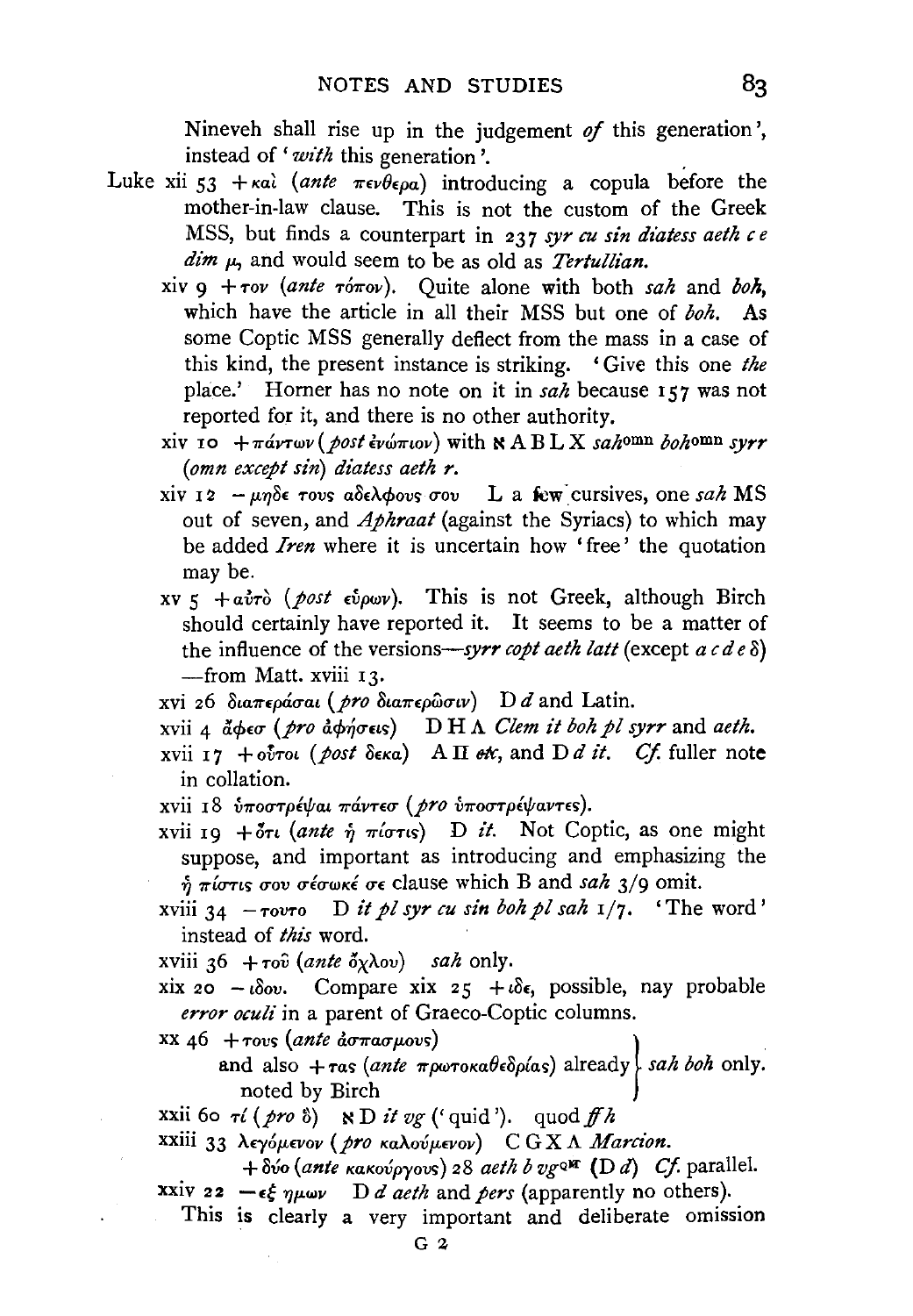from the phrase:  $d\lambda\lambda\dot{\alpha}$  και γυναικές τινες εξ ήμων εξέστησαν ήμας, γενόμεναι δρθριαι έπι το μνημείον.

- John i 47 aυτώ (pro περί αυτού) making Jesus say to Nathaniel, 'Behold an Israelite indeed ... ' So only 4S *pers* and *aeth* (e omits).
	- vi 14 Order  $\tau_0$  *σημειον* ο εποιησεν Not Greek, but *sah bf(l) r* svrr and  $v_{\mathcal{E}}^R$ .
	- vi 26 +  $\mu$ ov (post  $\tilde{d}$ *prwv*) Alone with *gat* (' panibus meis').
	- vi 31 + Kal  $d\pi \in \theta$ avov Alone. (Cf. Ps. lxxviii 24 et 30 seq.)
	- vi 70 εξ ήμων (pro εξ υμων) 'And one of us is a devil'. Alone. This is to be compared to John xv 20  $\eta\mu\epsilon\tau\epsilon\rho o\nu$  for  $\nu\mu\epsilon\tau\epsilon\rho o\nu$  in an equally important place : 'if they kept my word they will keep *ours* also.'

viii 58 έγὼ ήμην (pro εγω ειμι) 'Before Abraham became I was'.

- ix 8  $\partial y$   $\partial y$   $\partial \sigma$  *ovy ovtos*  $\partial \sigma$  *(wiresgluary iii) 'Was not this he who was* sitting and begging'. Alone.
- x 18 + $d\pi$ <sup>2</sup>  $\epsilon \mu a v \tau o \hat{v}$  (post  $\theta \epsilon v \alpha u$  avrive) Again alone apparently: 'I have power to place it *from me.'*
- x  $38$  -Kat  $\pi$ 10 $\pi$ ενσητε This time with D *d a b c eff l Tert Cypr* Zeno and syr sin [not the other Syriacs nor the diatessaron].
- xi 11 ελάλησεν δ ίησοῦς (pro ειπεν) This follows the above, here practically alone with *diatess.*
- xi 15  $-wa \pi \omega \tau \epsilon \omega \omega \tau \epsilon$  Alone apparently (see above x 38).
- xii 3  $d\lambda d\beta a\sigma\tau\rho o\nu$  (pro  $\lambda$ *troav*) Alone with *syr pesh* and both diatessarons, *arab* and Flat (against the other Latins) virtually *undoing* the conflation of *syr sin.*
- xiv 6  $-\kappa a_i \eta_i a_i \lambda_i \theta_{\epsilon i} a_i$  Alone. I cannot imagine whence this extraordinary omission unless possibly from similarity of appearance of words in Syriac. In this connexion note our omission in John xvi 33 of the important phrase  $\epsilon v \tau \omega \kappa \sigma \mu \omega \theta \lambda \omega \nu \kappa \epsilon \tau \epsilon$ , with the Jerusalem Syriac (all three codices) which Mrs Lewis attributes to homoioteleuton in the Syriac.

xiv 10 + Tobro (post  $\pi$ 10Tevels) Alone.

 $xviii$   $3I - avrows$  Alone.

- xix  $27 + a\dot{v}$ <sup>To</sup> (post  $\tau\omega$   $\mu a\theta\eta\tau\eta$ ) in the important statement that ' from that hour his disciple' took charge of the mother of our Lord.
- xix 40  $\epsilon\hbar\bar{\omega}a\nu$  (pro  $\epsilon\delta\eta\sigma a\nu$ ) This is harmonistic with *syrr aeth pers (cf. Mark xv 46).*
- xx 6 ovv Only support one cursive and *a,* one *boh* MS and  $arm (x \in sah)$ .

xxi 4 - ot  $\mu a \theta \eta \tau a \iota$  Apparently alone.

 $xxi$  19  $-$ avr<sub>w</sub> Alone with *sah*  $1/4$ .

I cannot claim to have solved the interesting problems which this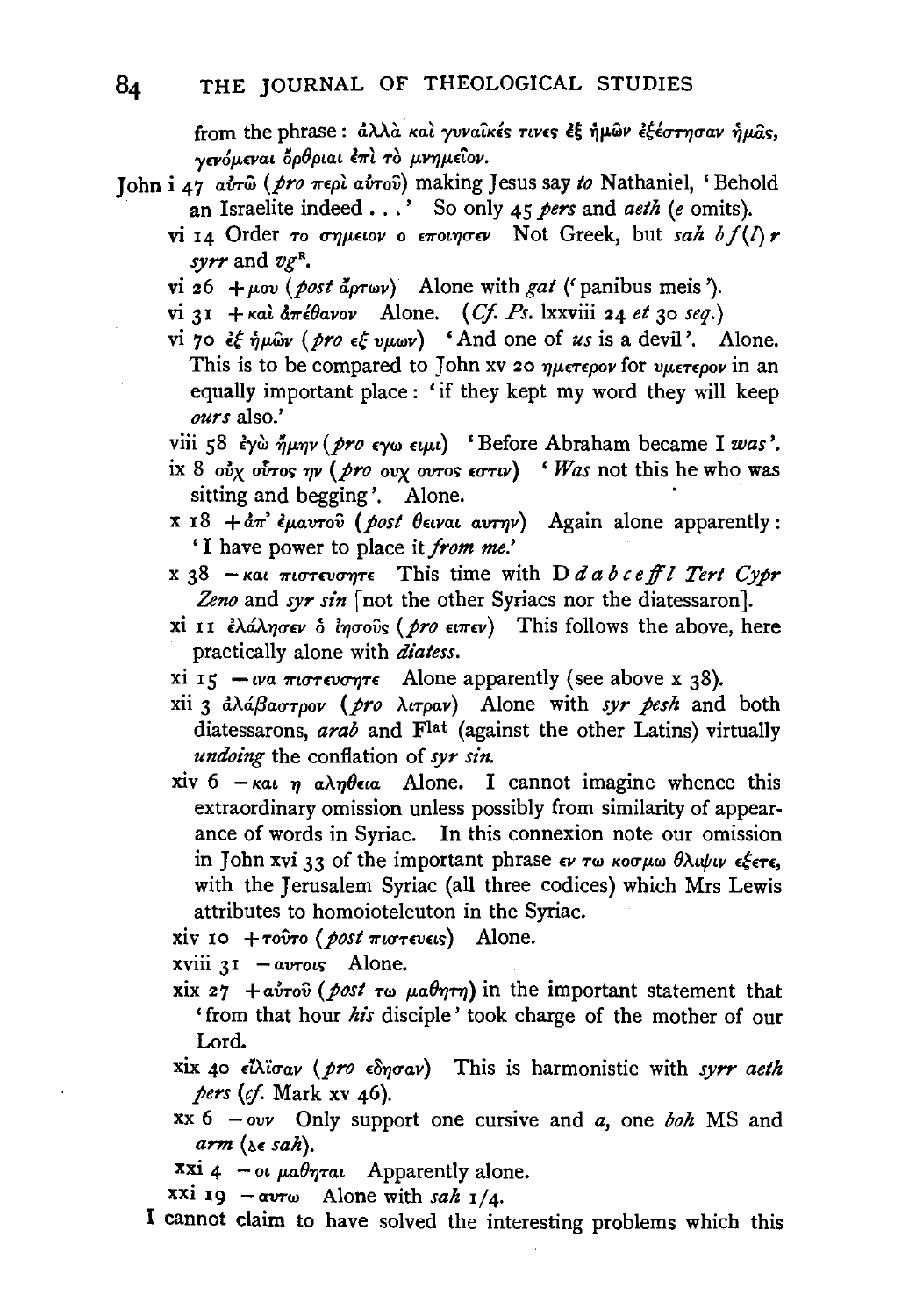MS offers to the student of the text, but it seems to me that we can advance a step by considering the variations of single documents of this importance, and we cannot advance at all unless we know first the whole character of a text, and then investigate all its bearings and follow up all the clues offered. The following re-examination is therefore presented as a contribution to our more exact knowledge of the contents of *llrb.* 2.

I think a key of some importance as to the methods of  $157$  is offered at John ix 31 (see the note on this passage), where our conflation shews thought on the part of the recensor; not satisfied with the Greek expression, he adds, perhaps from Syriac influences, *fearing*, which Burkitt and Hogg (as I think rightly) prefer for  $\Delta_{\mathbf{11}}$ , to the *reveretur* of Schaaf and Gwilliam. It is to be noticed that *d* alone renders *timet*  against the other Latins. *Urb.* 2 writes here  $\theta$ eo $\sigma \epsilon \beta$ H $\sigma$  ] + Kat  $\phi$ o $\beta$ ouμενος τον θν' [και το θέλημα αυτού ποιή].

In order to be brief here, I have attempted to indicate throughout the collation passages which seem to illustrate the history and affiliations of the recension. I say attempted, because I have to deplore the fact that I have been unable to check all the authorities as thoroughly as I could wish. This is due to constant travelling during the past twelve months, so that a full reference library has not always been under my hand. Indeed, I have to thank several kind friends for the loan of books which were absolutely necessary. I pray, therefore, that my shortcomings may not be laid up against me, but that readers of this JoURNAL will bear in mind the disadvantages under which I have compiled the collation and apparatus and add for themselves witnesses which I may have overlooked. I shall be glad to receive from readers of this JOURNAL information as to support by any other authorities in the passages marked as apparently unique.

It was intended at first merely to print the variations which Birch and Scholz<sup>1</sup> had omitted to notice, besides correcting their readings when inaccurate or erroneous, but it seemed desirable to print the whole collation, for convenience of reference apart from Birch's Scholz's and Tischendorf's published notices.

I have marked with two daggers the readings unrecorded by Bir. Scho. In very many of these places they record *other* MSS for the variation, so that they simply overlooked the testimony of  $157$ . I have included in the tables minutiae not intended to be recorded by Birch, because

1 Scholz did really nothing. He took his readings from Birch's *Variae lectiones*  published in 18o1, where Birch has added a few readings of Urb. 2 overlooked by him in his notes to the N.T. of 1788. Once Scholz happens to give a real variant unrecorded by Birch, but I think he copied that of Vat. 1209 (B) by mistake where Urb. 2 really agrees.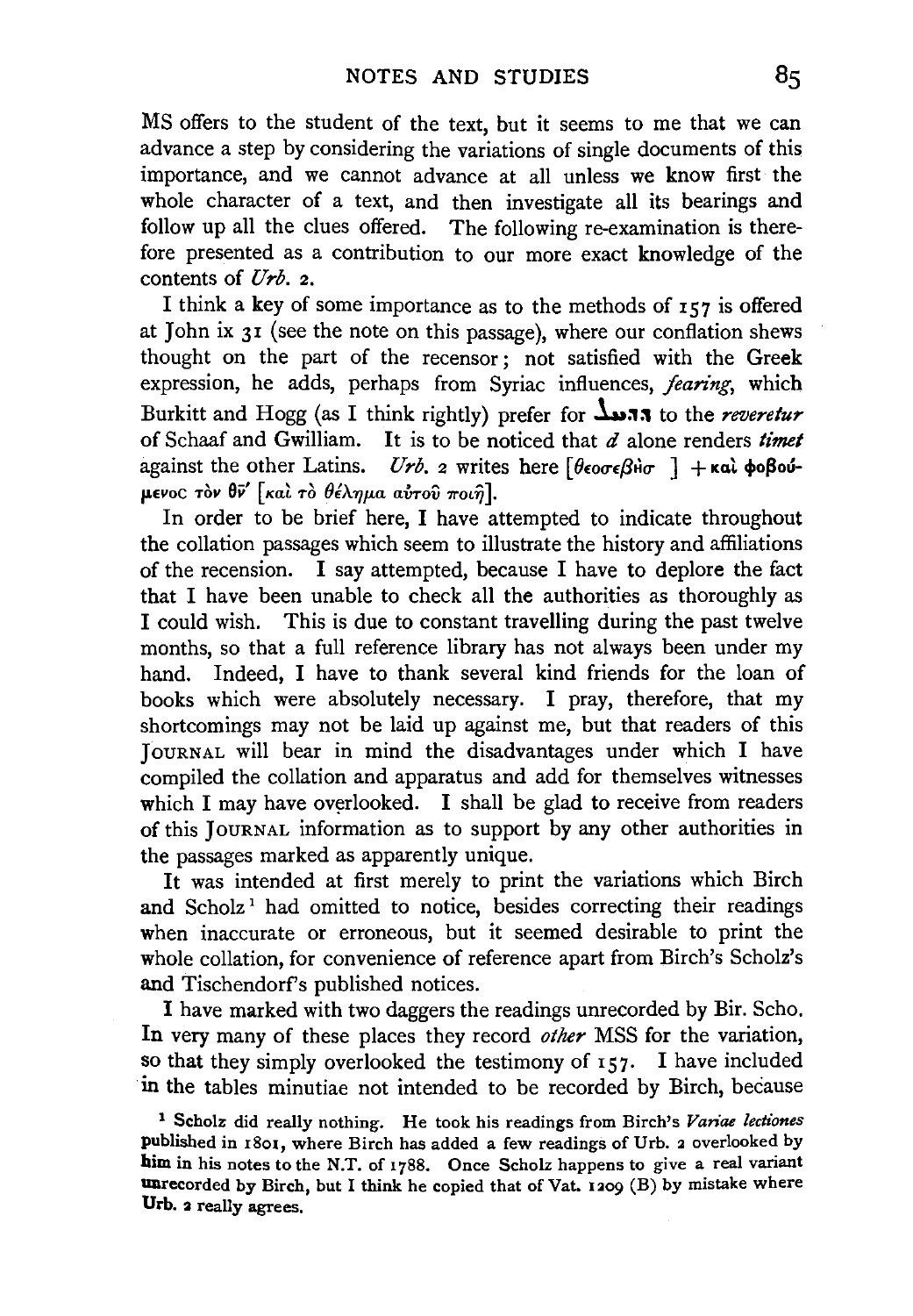the number of cases of change of accent or breathing, idiosyncrasy of form, &c., is very small compared to the laches of other scribes, and those who are familiar with the peculiarities of MSS will readily note this and its bearing on the amount of care in transcribing, as well as concerning the erudition of the scribe.

Our librarius does not contract wos and its cases. He hardly ever writes  $\delta r \dot{\alpha}$ . But he sometimes accents  $\delta \delta \alpha \sigma \iota$  on the antepenultima, as does the MS 28. He makes unusual ligatures for  $\kappa a$ , in the form of zeta, and for the terminations  $\kappa u$ ,  $\kappa \epsilon \nu$  in the form of  $\xi$ , and has other pretty and unusual forms of contraction, but only at the end of lines. Another peculiarity is to write capital  $\Delta$  following  $\delta$  as in  $\delta a \Delta$ .  $\sigma a \delta \Delta o v \kappa a \omega v$ , in which a few other MSS agree.

The only new symbol used in the notes is  $\beta$  for *Barb lat* 570 (at Rome), a codex executed with decoration by Irish hands, some of whose readings the Abbot Gasquet kindly placed at my disposal. I have returned to Tischendorf's method of quoting Scrivener by letters of the alphabet, as Gregory and von Soden have completely changed I quote also Paris<sup>97</sup> and Laura<sup>104 A</sup> published the old numbers. respectively by Schmidtke and Lake in 1903.

H. C. HOSKIER.

### SUBSCRIPTIONS IN EVAN. 157.

| Subscr. to S. Matt. :: έγαΓτέλιον κ τα Ματθαΐον έτράφμ |
|--------------------------------------------------------|
| ή ΔΝΤΕΒλΗθη έκ τ έν ΙεροσολγΜΟΙΟ                       |
| παλαιῶΝ ΔΝΤΙΓΡΑΦωΝ Τ ἐΝ Τῶ ΔΙΤ                         |
| όρει λποκειμ <sup>ες</sup> έν σίχοις βγπδ· κε          |
| φαλαίοις τριακοςίοις πενβκοντα έπτ :                   |
|                                                        |

Subscr. to S. Mark: : έγαΓτέλιοn καΤά Μάρκοn. έτράφμ ή ΔΝΤΕΒΛΗ ΌΜΟΙ ΕΚ Τ<sup>ο</sup> ές πογλας μ<sup>ει</sup> έν (εκτων εσπουδασμενωνεν) τίχοις χιλίοις πεν Τακοςίοις, πεν Η κό" κεφαλαίοις,  $c\bar{\lambda}\Delta$ :

Subscr. to S. Luke: : έγαΓρέκαΤά λούκαν·έρράφη ή αΝτεΒλήθη δΜΟΊως έκ τ άγτων αντιτράφων έν τί χοις  $\bar{B}\psi\hat{z}\cdot$ κεφαλαίοις τμ $B^{\circ}$  + + +

Subscr. to S. John: : eral rélion ката iwannun eppaon ка ΔΝΤΕΒλΗθΗ ΟΜΟΙΩΟ ΕΚ ΤΩΝ ΔΥΤΩΝ ΔΝΤΙ ΓράφωΝ · έΝτίχοις άπλ' κεφαλαίοις  $c\bar{\lambda}$ u $\qquad$ :

# COLLATION OF EVAN. 157 WITH TEXT OF STEPHEN 1550 AS REPRINTED BY SCRIVENER.

The more important variations are printed first, the minutiae follow, chapter by chapter. The readings neglected by Birch and Scholz are indicated by a double dagger. [Many of these are omitted unintentionally as they often give other authorities for them.]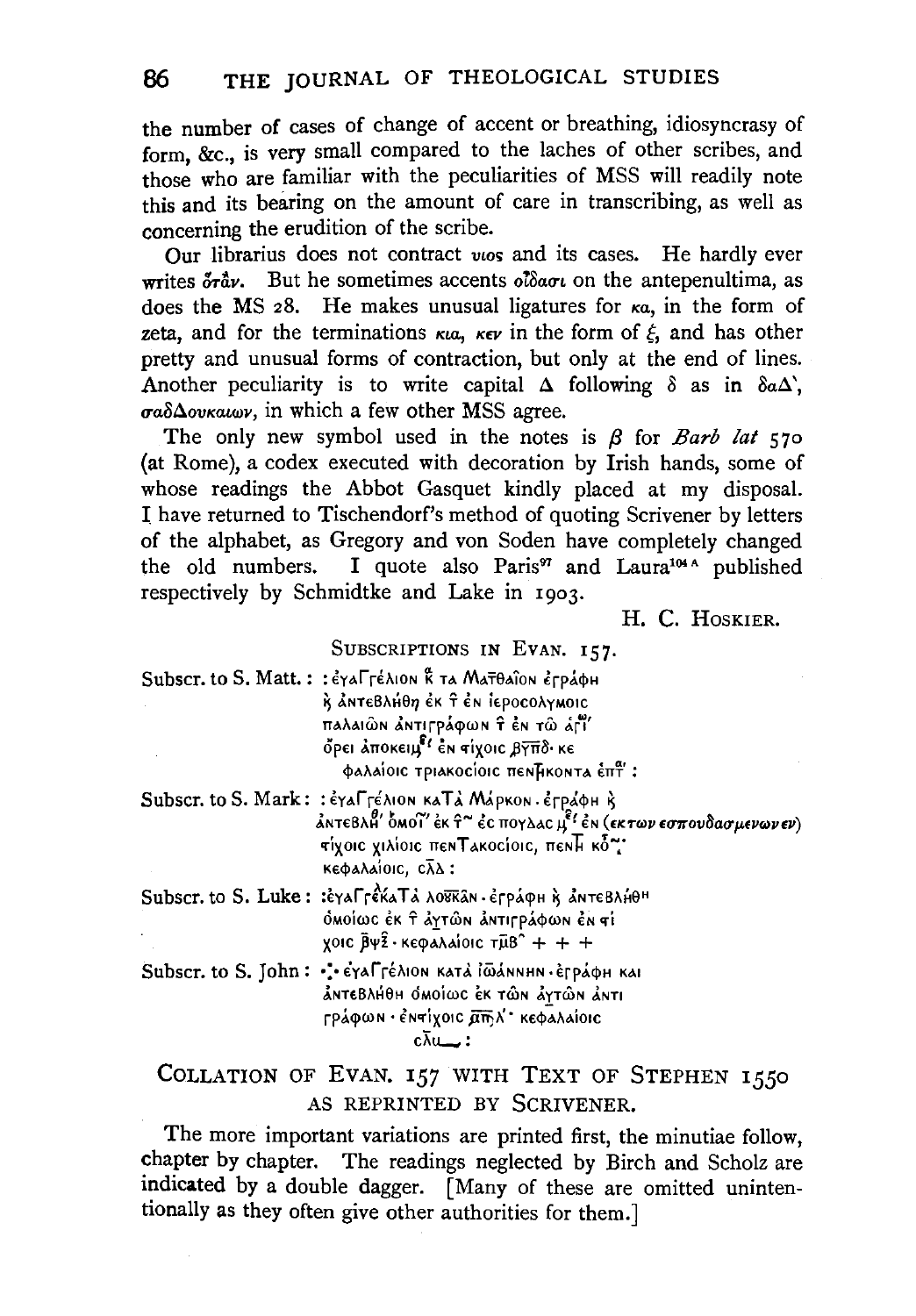Matthew Solvid cum oMatthaei  $i$  15/16 - τον ιακωβ' ιακωβ δε εγεννησε ++ Id est codex: ματθάν δε έγέννησε τον ιωσήφ τον άνδρα μαρίασ κτλ.  $-\Delta a\beta \iota \delta$  εως tt  $Sol$ vid 17 Id est codex: και άπο τησ μετοικεσίασ κτλ. ř σαρεσ<sup>· ξ.</sup> αδ' του Δε ίθ χθ ή γενν<sup>η</sup> ; (sic fin. lin.)  $17/18$  *Ita*:  $\epsilon$ ίς ή Ουτως ήν μνηστευθείσησ γάρ τ.  $\delta \rho \theta \rho$  $2I$   $fin.$  $a\dot{v}$ τού (*pro avr*ων)  $\rightarrow$  0 (ante woon $\phi$ ) ++ 24 i 1/2  $\hat{a}\overline{\hat{B}}$ paaµ (et passim) i 2 Ιούδα ++ 4 αμιναδαμ bis plane  $5$  Booc, prim., Booc sec.  $H$  $5/6$   $\omega$  $\beta$ H $\delta$  $b$ *is*  $++$  $7/8$   $d$ σα $\phi$   $b$ *is*  $\dagger$   $\dagger$ 10 τον άμως άμωσ (pro τὸν ἀμών' 'Αμὼν) (††) 12, 13 ζωροβάβελ <sup>††</sup>  $14 \frac{dy}{y}$ bis 20 [μαρΐὰμ]  $25 \text{ e}$   $\omega$   $\alpha$   $\beta$   $\alpha$ ii  $2 \nfin. a\overrightarrow{v}$  (pro avro)  $(cf. 234 235 243 lat)$ ο βασιλευσ Ηρωδησ RBDZ 1-131 124-556 bck copt 3 CKF 28 68 117 253 Evst 55 Protev Iac Thdt 6  $+ \mu$ ot (post yap) ++ NBC<sup>\*</sup>DΣ fam 121 33 82 124-556 209 8 > εξετάσατε άκριβως ++ boh sah it vg Protev Iac (eum latt) 8 *fin.* aυτό (*pro* aυτώ) ++ είδον (*pro* ευρον)  $\mathbf{I}$ (Birch non Scho.) (eum vel illum latt) ibid. aὐrò (*pro a*ὐ<del>r</del>@ *prim*.)  $\aleph^*$  1 a  $b g_1 v g^R$  sah boh (c). Luc. xiv 23, 12 fin. είσ την έαυτών χώραν xvi 4, xix 23) > κατ' όναρ φαίνεται  $(om.$  Kat ovap Clim  $III$ ) 13 δια (*pro* υπο)  $17<sup>7</sup>$ Syrr Orig (citat Matthaei) 10  $-$  ιδου ++ > Φαίνεται κατ' όναρ ibid.  $\epsilon$ ίσ $\hat{\mu} \lambda \theta \epsilon \nu$  (  $\hat{\rho}$ ro  $\eta \lambda \theta \epsilon \nu$ ) ††  $RBC \; cobt$  (abiit k)  $21$ ii I lepooon hut + Sic hodie man tert. Primum a man pr. haud dubie iepovoalnu pleno (cf. CKLV boh sah, &c.) 5 ούτως ††  $6$  fin.  $\hbox{th}$  (passim)  $8 \epsilon \pi \hat{a} \nu$  sic tt 13 φεύγε sic ++ 15  $\lceil v\pi o \rceil$  rov  $\kappa \bar{v}$ εὖρμται †† 18  $\delta$ aµà sic 23 [ναζαρέτ]  $\lceil \theta$ ρήνοσ και κλαυ $\theta$ μος] iii 3 δια ( *pro υ*πο)  $+ \tau \dot{a}$  (ante ιεροσολυμα) (cf. + πασα ή fam 1. Evst 11 z<sup>sor</sup> semel, + 5 omnis E<sup>vg</sup> al Orig sem,  $+$   $\hat{\eta}$  248,  $+$  tota k aeth<sup>tnt</sup>,  $+$  the men of syr cu sin, + the people of boh  $(sah)$ 6  $+ π$ οταμῶ (post ιορδανη) 8 καρπόν άξιον 10 fin. Post  $\beta$ á $\lambda$  $\lambda$ erai + και καίετε sic Sol (cf. Evst 22.32; cf. Ioh. xv 6 fin.) 12  $-\arccos(\phi_{0}t\sigma_{\text{u}T}\omega)$ + αύτου (post αποθηκην) 15/16 iungit τότε άφίμσιν αύτον και βαπτισθείσ ό ίε, ++ 3 'Hoaïóv (passim) 4 [ $avorov \eta v$ ] iii 2 [Kat λεγων] cf. D alibi 7 [το βαπτισμα αυτου] *ύμεῖν ( pro ύμῖν*) ++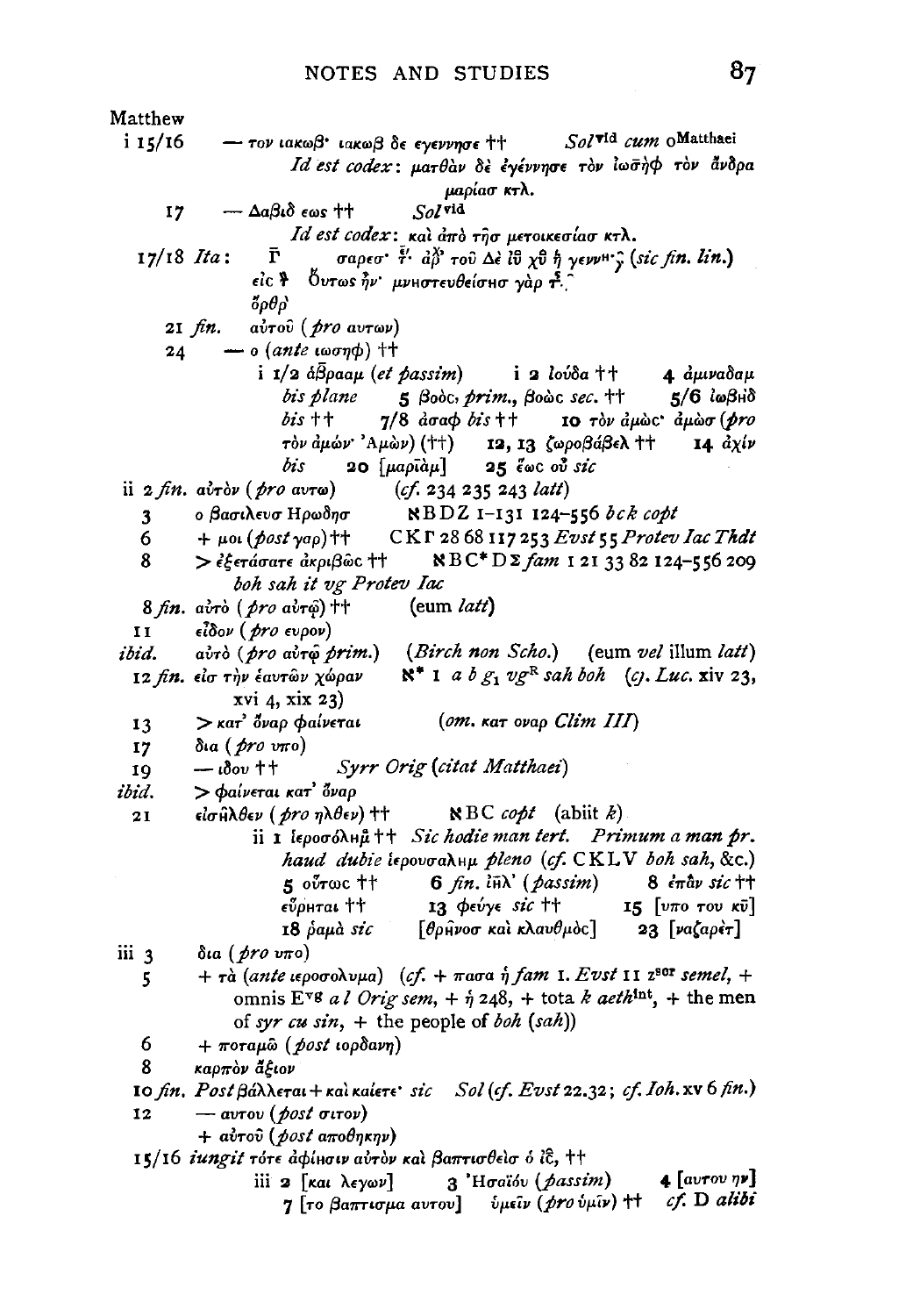| Matthew                                                                              |                                                                                                                                                                           |  |  |  |
|--------------------------------------------------------------------------------------|---------------------------------------------------------------------------------------------------------------------------------------------------------------------------|--|--|--|
|                                                                                      | <b>II</b> [βαπτιζω υμασ] $\partial \hat{v}$ (pro $\partial \hat{v}$ ) ++<br><b>10</b> [ηδη δε και]                                                                        |  |  |  |
|                                                                                      | 15 ούτως ++<br>12 <i>ἄ</i> λωνα ††                                                                                                                                        |  |  |  |
| iv 1                                                                                 | $\aleph K$ syr aeth<br>$>$ ύπο του πνε, είσ την έρκμον                                                                                                                    |  |  |  |
| 3                                                                                    | — αυτω ( <i>post πρ</i> οσελθων)                                                                                                                                          |  |  |  |
|                                                                                      | + αυτώ (post ειπεν prim.)                                                                                                                                                 |  |  |  |
| 4                                                                                    | εἶπεν + αὐτῶ †† 258 435 $\iota$ vg <sup>DJT</sup> syr $\iota$ u sin hier boh (aeth)                                                                                       |  |  |  |
| 6                                                                                    | $\aleph^{\text{b}} Z$ it <sup>pl</sup> vg copt<br>είπεν sic (pro λεγει)                                                                                                   |  |  |  |
| 9                                                                                    | είπεν ( <i>pro</i> λεγει)                                                                                                                                                 |  |  |  |
|                                                                                      | 9 fin. προσκυνή δ β. (pro προσκυνήσης μοι) ††<br>Id est με pro μοι cum                                                                                                    |  |  |  |
|                                                                                      | 237 240 244 301 Evst 44 z <sup>ser</sup> latt                                                                                                                             |  |  |  |
| IO                                                                                   | + όπίσω μου (post υπαγε)                                                                                                                                                  |  |  |  |
| 11                                                                                   | προσέλθοντεσ ( <i>pro προσηλθον και</i> ) ++<br>$Sol^{\text{vid}}$                                                                                                        |  |  |  |
| 16                                                                                   | + σκότουσ sic (Male Bir Scho + σκοτου) inter χωρα et και σκια                                                                                                             |  |  |  |
|                                                                                      | $\theta$ avarov Sol? (cf. 10 Matthaei. cf. $b g_1 h$ . cf. aeth syr sin hier)                                                                                             |  |  |  |
| 18                                                                                   | $- o \text{ }$ $\eta \sigma$ ovs                                                                                                                                          |  |  |  |
| 19                                                                                   | + $\delta$ ic $(\text{post avrou} + \text{C}^2(\text{in } \mathbb{C}^*)$ a c h m vg <sup>DLQRT</sup> syrr                                                                 |  |  |  |
|                                                                                      | aeth (goth) Cyr (spatium in k)                                                                                                                                            |  |  |  |
|                                                                                      | + γενέσθαι (ante αλιεισ)                                                                                                                                                  |  |  |  |
| 23                                                                                   | > ό ίζ όλιν την γαλιλαίαν ††                                                                                                                                              |  |  |  |
|                                                                                      | + τοῦ θῦ (post βασιλειασ)<br>Sol <sup>yid</sup> (cf. sah aliq)                                                                                                            |  |  |  |
| 24                                                                                   | $Sol$ vid<br><i>π</i> âσαν ( <i>pro</i> δλην) ††                                                                                                                          |  |  |  |
|                                                                                      | iv 3 yévovrai ††<br>$4$ [av $\theta$ ρωπος sine ό]<br>$5$ [ιστησιν]                                                                                                       |  |  |  |
|                                                                                      | <i>plane</i> <b>9</b> $[\pi a \nu \tau a \sigma o \tau]$ <b>18</b> $\frac{\partial \mu}{\partial \lambda} \nu \sigma \tau \rho o \nu \text{ }$ sic †† (z <sup>sor</sup> ) |  |  |  |
|                                                                                      | 24. köc sic pro rarôs                                                                                                                                                     |  |  |  |
| v 16                                                                                 | (Habet Scho. Om. Bir N.T., habet in 'Var lect')<br>δοξάσουσι                                                                                                              |  |  |  |
| 19                                                                                   | 251 it pl et k ante didagn sec. ' et sic<br>ούτωσ ( <i>pro</i> ούτος)                                                                                                     |  |  |  |
|                                                                                      | docuerit magnus magnus vocatur'                                                                                                                                           |  |  |  |
| 20                                                                                   | > ύμῶν ή δικαιοσύνη                                                                                                                                                       |  |  |  |
| 27                                                                                   | $-$ τοις αρχαιοις                                                                                                                                                         |  |  |  |
| 28                                                                                   | Κ 117 243 isor (βλεψας 61, εμβλεπων al.<br>έμβλέψασ ( <i>pro</i> βλεπων)                                                                                                  |  |  |  |
|                                                                                      | εμβλέψη Iustin)                                                                                                                                                           |  |  |  |
|                                                                                      | αύτην (pro αύτης)                                                                                                                                                         |  |  |  |
|                                                                                      | 30 fin. είσ γέενναν απέλθη (pro βληθη εις γε.)                                                                                                                            |  |  |  |
| 32                                                                                   | πάσ ό άπολύων (pro os av απολυση)<br>τρίχαν ††                                                                                                                            |  |  |  |
| 36                                                                                   | $-\sigma$ ov                                                                                                                                                              |  |  |  |
| 39                                                                                   | τοΐς μισούσιν ( <i>pro</i> τους μισουντας)                                                                                                                                |  |  |  |
| 44                                                                                   | $-$ υμας ( <i>post</i> επηρεαζοντων)                                                                                                                                      |  |  |  |
| 47                                                                                   | φίλουσ (pro αδελφους)                                                                                                                                                     |  |  |  |
| 48                                                                                   | Solvid cum Clem et codd Chrys<br>γίνεσθε ( pro έσεσθε)                                                                                                                    |  |  |  |
|                                                                                      | δ ουράνιος (pro ο εν τοις ουρανοις) ++<br>$\aleph$ B etc vg vett                                                                                                          |  |  |  |
| $v$ 1-15 $[cum \ t.r.]$                                                              |                                                                                                                                                                           |  |  |  |
|                                                                                      | $[9$ [Habet avrol] 10 ένεκεν [sed]<br>$\tilde{\epsilon}$ vekev $ver$ II $]$<br>$\mathbf{u}$ [Habet $\hat{\rho} \hat{\eta} \mu a$ ]<br><b>13</b> [βληθῆναι]                |  |  |  |
|                                                                                      | 17 νομίσηται ††<br>19 ούτως ( <i>pro</i> ούτω)<br>20 $\pi\lambda$ έον                                                                                                     |  |  |  |
| $22$ [είκ $\hat{\eta}$ ]<br>$(\not p$ ro $\pi$ λεΐον) ††<br>23 Kai EKEI ( <i>pro</i> |                                                                                                                                                                           |  |  |  |
| κάκεῖ) ††<br>25 [έως ότου εί έν τη όδω μετ' αύτου]<br>26                             |                                                                                                                                                                           |  |  |  |
|                                                                                      | άποδὼς sic                                                                                                                                                                |  |  |  |
|                                                                                      | 29 όφθαλμός sic (pro ο όφθαλμός) ++                                                                                                                                       |  |  |  |

88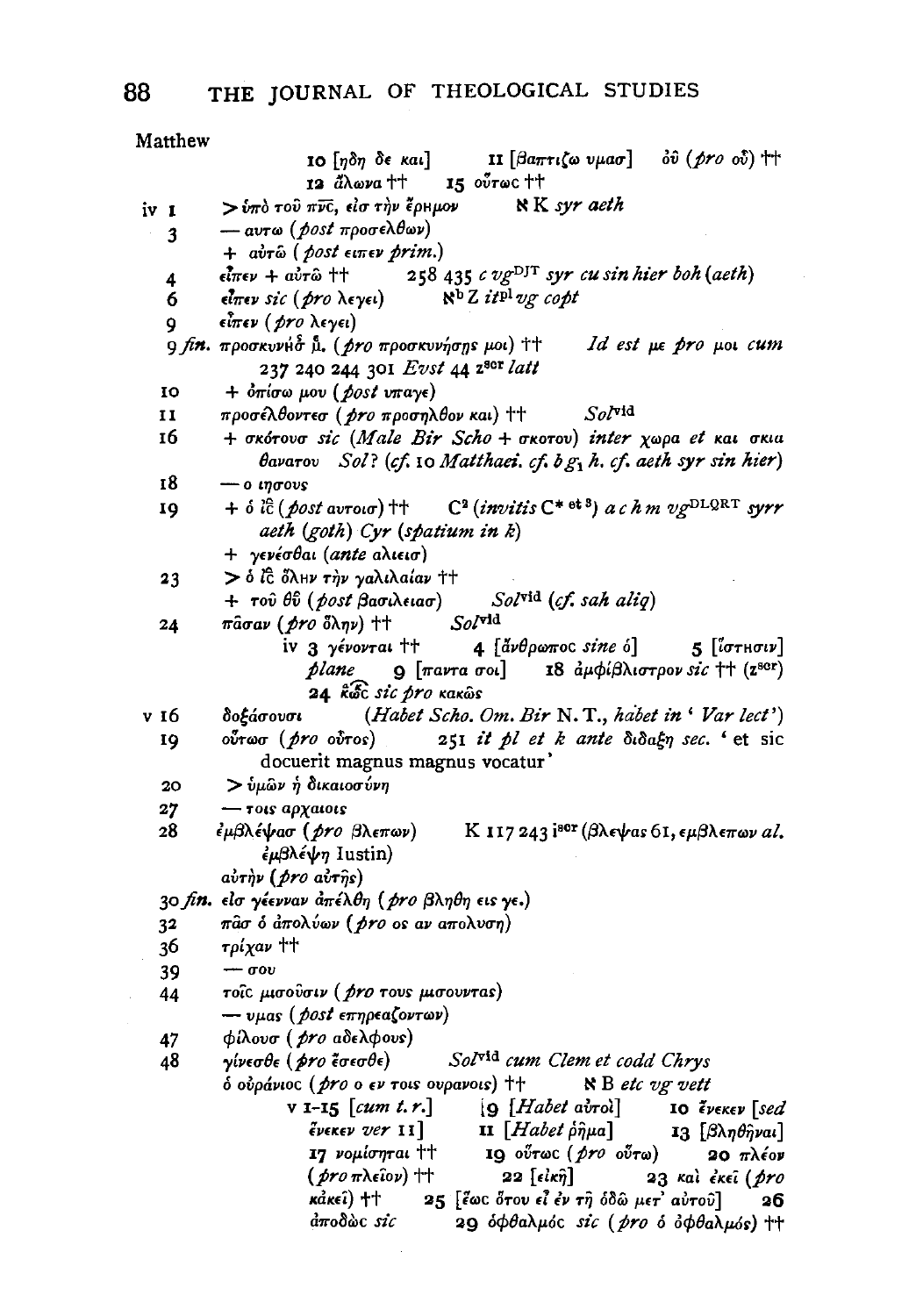$33 \theta$ Kov $\sigma$ 

41 αγγαρεύση

 $46$   $\lceil \tau \delta \right|$   $a\dot{v} \tau \dot{\delta}$ 

 $\lceil \eta \mu \epsilon \lambda a \nu a \nu \pi o \eta \sigma a \iota \rceil$ 

### Matthew 29,30 ὄλον όμόσαι]  $\lceil$ oa $\pi$ ισει ε $\pi$ ι] γένнσθαι †† ποιούσι (om. Bir, Txt Scho ποιούσι; "Εσεσθε) vi 1  $+ \delta \epsilon$  (post προσεχετε) ++ latt sed latt adtendite NE] + τησ πόλεωσ (post ρυμαισ)  $\mathbf 2$

- $+$   $\delta \pi$  (ante a $\pi$ εχουσι) ††  $avros$ 4
- $+$  σκυθρωπολ ( post υποκριται) 5  $108.243$  (cf. vi 16)  $- av$
- 6 τὴν θύρασου sic ++ 118 z<sup>scr</sup> cf. 28 alibi Luc. xiii 25 rnv θυρα, xviii 5  $\tau\eta\nu\chi\eta\rho a$
- 13  $+$  του πρε' και του νίου και του άγίου πνσ' (post δοξα) [είσ τουσ αίωνασ d<sup>u'</sup>] Habet aunv sed litt. nit. parv. a man. prim. Cf. 225 Nyss Caesdial EuthymMass
- 16 πρός τὸ θεαθἣναι (*pro* οπως φανωσι)  $Sol^{\text{vid}}$  (cf. xiii 30)
- $17$  $+$  ελαίω (post κεφαλην)  $\uparrow\uparrow$  Sol vid cum boh MSS  $E_1 F r$  et pers  $25$  $\hat{h}$  τί πίμτε' μή δε ++
- $26 \text{ fin. } \vec{a} \cdot \vec{b} \cdot \vec{a} \cdot \vec{b}$  sic (  $\text{ tr } a \cdot \vec{a} \cdot \vec{b}$ Ergo diserte, Et it.
- > ταύτα γάρ πάντα  $N Δ Σ$  fam 13 [non 346] 27 242 243  $v^{scr}$ 32 Evst 60 latt boh sah
- $+$   $\gamma$ àp ( post apkerov)  $+$  (Bir non Scho). 61 440 (=  $v^{scr}$ )  $E v^{st}$  8 34 f (mut goth) c h gat vg DECPRQR (pers.) Clem Chrys

vi I  $\lceil \epsilon \lambda \epsilon \eta \mu_0 \sigma \nu \nu \eta \nu \rceil$   $\tau \delta$  (*pro*  $\tau \omega$  *sec.*)  $\dagger \dagger$  $\mu$  *fin.* 6 *fin.* [ev  $5.6$ στώταισ <sup>††</sup> [οτι απεχουσι] τω Φανερω] 6  $8$   $\delta$ ν (*pro*  $\delta$ ν) <sup>††</sup> (ov *syr sah vg codd* 1/2, [ταμιεῖον] quit *k*, qui(bûs) *sic l ed Haase*). al<del>r</del>eîo baı **10** [ελθετω]  $\lceil \tau \eta \sigma \gamma \eta \sigma \rceil$ 12 apiouuev sic codex 13 ρύσαι 16 Γοτι απεχουσι]  $17/18$  iungit  $18$  [ $\kappa \rho \nu \pi \tau \hat{\omega}$ ] bis  $\lceil \epsilon v \rceil$  as  $\phi$  ave  $\omega$   $\lceil \ell n \rceil$ . IQ, 20  $σ<sub>n</sub>σ$ 10 βρώσισ [sed βρῶσισ ver 20] 21  $\lceil \hat{v} \mu \hat{\omega} \nu \, bi \, s \rceil$ 22  $\dot{a}\pi\lambda$ ούσ όλον  $[sed\ 5$ λον ver 23] 22 fin. έστίν (pro έσται) ++ [sed *ver* 23 έσται]  $22/23$  uno tenore 24 μαμωνα 25 H VVYH 26 σπειρδ" sic fin lin pro σπείρουσιν 27 Ηλικίαν  $28$   $\lceil av\xi av\epsilon\iota \rceil$ 31 περιβαλόμεθα ττ 32  $\lceil \epsilon \pi \iota(n\tau \epsilon \iota) \rceil$  a  $\pi \acute{a} \nu \tau \omega \nu$  it a separatim 34  $\lceil \tau a \epsilon a v \tau \eta \sigma \rceil$ 

- vii 5  $\dot{a}\pi$ o (*pro*  $\epsilon$ *k sec.*)
	- 6 τὰ (a ex emend.\*) ἅγια ( pro το αγιον) Aliq. et  $118-209$  (contra 1) Orig sem Ath Suid Clem Chrys [contra lat]
	- $12$ θέλετε  $(-a\nu)$  + (Bir Scho - av, sed non θελετε citant) LX  $\theta$ ελετε et vg it<sup>pl</sup> vultis, h k Cypr volueritis
		- cf. boh sah Marcmon  $+$  δμοίωσ (ante ποιειτε)  $+$  $Sol$ <sup>vid</sup> Hier<sup>gal</sup>. Cf. Luc. vi 31 Iren?

19  $+$  ovv (post  $\pi a \nu$ ) 39

45

36 δμόσησ [sed ver 34

47 [τελώναι ούτω]

 $37$  [ $\epsilon$ στω]

 $42$  [ $\Delta$ ( $\Delta$ ov]

 $\aleph$  L Z  $\geq$  min<sup>16</sup>  $g_1$  copt syr aeth [Non

<sup>13</sup> οι είσπορευόμενοι είσ αυτήν ( pre οι εισερχομενοι δι' αυτης)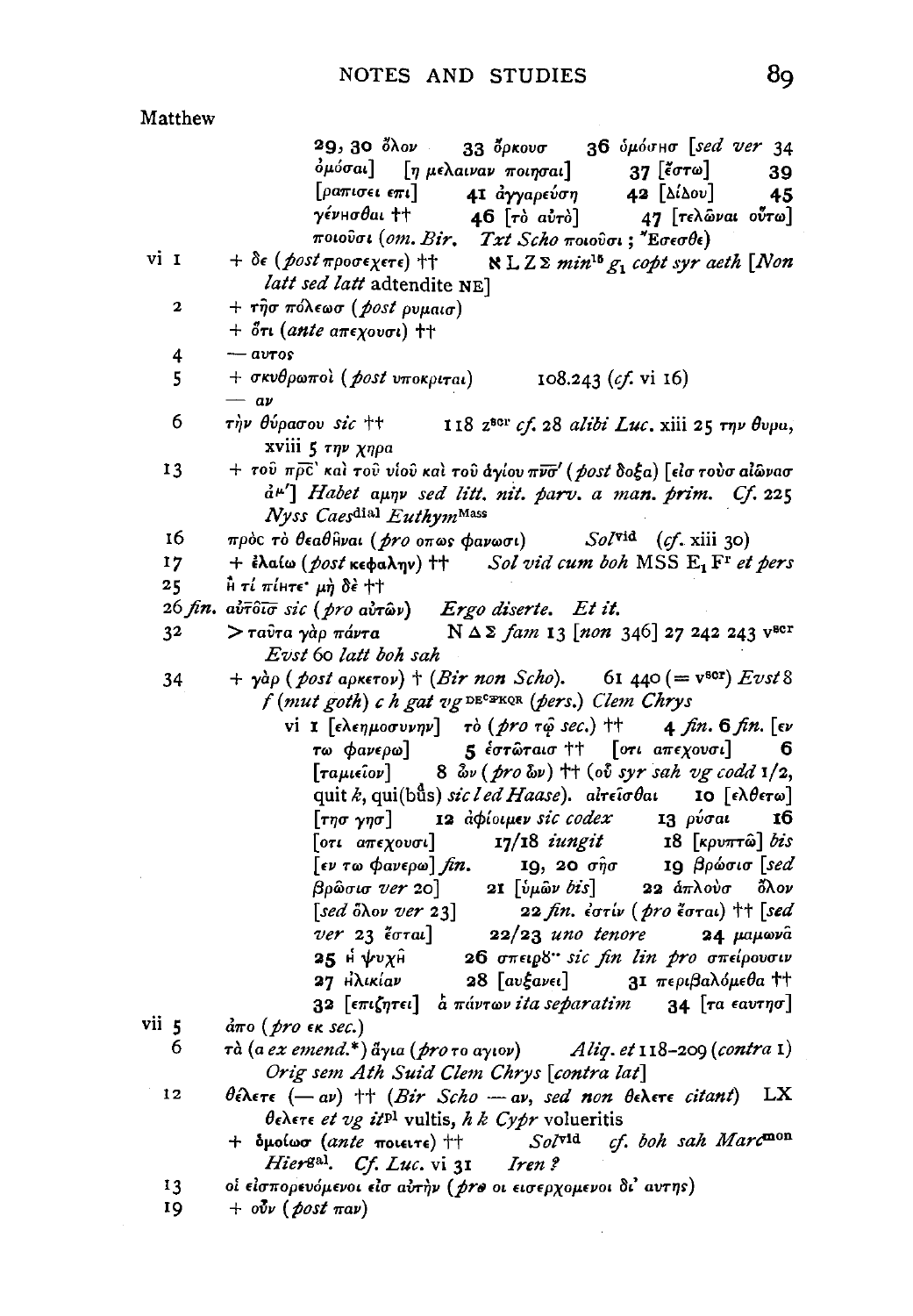|        | Matthew |                                                                                                                        |
|--------|---------|------------------------------------------------------------------------------------------------------------------------|
| vii 21 |         | $+$ roio (ante obvoic) $+$                                                                                             |
|        | 24      | Sol <sup>vid</sup> cum 251 <sup>*</sup> [Non Luc., non Diatess]<br>- και ποιει αυτους ++                               |
|        |         | (και ποιεί α λέγω Iustin)                                                                                              |
|        |         | vii 2 [αντιμετρηθησεται] 6 μη δε καταπατήσουσιν ++                                                                     |
|        |         | $9$ airioes $10$ [airion sed ex em.*] $12$ ovrwe tt                                                                    |
|        |         | <i>( pro</i> ούτω). ούτως ( <i>pro</i> ούτος) 13 εισελθατε<br>16 [σταφυλήν] sed acc. grav. σύκα 17 ούτως ††            |
|        |         |                                                                                                                        |
|        |         | 20 άράγε sic acc. (i <sup>sor</sup> ) 24 [ομοιωσω αυτον] · ώκοδόμησε                                                   |
|        |         | [THV olklav avrou]. De v é $\phi$ eλk. cf. BCZ 1.33 Orig:                                                              |
|        |         | $\frac{1}{2}$ αυτου την οικιαν' 26 μορώ ( $\cancel{p}$ το μωρώ) δικοδόμησε                                             |
|        |         | $[\tau$ Hv olklav sic aυτού] 27 πτώσισ                                                                                 |
| viii 2 |         | προσελθών ( <i>pro</i> ελθων)                                                                                          |
|        | 5.      | είσελθόντι δε αύτω ( <i>pro</i> εισελθοντι δε τω Ιησου) Αl: εισελθοντος                                                |
|        |         | δε αυτου                                                                                                               |
|        | 10      | + αύτω (post ακολουθουσιν) ++ CN Σ 13-556 28 33 235 435                                                                |
|        |         | b <sup>scr</sup> al. et verss.                                                                                         |
|        |         | $Sol$ vid<br>12 init, of $\delta\epsilon$ of viol sic $\pm\pm$                                                         |
|        | 15      | + $\pi$ арахр $\hat{\eta}$ μа (ante аф $\eta$ кеν) Solus cum $g_1$ syr cu sin boh <sup>F2</sup> .                      |
|        |         | + evbews fam 1. Aliter diatess cum Marco ' and imm. she                                                                |
|        |         | rose'. $Om. Luc.$                                                                                                      |
|        |         | 20 fin. κλίναι (pro κλίνη) + (Bir sed om Scho) Havn 2.3 et 118-209 [non 1]                                             |
|        |         | 238 243 248 Scr. P z cf. sah                                                                                           |
|        | 21      | άπελθόντι, ( <i>pro απελθειν και</i> )                                                                                 |
|        | 25      | $ avrov$                                                                                                               |
|        | 32      | Om. ex hom. ab init. Kat Eurev usque ad xotpov prim. † (Recte                                                          |
|        |         | Bir. Confuse Scho)                                                                                                     |
| ibid.  |         | $-$ των χοιρων sec. (post αγελη)                                                                                       |
|        | 34      | τοῦ ἰΰ ( <i>pro</i> τῷ Ιησου) ††                                                                                       |
|        |         | viii 4 $\mu \dot{\eta}$ devi sic $\mu \ddot{\omega} \sigma$ io sic <sup>*</sup> 8 [ $\lambda \dot{\sigma}$ yov]<br>- 9 |
|        |         | υπ" εξουσίαν sic ++ στρατιώτασ sic<br>ΙΙ ἤξουσι<br>- 15                                                                |
|        |         | $\eta$ γέρθη fin. [αὐτοῖσ pleno] 23 [το πλοιον]<br>25                                                                  |
|        |         | [Habet $\hat{H} \hat{\mu} \hat{a} \sigma$ ] 28 [ $F \in \mathcal{P}$ $Y \in \mathcal{P}$ ] 29 [Habet $\hat{H}$ ]       |
|        |         | $\phi$ doe (et saepe) 31 aye $\lambda$ Hv (sed aye $\lambda$ n ver 32) ++                                              |
|        |         | 33 απήγγειλον ( <i>pro απηγγειλαν</i> ) ++                                                                             |
| ix 1   |         | [το πλοιον] + ό ίδ                                                                                                     |
|        | 10      | > και ίδου άμαρτωλοι και τελώναι πολλοι έλθόντεσ aeth.<br>Cf.                                                          |
|        |         | ord syr pesh sch (mut. syr cu sin)                                                                                     |
|        | 16      | $\beta$ άλη (pro επιβαλλει) ++ Non latt (except E <sup>vg</sup> mittit). Latt                                          |
|        |         | inmittit vel committit, et k inicit                                                                                    |
|        | 18      | προσελθὼν ( <i>pro ε</i> λθων)                                                                                         |
|        |         | $>$ έτελεύτησεν άρτι Solus vid cum aeth sah boh (-aρτι vg <sup>or*</sup> )                                             |
|        | 20      | $+ \tau$ ού ίΰ (post οπισθεν) pers                                                                                     |
|        | 21      | + του κρασπέδου (post αψωμαι) 99 (cf. fam 13) sah (Tantum-                                                             |
|        |         | modo pro tantum f; 'Si vest. eius attigero' pers)                                                                      |
|        | 26      | αύτησ (pro αύτη) ++ NCN fam 1.33.124 copt aeth; αυτου                                                                  |
|        |         | D d 71 86 99 238 435 sah [non latt]                                                                                    |
|        | 33      | $-$ 07t                                                                                                                |

90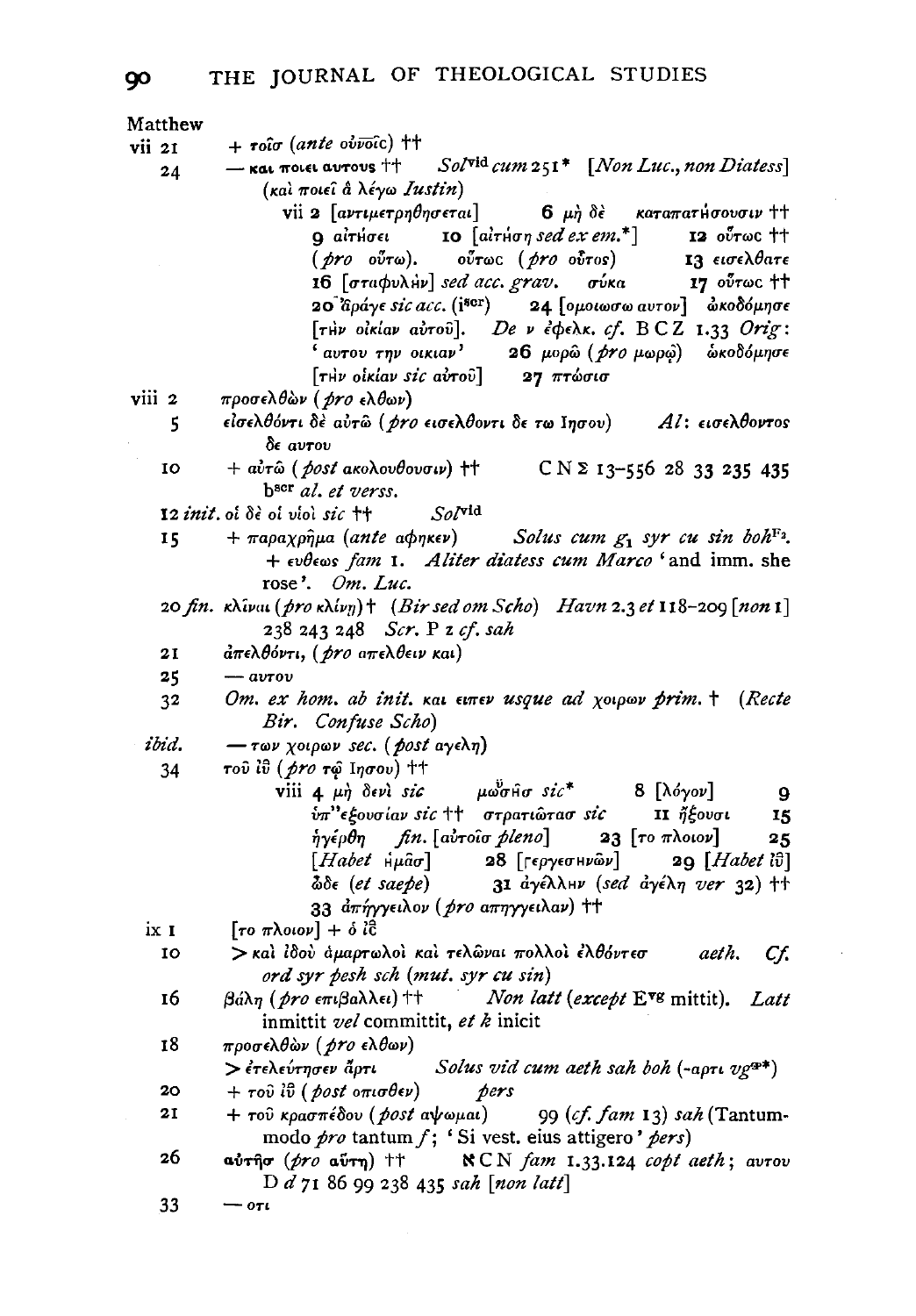Matthew  $+ \tau$ ού θΰ (post βασιλειας)  $Sol^{\text{vid}}$  $ix<sub>35</sub>$ - εν τω λαω C M G ( $\Sigma$  fam 13) 247  $v g^{DR} g_{12} g^{at**}$ 36  $+$   $\delta$   $\hat{i}\hat{\sigma}$  (post  $\hat{i}\delta\omega\nu$   $\delta\epsilon$ ) pers (syr hier) ix 2 πρσέφερον sic 4 lowc sic codex (pro idwv) 5 [αφέωνταί] σου (pro αφ. σοι) [έγειραι] ένθυμεῖσθαι 13 άλλά [άμαρτωλούσ είς 9 άκολούθη ++  $\Pi$   $\Delta t$ *ati* μετάνοιαν] †† 14 διάτί [πολλά]  $15 \mu\hbar$  non ita 17 βάλουσιν (*pro βάλλουσιν*) pr.++  $\int d\pi$ osaebel λοῦνται] βάλουσι (*pro βάλλουσιν sec.*) ++ *άμφότεροι*  $32$   $\left[\frac{d}{d}y\right]$ ΙΟ Ηκολούθησαν 30 μή δείσ γινωσκέτο ++ 36 έσκυλμένοι [ερριμμένοι] κωφόν] 34  $\epsilon \kappa \beta$ άλει ††  $\&c$  (*pro* ωσει) ++ x 1 fin. + εν τω λαω L Evst 19  $bg_1$  Cyr That syr hier B (cf. pers: omn. morb. et aegr. quam viderent sanarent) παραδιδούσ  $X \triangle 28$  56 58 61 Evst 4 51 2<sup>8CP</sup> bis 4 8 νεκρούσ έγείρετε λεπρούσ καθαρίζετε 10 ράβδουσ  $\hbar n$ .  $-\epsilon \sigma \tau \iota \nu$ aliq (forsan ex EICHN init vers 11 seq)  $\mathbf{I}$  $+$  πρώτον (*post* εξετασατε) † + cf. Luc.  $x \in (Diates \text{ } ex \text{ } Luc.)$ + έξω (post εξερχομενοι) 14  $+$   $\epsilon \kappa$  (post κονιορτον)  $N C$  27 33 41 al. pc. it vg (syr) arm +  $\Gamma \hat{\eta}$  (ante  $\Gamma$ oμόρρων) ++  $cum \& C sol$  [non aeth boh sah pers 15 syr]  $\hat{\eta}$  pro kai Evst 48 c 16 ώσει <sup>οι</sup> όφισ sic, omnia a pr. man.  $($ ††) (Bir 'ώσει όφις'; negl Scho) παραδώσουσιν 19 > [δοθήσεται γάρ] έν έκείνη τη ώρα ύμιν, sic  $\tau$ ί λαλήσ $\tilde{\theta}$ τε sic pr. man.  $\uparrow \uparrow$  (Bir Scho λαλησητε sine altero verbo) 23 έκ τῆσ πόλεωσ ταύτμσ ( pro εν τη πολει ταυτη)  $5.59.258$  Evst 15 Orig Petr Alex Chrys DM al it <sup>pl</sup> vg copt arm aeth – ναο 25  $d\hat{\pi}$ εκάλεσαν sic\* (pro εκαλεσαν) Vult επεκαλεσαν ex emend.  $\mathcal{H}$ κούσατε ( $\mathit{pro}$  aκουετε)  $\dagger\dagger$  fam 1.22. al. Matthaei Bas. cf. aeth  $27$ pers. Audistis gat vg<sup>ETLM</sup> a d (contra D<sup>gr</sup>)  $\mu$  dim durm акпкоате Orig. Solus vid cum  $\Delta i^{\text{Bcr}}$  et vg et  $\beta$  ( $\beta =$ Barb 33 Om, vers ex hom, lat 570)  $\delta$ . 36  $+$  είσιν, (post ανθρωπου) ++  $Sol^{\text{vid}}$  cum boh sah (aeth? pers?) + τῶν ἐλαχίστων ( post τουτων) Sol vid conflat. (ελαχ. PRO μικρων 42  $D$  et latt goth) x 3 λεβαῖος †† 4 [ο κανανίτησ]  $+$   $\delta$  (ante lowa $ριώτH $σ)$$  $9$   $\mu$ *n* $\tau \epsilon$  *bis*  $\dagger$   $\dagger$ 10  $\lceil \mu \hat{\theta} \rceil$  deter sed it a 13  $\frac{3}{7}\nu$  (pro  $\frac{3}{11}$ ) pr. loco ++ [ $\frac{3}{11}$  sec. loco]. [έλθέτω] [προσ ύμᾶσ] 14  $\Delta \nu$  (pro eav) ++  $\mu$ *n*  $\delta$ <sup>2</sup> 18 Ηγεμόνας ἀχθήσεσθαἰένεκεν sic†† 23 Γτοῦ ἰπλΤ 25 τούσ οἰκειακοὺσ 28 φοβείσθε (pro φοβηθήτε pr. loco) άποκτενόντων  $[$  $\phi$ o $\beta$  $\theta$  $\eta$  $\tau$  $\epsilon$  $]$  sec. loco τῶν (sic) δυνά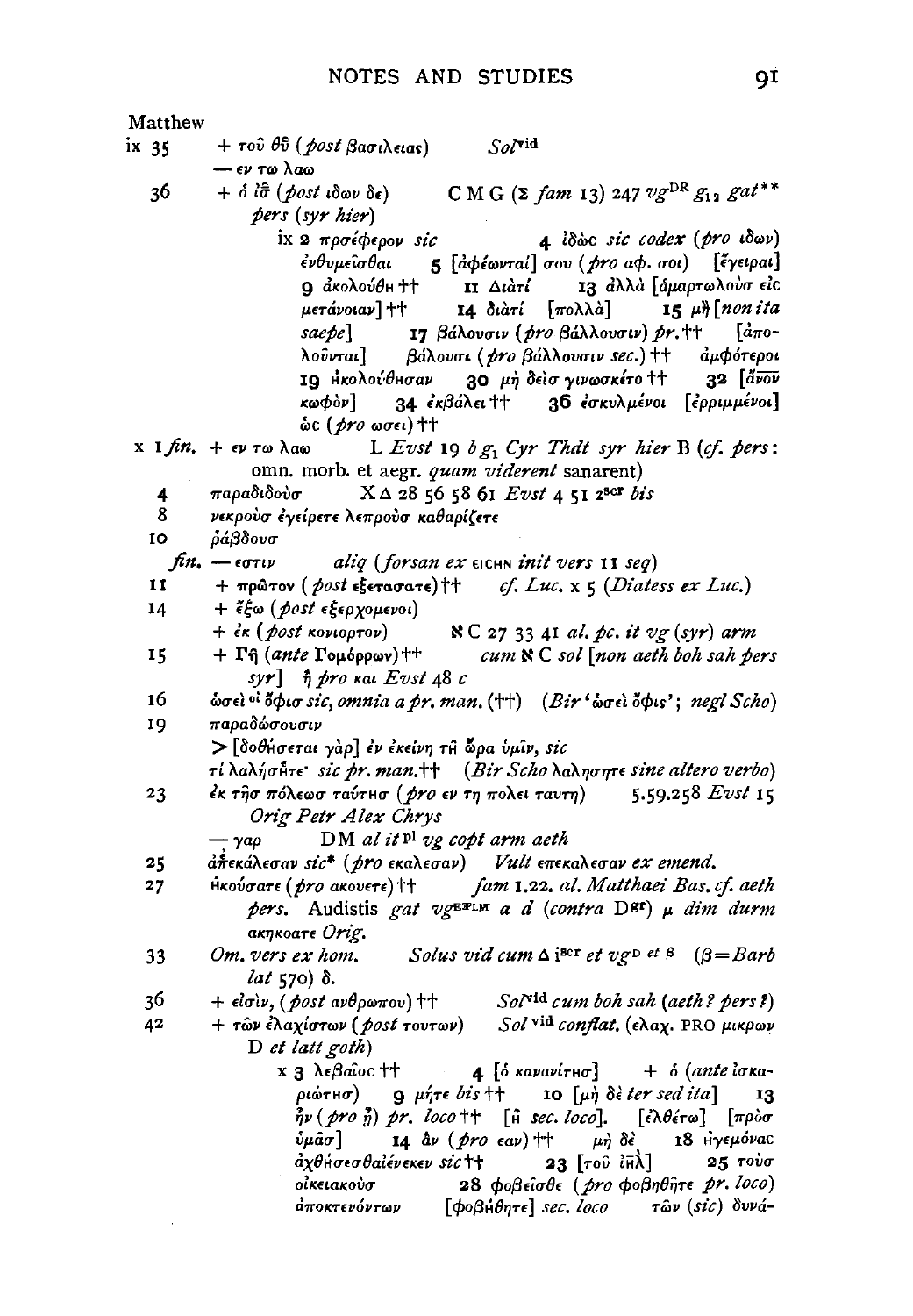Matthew

 $\mu\epsilon\nu$ ov $+\pm$ 29  $\epsilon \pi i \epsilon \hat{m}$  the right sic <sup>++</sup> (cf. var lect Orig). 31 φοβείσθε (pro φοβηθήτε) 30 πάσαι sic acc. 36  $37 \nparallel (pro \nparallel pr.)$  sed  $\parallel$  sec. οίκειακοί  $42 \frac{1}{2}$ sic ++ cum Z al pauc.  $42 \text{ fm. } d\mu^{\ast\ast}$  fin. lin.

- 4.28 me teste 118 Evst 53 54 zeor [non lat] τούσ δώΔεκα μαθητὰσ †† xi 1
	- άποστελώ ( pro άποστέλλω) †† X al pauc boh sah [non lat] 10
	- παιλίοις (pro παιδαριοις) 16 cf. lat pueris
		- > καθημένοισ έν άγοραΐσ (pro εν αγ. καθ.) ita codex. Recte Scho et Bir in Var lect, sed male Bir  $\kappa a\theta$ .  $\epsilon \nu$  rais ayopais in ed. N.T.
	- 19  $>$  φίλος τελωνῶν ( pro τελ. φιλος) N L fam 13 [non 124] 99 243 cf. c h [non k] copt Clem Aug syr (om. Bir N.T. Habet Var lect et Scho).
	- 21. 23 εγενήθησαν (pro εγενοντο)
	- $-\tau$ ou 23
	- δ (pro φ)++) Ita: και δ εαν βούλεται, ό υίος αποκαλύψαι (pro και φ  $27$ βούλεται, †† ) έαν βούληται αποκαλύψαι)
	- $+$  εστι (sic codex) post χρηστος  $Cf$ , it. 30
		- $fin. \epsilon \sigma \tau \nu$ + Recte Bir. Male Scho  $-\epsilon \lambda a \phi \rho o \nu \epsilon \sigma \tau \nu'$ 
			- xi 2 [δύο] 7, 8, 9  $\epsilon \xi$ Hildare (Recte Bir Scho ver 7, 8, sed om. in ver 9) 8 lồcu ăvov uno ten. sine inter $p$ uncto. [ $iparíoa$ ]  $\mathbf{IO}$   $\lceil \gamma a \rho \rceil$  $\mathbf{u}$  έν γεννητής (pro  $\omega$  yevvnrois) et ita vult vid. HC rescript.\* 13 16 [και προσφωνούσι] τοισ ετάίροισ  $\lceil \pi \rho$ οέφήτευσαν sic $\rceil$ [aὐτων και λέγουσιν] ++.  $I7$  [Habet vuw sec.] 10 21 χωραζεὶ톆 βμθσαϊδά 23 [ὑψωθεῖσα]  $\lceil$ τέκνων $\rceil$ 24 fin. ov (ex em. prob\*) pro ooi  $\pm$ 26 Γένένετο **29** πράος sic (pro πράός) (πραυσ  $BCD^*$ εὐδοκία] Clem Orig 2/8 Ath Bas) ευρήσεται

xii 2 fin. έν τοι σάββασιν (pro εν σαββατω) (latt sabbatis)

- $+$   $\epsilon \nu$  (ante rois  $\sigma$ a $\beta \beta$ a $\sigma$ iv)  $\uparrow \uparrow$  $CD Evst$  48 z<sup>sor</sup> Cyr sah boh 5
- $\overline{8}$ > κέ γάρ έστιν ό υίδε του άνού, και του σαββάτου + Recte Scho casu vel fortuna puto. Male Bir in N.T. ET in Var lect:  $'$  κυριος ο υιος του ανθρωπου και του σαββατου'
- $+$  έκει (post  $\hat{h}$ ν) IO
- $+ \mu \hat{a} \lambda \lambda o \nu$  (post  $o \hat{v} \nu$ )  $f$ am 13 33 238 Evst 48 (μαλλον *pro* ουν 12 H<sup>scr</sup> (Matthaei)
- > σου την χείρα 13
- > Οι δε φαρισαΐοι εξελθόντεσ, συμβούλιον έλαβον κατ' αυτού  $I\Lambda$
- $2I$  $\epsilon \pi i$  (pro  $\epsilon \nu$ ) 4.262 Eus Chr ((cf. simulacrum verborum sah boh eneqpan))

gr pauc. Cf. lat accus.  $\kappa a\theta$  έαυτήν sec. loco [καθ' έαυτήσ pr] ++ 25

 $27$ εκβαλούσιν, sic (pro εκβάλλουσι;) L al.  $f_1$  Cyr > κριταί β<sup>-</sup> έσονται <sup>δ</sup>ύμων (*pro υμων* εσονται κριται) Id est κρ. υμων  $\epsilon \sigma$ <sup>\*\*</sup> (Bir Scho 'крит.  $\epsilon\sigma$ . vuov Urb 2 a pr. man.' Silent de symb. ad emend. a man rubric.)

 $32$  init.  $\kappa a\hat{i} \, \delta\sigma \, \hat{\epsilon} \hat{a} \nu$  (pro  $\kappa a\hat{i} \, \delta\sigma \, \hat{a} \nu$ )  $\uparrow \uparrow$ 

35  $[\tau \hat{\eta} \sigma \; \kappa a \rho \delta a \sigma] + a \nu \sigma \hat{\nu}$ 

92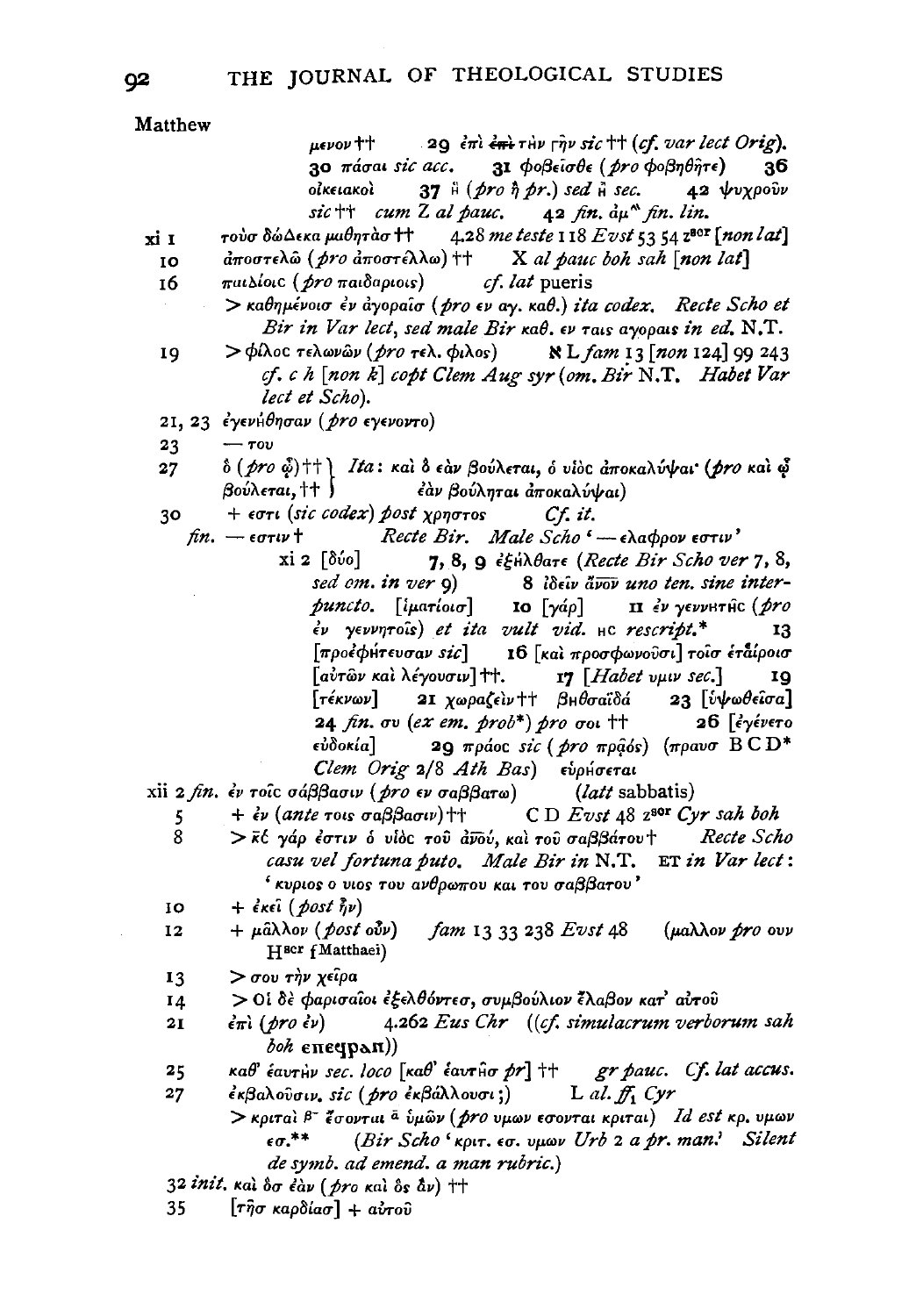- 93 Matthew + τῆσ καρδίασ αὐτοῦ ( post πονηρου θησαυρου)  $L w^{***}$ sor dim gat xii 35 vg<sup>QR</sup> arm syr cu sin hier Tich Gaud  $fin. + \tau \dot{a}$  (ante  $\pi \circ \nu \eta \rho a$ ) 38 + αύτω (post απεκριθησαν) ++  $>$  έτερα πνεύματα έπτα [πον. εαυτου] 45  $28$ 46  $+$  aυτου (post  $\mu$ ητηρ) + 106 syr it copt [Habet etiam post aδελφοι] ovroc (pro airós) ++  $L\Delta$  (sed  $\delta$  ipse)  $\Sigma$  al. e ff, k (syr) sah Aug 1/2 5O Auct op imp (ille) Cf. Marc. iii 35 (et Clem<sup>rom</sup> ovrou Cf. Luc.  $viii 21)$ xii 3 [avróc·]  $4$  *idays*,  $_{000}$  <sup>++</sup> oùkeEov sic sine sp.  $6$   $\mu\epsilon\zeta$ ov (pro  $\mu\epsilon\zeta$ ων) 7 έλαιον (*pro* έλεον) ++ IO την χείραν sic ++ (Γ v<sup>scr</sup> Η<sup>sor</sup>) II έστιν (pro έσται)  $\left[\epsilon\gamma\epsilon\rho\epsilon\hat{\iota},\right]$ 13 απεκατεστάθη [ώς Η άλλη] 18 ήρέτισα 18 Ηνδόκησεν †† 20  $\lambda \hat{\eta}$ vov (pro  $\lambda$ ivov) ††  $22$   $\lceil$ *cum* 23 μήτοι (pro μήτι) ++  $t, r$  $25$  [*Habet*  $\delta$  *i* $\tilde{c}$ ] 29 διαρπάσαι ( pro διαρπάσαι) fin. διαρπάση  $3I$  fin.  $\lceil \text{roio} \rceil$ avoit habet 35  $\lceil$ τά άγαθά] 40 [καρδια sec loco] 42 [σολομώντοσ] bis  $\delta \delta \epsilon$  (fere passim) 44 [επιστρέψω είσ τον οίκύν μου]  $\epsilon \lambda \theta \omega \nu$  (pro  $\epsilon \lambda \theta \omega$ ) 47  $\lceil$ cum t. r $\rceil$ 48 [τῶ εἰπόντι] xiii 3 > έν παραβολαΐσ πολλά C 241 252 Orig (ut Marc. iv 2)  $+$  του ούνου (*post* πετεινα) + Recte Bir sed om. Scho 4  $SoV^{\text{rid}}$ καλ<sub>Ην</sub> (*pro* πολλην) 5  $+$   $\kappa$ ai (ante δια) Om. Bir N.T. Habet Var lect et habet Scho. τού θΰ (pro των ουρανων) 23 24 32 (syr pesh) Orig sem (ff, Phoeb)  $\mathbf{I}$  $-i\pi$ 14  $\dot{\omega}$ σίν (sec loco) + αύτων 15 16 *fin.* ακούουσι<sup>-</sup> (pro aκουει) <sup>++</sup> NBCDMNXΣal. Orig Eus Chr Cyr (cf. Heges) latt  $Sol$ vid κόσμου (*pro* πλουτου) 22  $23$ έπι την καλήν γίν ተተ  $\tau$ a (ante  $\zeta$ i $\zeta$ avia)  $27$  $Bg_2$  h boh sah [non syr aeth pers]  $-\delta$ ουλοι 28 λεγουσιν (*pro* ειπον) [αὐτῶ seq]  $-$  τω (ante καιρω) 30 είσ το κατακαύσαι (*pro* πρός το κατακ.) ++ Non Gr vid. Cf. Manich apud Epiph (ex Ev Hebr dicebat Tisch) εισ το καταkanval. Cf. latt ad comburendum. Cf. 157 ad vi 16 om. 118-209 [non 1] 253 vg2 arm Al?  $\mu$ ev  $+$ 32
	- $+$  πάντων (ante των λαχανων)

33 + λέγων (*post* avrois)

- έκρυψεν (*pro* ενεκρυψεν)
- 36  $+$   $\delta$  *i*c (*post abelo*) *et om. post ouxiav*  $($ <sup>++</sup>) Male  $Bir + \delta$ ic post abels sed negl. om. post olklav. Silet de his Scho. τοΐσ ὄχλοισ †† (Cf. lat dimissis turbis)
- 38  $-$  or (ante vior rov πονηρου) ++
- 40 καίεται (*pro* κατακ.)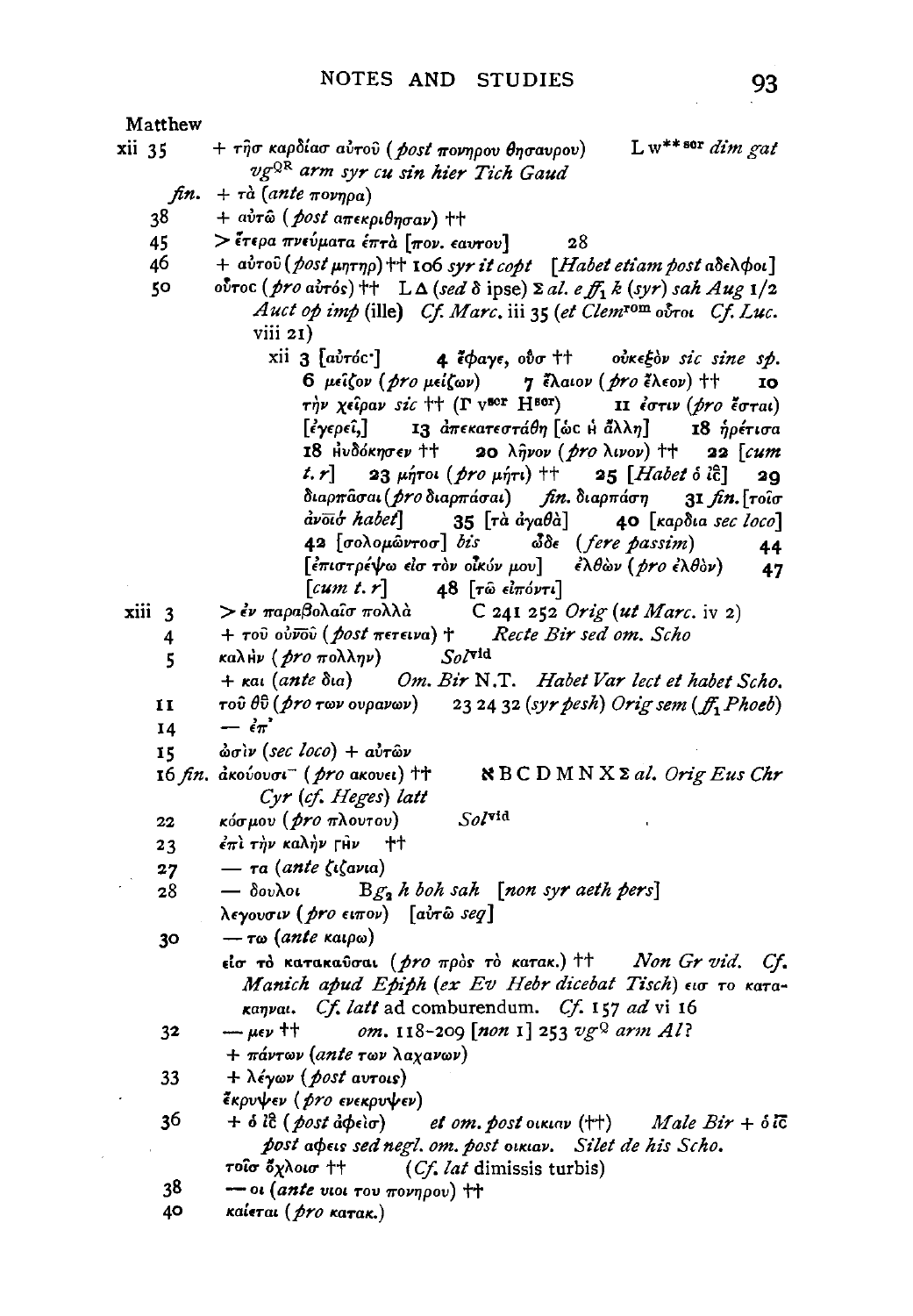| Matthew      |                                                                                                                                                                                            |
|--------------|--------------------------------------------------------------------------------------------------------------------------------------------------------------------------------------------|
| xiii 52      | $+ i\hat{c}$ (ante einev) $\qquad \qquad \text{C} \text{ N} \text{ U } \Sigma \text{ et } \nu g^2$ . Al?                                                                                   |
|              | τού θύ ( <i>pro</i> των ουρανων) Sol vid cum 142 <sup>*</sup>                                                                                                                              |
|              | xiii 1 [απο τησ οικ.] [το πλοιον] 7 έπεσον [nec corr*] ++                                                                                                                                  |
|              | $\alpha$ and $\alpha$ sine sp. 8 [ $\epsilon$ $\pi$ e $\sigma$ ev $\epsilon$ $\pi$ $\epsilon$ $\sigma$ ov $\alpha$ $\epsilon$ $\tau$ <sup>*</sup> ] $\delta$                               |
|              | ό όsine acc. εξήκοντα 10 [ειπον] διατί<br>$13 \text{ fm.}$                                                                                                                                 |
|              | συνΐωσι 14 συνείτε ++ 15 ιάσομαι 18 [σπείροντοσ]                                                                                                                                           |
|              | 19 συνίοντοσ 23 [συνϊών] [ο sine acc.] εξήκοντα                                                                                                                                            |
|              |                                                                                                                                                                                            |
|              | 24 [σπειροντι] 25 επέσπειρε αναμέσον uno verbo                                                                                                                                             |
|              | 28 συλλέξομεν ††<br>30 [μέχρι] [εἰσδεσμὰσ] 32                                                                                                                                              |
|              | $[\kappa a \tau a \sigma \kappa \eta \nu o \hat{v} \nu]$<br>33 ού (pro ού) 36 [φράσον]                                                                                                     |
|              | 37 [αύτοι c] (40 fin. [τούτου habet] (41 άποστελλεί                                                                                                                                        |
|              | sic++ 44 χαράσ sic [πάντα ῧσα έχει πωλει] 46                                                                                                                                               |
|              | [δc εύρων] 48 [είσ άγγεΐ <sup>,</sup> ] 51 [λέγει αυτοίς δ ίδ']                                                                                                                            |
|              | συνήκατε sic †   [val κε'] 52 [είσ την βασιλείαν]<br>54 [εκπλήττεσθαι] 55 [ούχι] Ιωσή ita codex (pro                                                                                       |
|              |                                                                                                                                                                                            |
|              | ιωσης) Recte Bir lωσή, Scho ίωση 57 [πατρίδι αυτού]                                                                                                                                        |
| xiv 1        | $+$ $\delta \epsilon$ ( <i>post</i> εκεινω) $+$<br>D 122 300 d syr boh                                                                                                                     |
| 3            | [ἔθετο] ἐν τῆ φυλακĤ ††                                                                                                                                                                    |
| 7            | > ώμολόγησεν δούναι αύτη (pro ωμολ. αυτη δουναι)                                                                                                                                           |
| $\mathbf{I}$ | ήνεγκεν αὐτĤ τH μρι αὐτĤσ (pro ηνεγκε τη μητρι αυτης) Μale Bir                                                                                                                             |
|              | add abry pro abry $(N, T)$ In Var lect. $+$ avry sine sp. acc.                                                                                                                             |
|              | $Male$ $Scho + a\dot{v}\tau\dot{\eta}\nu$                                                                                                                                                  |
| 12           | $\lceil \sigma \hat{\omega} \mu a \rceil + a \hat{\nu} \tau o \hat{\nu}$                                                                                                                   |
| 14           | έπ' αύτοισ                                                                                                                                                                                 |
| 19           | έπι του χόρτου                                                                                                                                                                             |
|              | $ \kappa$ at sec.                                                                                                                                                                          |
| 25           | $-$ 0 $\eta \sigma$ ovs                                                                                                                                                                    |
| 28           | $ avro$                                                                                                                                                                                    |
|              | έλθεῖν πρὸς σὲ                                                                                                                                                                             |
| 34           | $\epsilon \pi i$ (pro $\epsilon$ is)                                                                                                                                                       |
| 36           | $+$ $\hat{a}\nu$ ( <i>post</i> or oi) $+$                                                                                                                                                  |
|              |                                                                                                                                                                                            |
|              | xiv 2 ειπεν $ai (pro a i)$ 6 [γενεσίων δε άγομένων] 9<br>όρκουσ 10/11 iungit. 12 [έθαψαν αύτο] 13 [και                                                                                     |
|              |                                                                                                                                                                                            |
|              | άκούσασ]<br>13, 23 κατιδίαν sine apostr. 13 πεζοί                                                                                                                                          |
|              | 20 κωφίνουσ πλήρισ + $\bf{22}$ [είσ τὸ πλοΐον] οὖ ἀπο-<br>λύσει ( <i>pro</i> οὖ ἀπολύση) 25 [ἀπῆλθε] 27 <i>fin</i> . φοβεΐ-                                                                |
|              |                                                                                                                                                                                            |
|              | σθαι (compendio) 29 [ο πέτροσ] 30 [lσχυρον]                                                                                                                                                |
|              | 33 [ελθόντεσ] 33/34 iungit. 34 Γενισαρετ' (aliq                                                                                                                                            |
|              | Scr in Marco) Male Bir Scho γεννησαρέθ.                                                                                                                                                    |
| XV I         | $-$ of $^{\dagger\dagger}$                                                                                                                                                                 |
| 5            | $\epsilon$ àv (pro àv pr loco) ††                                                                                                                                                          |
| 7            | $\delta$ Hoatao ++ Sol vid ((cf. boh sah))                                                                                                                                                 |
| 11           | είσπορευόμενον ( <i>pro</i> εισερχομενον) 238. pers <sup>lat</sup> cf. sah boh (cf. xv 17)                                                                                                 |
|              | έκ του στόματοσ τούτου ( <i>pro έκ</i> του στόματος, τουτο) ++ (om. τουτο                                                                                                                  |
| 12           | $fam \perp 22 e$ Cf. latt 'ex ore hoc'<br>$\delta$ dy $\delta v\overline{v}$ ( $\delta v\overline{a}$ a successed) $\qquad$ Call company $\delta v$ From $\pi$ $\tau$ $\pi$ $\pi$ and sold |
|              |                                                                                                                                                                                            |

<sup>δ</sup> ἐν οὐνδίσ (*pro* ο ουρανιος) *Sol? cum 238 Evst 7 15 17 syr copt*<br>δδητολ (*pro δδηγ*ŷ) †† Sol (οδηγον fam 13)  $\frac{1}{14}$ 

94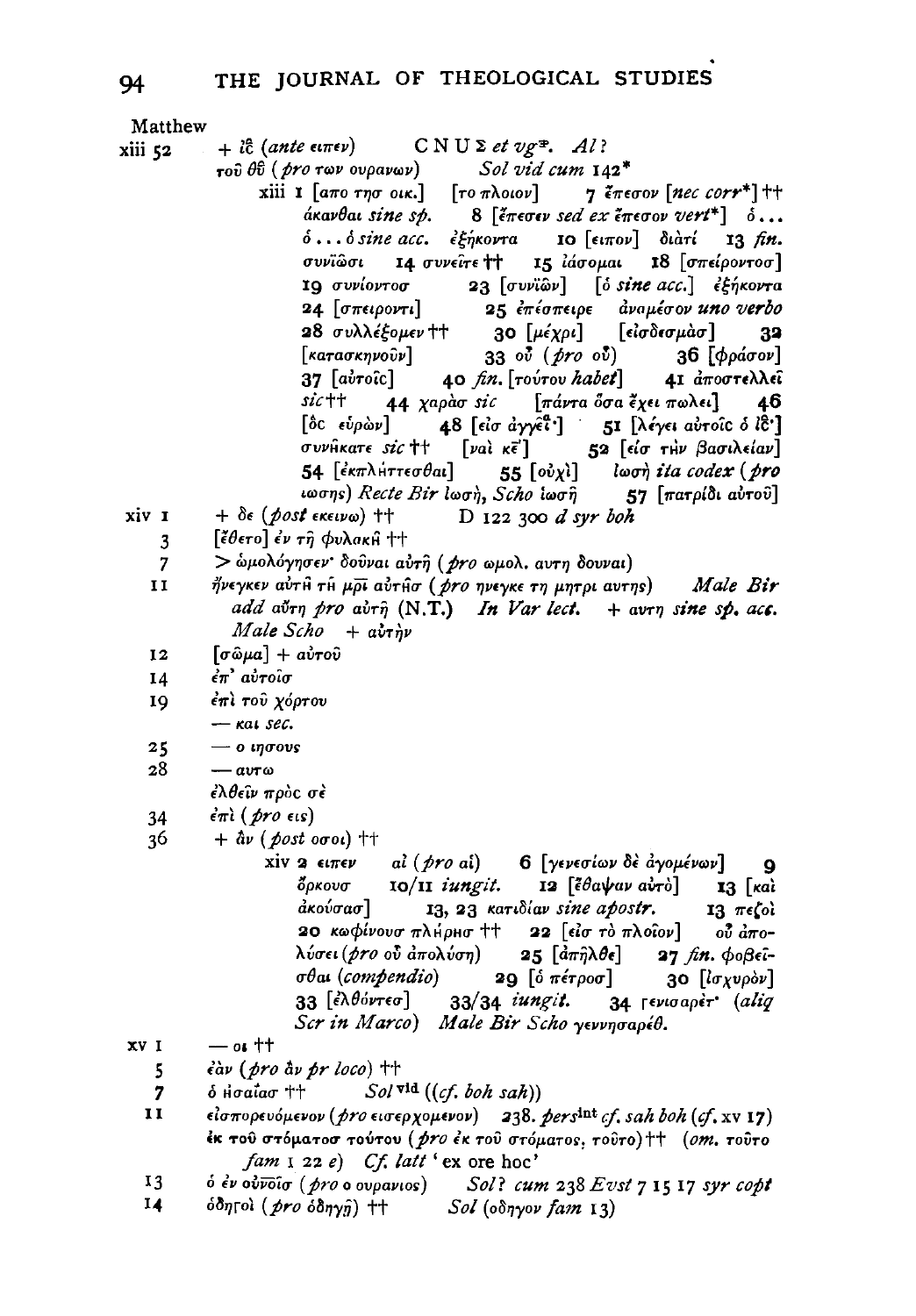Matthew  $B \Sigma$  80 301 syr (39 eis q  $(f_1)$  cop aliq syrseh) xv 16  $+$  aυτώ (*post* ειπεν) 31 τὸν ὄχλον + και (ante κυλλούσ ύγιείσ)  $D_{13-556}$  syr sah  $+$  και (ante χωλούσ περιπ.)  $R B C D M N P \Delta \Sigma f k syr$  boh  $\epsilon$ ίπεν + αυτοΐσ  $N^c$ C K  $\Pi$  73.91 copt syr 32 35 [ἐκέλευσε] τῶ ὄχλω 36 έδίλου (*pro* εδωκε) *fin.* τοίσ όχλοίσ  $38$  $+$  ώσει (post ησαν) xv 2 fin. έσθίουσιν + + 4 [ένετείλατο λέγων] [τὸν πρά<br>
σου] 5 έξεμοῦ sic 6 [τὴν ἐντολὴν] 7 προεφήτευσεν II κοινοὶ bis [ver 18, 20 κοινοῖ] 14 άφεται ++ [όδιγοι sic είσι τυφλοί τυφλών']  $17\left[\omega\pi\omega\right]$   $18/\log i$ ungit. 19 [ φόνοι'] μοιχείαι πορνείαι sic acc. ψευλομαρτυρίαι κλωπαί (sic codex) βλασφημίαι (pro κλοπαι ψευδομ. 22 χαναναία δρίων [εκραύγασεν αυτ<sup>2</sup>] βλασφ.) (††)  $\lceil$ υίέ δ $\bar{a}\lambda$ ] 23  $\lceil$ Ηρώτων] 25 προσεκύνησεν  $27$   $\psi$ <sub>1</sub> $\hat{\omega}$ v 30 [χωλούσ' τυφλούσ'] κυλλούσ' κωφούσ' +  $(Notat$ Bir sed om. Scho)  $30/31$  iungit.  $32$  vήστισ  $11$ 34 αυτούς αυτοίσ sic puncta aurea ab αντιβάλλοντι ++ 37 ήραν sic acc. 39 ανέβη δρια [μαγδαλά] ( $\rho \xi a$  ad xv 39, non xvi 1.  $xvi$  2/3 Om. orbias . . . usque ad  $\delta v$ vao  $\theta \epsilon$  $\rho\xi\beta$  ad xvi 1, non xvi 2,  $\frac{\beta}{\rho}\hat{f}^\text{o}\hat{\lambda}\hat{\beta}$  sic ad xvi 5 non  $\rho\xi$ f ad xvi 4) U 61.68 115 235 year sem a vg<sup>X\*</sup> Cod v - και σαδδουκαιων ++ 6 Chrys Ambr Ambrst (Herodianorum k)  $\boldsymbol{8}$  $\epsilon \hat{l} \pi \epsilon$  (  $-$  avrois) είσ τούσ τετρακισχιλίουσ (pro των τετρακισχιλιων) ++ Non Gr vid. **IO** praeter  $\Sigma$ . Cf. c f  $f_1$  vg in quatuor milia (Dgr et d roio τετρακεισχειλειοισ) TT.  $\partial \rho \tau \omega \nu$  (pro aprov) τῶν ἄρτων 12  $d$ ποκριθείσ δε (pro και αποκρ.) ++ 17  $>$ είσ ίεροσόλυμα άπελθείν  $\qquad$  N B D<sup>gr</sup> I fam 13.33 y<sup>100r</sup> e Orig Iren<sup>int</sup>  $2I$  $fin.$   $\frac{d}{dx}$  $\frac{d}{dx}$  $\frac{d}{dx}$  $\frac{d}{dx}$  $\frac{d}{dx}$  $\frac{d}{dx}$  $\frac{d}{dx}$  $\frac{d}{dx}$  $\frac{d}{dx}$  $\frac{d}{dx}$  $\frac{d}{dx}$  $\frac{d}{dx}$  $\frac{d}{dx}$  $(Mc, Luc.)$  $22$ > αὐτῶ ἐπιτιμᾶν [λεγων] ++  $24$  $-$  0  $\iota$ ngovs  $\theta$ έλει ++ 25 26 ώφελμθήσεται  $\mathcal{L}$ um  $\aleph^{\text{ca}}$  (quod pers<sup>int</sup>) [non syr non lat]  $\delta$ rav ( $\mathit{bro}$   $\epsilon$ av) (Cf. Io. xii 32 ubi 157 254 Evst 48 Orig  $1/5$  Ath Bas Chr  $\textit{Caes} = \text{orav}$  pro av) orav non ex Marco viii 36 =  $\epsilon$ av κερδηση et latt si... (NBL κερδησαι). In Luc. ix 25 κερδησας  $(D<sup>1</sup>$  κερδησαι,  $D<sup>2</sup>$  εαν κερδηση), vett lucrari. *Cf. syrr et syr*<sup>int</sup> pesh sch Luc. ix 25 'quum'.

28  $+$  ότι (ante  $\epsilon$ ισι) NBL fam 13 238 sah boh lat syr 95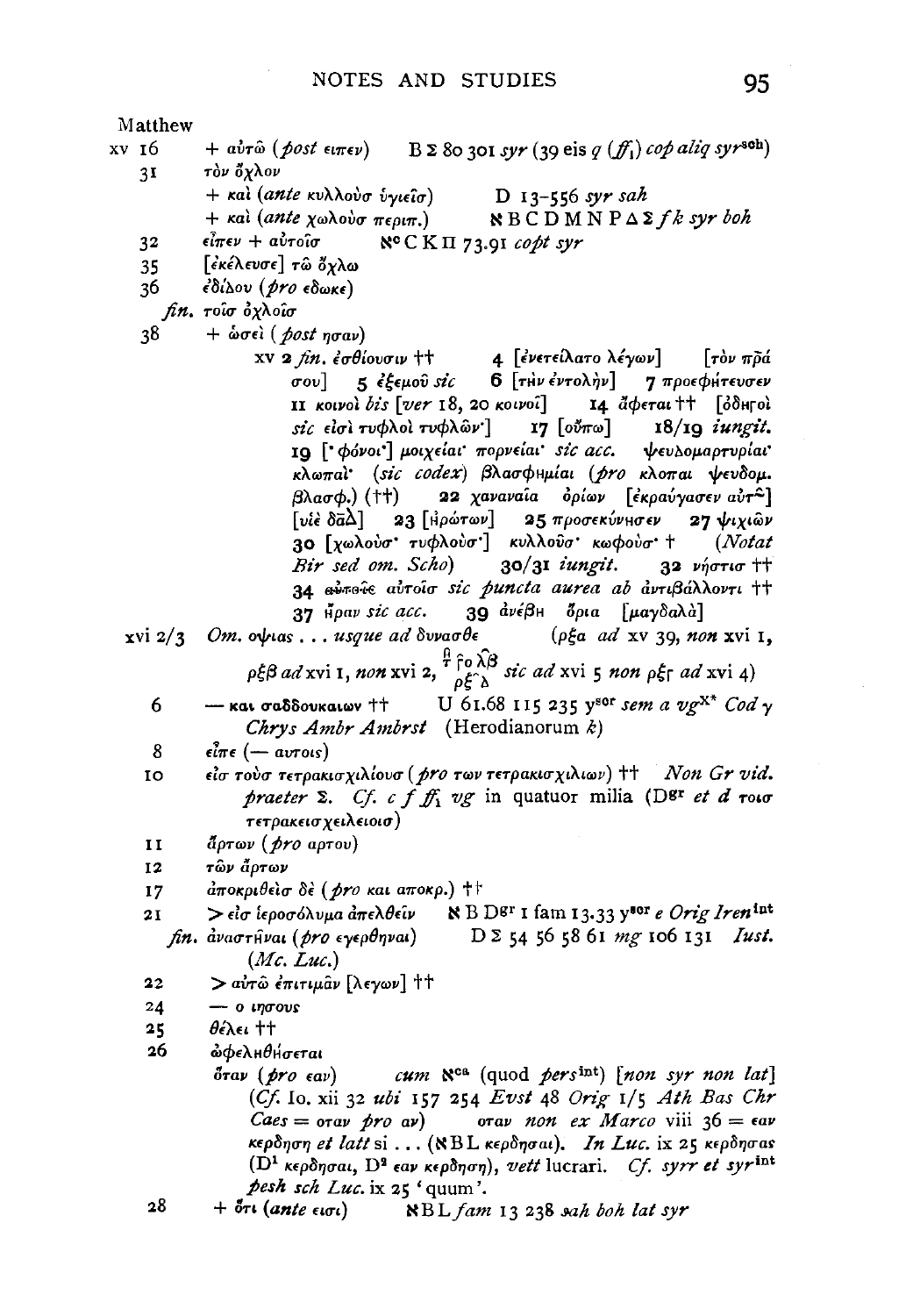| Matthew      |                                                                                                                                                                                                                                            |
|--------------|--------------------------------------------------------------------------------------------------------------------------------------------------------------------------------------------------------------------------------------------|
|              | xvi 4 [του προφητου] 9 κωφίνουσ ++ 11, 12 [Habet και                                                                                                                                                                                       |
|              | σαδδουκαιων] <b>12</b> αλλα + + <b>13</b> και σαρείασ <b>17</b> [βαρ<br><i>ί</i> ωνα] <b>20</b> fm. [ίξ ό χσ] <b>23</b> [μου εί] <b>25</b> [αν pr.]                                                                                        |
|              |                                                                                                                                                                                                                                            |
|              | ένεκεν 26 [τον κόσμον] όλον 28 έστώτων γεύσονται                                                                                                                                                                                           |
|              |                                                                                                                                                                                                                                            |
| xvii 1       | $+$ $\tau$ ov (ante ιακωβον)                                                                                                                                                                                                               |
| $\mathbf{2}$ | έγένοντο ††                                                                                                                                                                                                                                |
| 4            | $>$ $\eta$ λία μίαν ††                                                                                                                                                                                                                     |
|              | $+ \epsilon \gamma \epsilon$ νετο (post $\phi \omega n$ ) boh arm. Cf. syr et an                                                                                                                                                           |
| 5            |                                                                                                                                                                                                                                            |
| 9.           | $\epsilon \kappa$ (pro ano)                                                                                                                                                                                                                |
| 12           | $+$ πάντα (ante oσa) + $+$ 435 boh $\{(aeth^{int})$ syr cu sin [non sch                                                                                                                                                                    |
|              | pesh] boh. (Cf. a b cff <sub>2</sub> r r <sub>2</sub> al. quanta pro quaecunque)                                                                                                                                                           |
| 13           | 235 syrr boh aeth f (hiat goth)<br>+ αὐτοῦ ( post μαθηται)                                                                                                                                                                                 |
|              |                                                                                                                                                                                                                                            |
|              | 21 <i>[Habet vers.]</i> $Om. \aleph^* B$ 33 <i>eff</i> <sub>1</sub> syr cu sin hier sah boh aeth<br>22 fm. + $\alpha_{\mu}$ aprod $\alpha_{\mu}$ 38 47 53 59 61 435 <i>Evst</i> 47 z <sup>sor</sup> ff <sub>1</sub> dim sah <sup>119</sup> |
|              |                                                                                                                                                                                                                                            |
|              | codd Chrys <sup>duo</sup> (cf. aνομων pro ανθρωπων 237)                                                                                                                                                                                    |
|              | xvii 1, 19 κατιδίαν 1/2 iungit. 3 μωϋσησ ++ 4 μωϋση ++                                                                                                                                                                                     |
|              | 12 αλλα ††                                                                                                                                                                                                                                 |
|              | ούτωσ †† 14 [γονυπετών αύτώ] 19 διά τί $[non xv 2, 3]$                                                                                                                                                                                     |
|              |                                                                                                                                                                                                                                            |
|              | 19/20 uno tenore 20 $\left[\frac{d}{d\pi}$ 10 $\frac{d\pi}{d\sigma}$ 24 δίδραγμα pr.                                                                                                                                                       |
|              | δίλραγμα sec. 25 είσικλ <sup>ο</sup> sic fin lin. πρέφθασεν sic                                                                                                                                                                            |
|              | κιίνσον [υιων αυτων] 26 άράγε sic 27 ίχθυν                                                                                                                                                                                                 |
| xviii 4      | ταπεινώσει                                                                                                                                                                                                                                 |
| 5            | $[\pi a d \delta \omega \tau \omega \omega \tau \omega \tau \omega]$ $ \epsilon \nu$ $+$ $\sigma$ $\Delta \Sigma$ 124 <sup>*</sup> <i>Matthaei</i> <sup>tros</sup> $e r_2 \delta$ (sah                                                     |
|              | boh syrsch pesh)                                                                                                                                                                                                                           |
|              |                                                                                                                                                                                                                                            |
| 6            | περλ (pro επι)                                                                                                                                                                                                                             |
| 8            | $a\dot{v}$ rdv $(pro \ a v \tau a)$ NBDL 1. fam 13 243 245 it vg sah syr                                                                                                                                                                   |
|              | arm aeth                                                                                                                                                                                                                                   |
|              | $\aleph B$ it vg (contra syr aeth copt)<br>κυλλόν Η χωλόν"                                                                                                                                                                                 |
| 11           | Habet vers. et + $\zeta$ Hr $\hat{H}$ oat kal (ante o $\hat{\omega}$ oat) min alig c aeth arab                                                                                                                                             |
|              |                                                                                                                                                                                                                                            |
|              | $(cf, both C_1)$                                                                                                                                                                                                                           |
| 12           | + και (ante πορευθεισ) BDL fam 13 it arm aeth syr boh                                                                                                                                                                                      |
|              | sah                                                                                                                                                                                                                                        |
|              | πεπλανημένον ( <i>pro</i> πλανωμενον) Sol <sup>γid</sup><br>$cf.$ boh $(cf.$ vers $13)$                                                                                                                                                    |
| 14           | $\mu$ ov $(\text{pro v}\mu\omega\nu)$                                                                                                                                                                                                      |
|              |                                                                                                                                                                                                                                            |
|              | $+ \tau o \hat{\iota} \sigma$ (ante ovpavois) $+$                                                                                                                                                                                          |
|              | $\mathbf{i}\nu$ (pro $\epsilon$ is)                                                                                                                                                                                                        |
| 16           | μετά σεαυτοῦ ( pro μετα σου)                                                                                                                                                                                                               |
|              | $>$ έπι στόματος δύο Η τριών μαρτύρων $\aleph$ [non I teste Lake] 301 verss.                                                                                                                                                               |
|              | (Hipp)                                                                                                                                                                                                                                     |
|              | + $\gamma a \rho$ (post $a\mu \eta \nu$ ) N $\Sigma$ 61 74 248 P <sup>scr</sup> (+ $\kappa a \iota$ syr, + $\delta \epsilon$ V* 22                                                                                                         |
| 18           |                                                                                                                                                                                                                                            |
|              | 89 106 118-209 234, + certe persint)                                                                                                                                                                                                       |
|              | fin. Ev roio obvoio $DLM$ 22 28 33 Evst 60 df sah aeth boh Chrys                                                                                                                                                                           |
| 19.          | $[\pi \acute{a} \lambda \iota \nu] + \dot{a} \mu \grave{\eta} \nu$                                                                                                                                                                         |
|              | $+$ $\hat{\eta}$ τρείσ (post δυο) Sol <sup>τια</sup> cum Ennod.                                                                                                                                                                            |
|              | — vµwv seq. † (Confuse Scho)                                                                                                                                                                                                               |
|              | 33 cf. lat                                                                                                                                                                                                                                 |
| 24           | άρξάμενοσ δε (pro αρξαμένου δε αύτου) (++) Bir Scho - αυτου sed.                                                                                                                                                                           |
|              | Vere aeth 'as they would' Cf. Pistis                                                                                                                                                                                                       |
|              |                                                                                                                                                                                                                                            |

 $\cdot$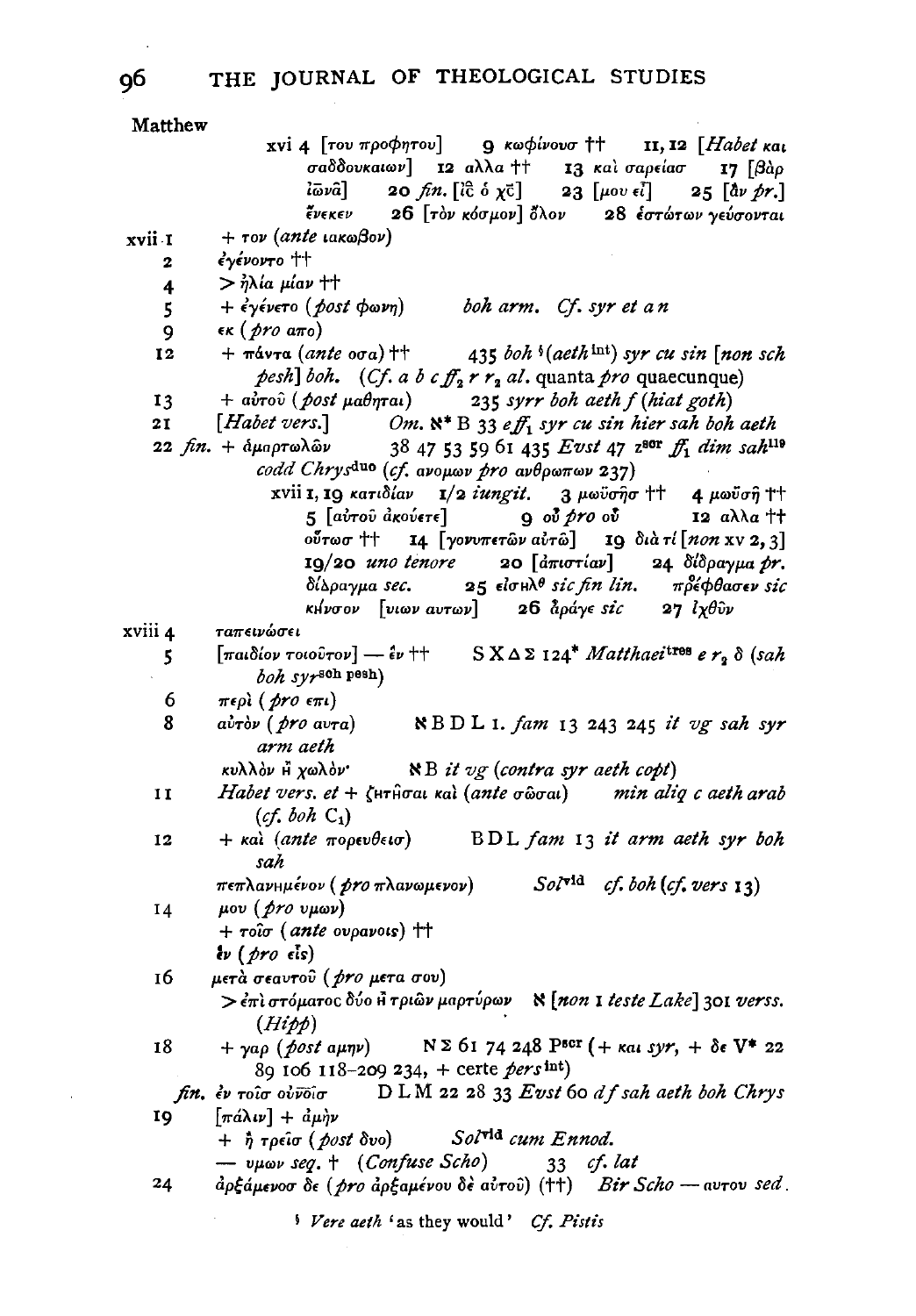Matthew

neglex ἀρξάμενοσ. Sol? Translata? (cf. lat et cum coepisset  $et \; copt$ 

xviii 26  $δώσω σοι$ 

- 28  $\epsilon$ ί τι (*pro* δ τι) Gr unc pl. q Orig (contra min, latt arm aeth  $syr \; copt$
- $\frac{1}{2}$   $\frac{1}{2}$   $\frac{1}{2}$   $\frac{1}{2}$   $\frac{1}{2}$   $\frac{1}{2}$   $\frac{1}{2}$   $\frac{1}{2}$   $\frac{1}{2}$   $\frac{1}{2}$   $\frac{1}{2}$   $\frac{1}{2}$   $\frac{1}{2}$   $\frac{1}{2}$   $\frac{1}{2}$   $\frac{1}{2}$   $\frac{1}{2}$   $\frac{1}{2}$   $\frac{1}{2}$   $\frac{1}{2}$   $\frac{1}{2}$   $\frac{1}{2}$   $31$
- είπεν (*pro* λεγει) 32  $e \, v \, g \cdot ( \omega \rho t \, s \nu r)$
- ό ούνιός (*pro* ο επουρανιος) 35

xviii I [ώρα] μείζων vid [sed ver 4 μείζων] 6 μύλος 7 <sup>[</sup>άνω' ἐκείνω] 12, 13 ένενικονταεννέα  $15$   $\lceil$ *cum*  $t, r$ 16  $\epsilon \tau \eta$  (*pro* ετι) ++ 19 [συμφωνσωσιν sic] sed *w* rescript. [alrhowral] sed a rescript. 21  $a$ υτώ  $\delta$  πετρος, είπε]  $\epsilon$ i $\epsilon$ μè sic  $2I$  fin,  $\epsilon\pi\tau$ ákt $\sigma$ : 23 δμοιώθη ++  $25$  [ $\epsilon \zeta \gamma \epsilon$ ] 28  $\lceil \hat{a}\pi \hat{o} \hat{o}$ ος μοι |  $\lceil \hat{0} \phi \hat{e} \hat{a} \lambda \hat{e} \hat{a} \sigma \hat{a} \rceil$ 29 [είσ τούσ πόδασ αύτοῦ] [πάντα] 31 [γενόμενα] 32 άφήκασοι sic 34 ov pro ov (ut 33 και έγώ saepe) 34 *fin*. [aὐ<del>r</del>ῶ] 35 ούτως <sup>††</sup> *fin*. [τα παραπτώματα αὐτῶν]

$$
xix 5 + a\delta\tau o\delta (post \pi a\tau \epsilon \rho a) \dagger\dagger
$$

κολλμθήσεται

9 μΗ έπι πορνεία – εί [Rell cum t. r.]

- άφετε τα παιδία έρχεσθαι πρόσ με, έ μή κωλύετε αυτά (pro aφ. τα 14 παιδ. και μη κωλ. αυτα ελθειν προς με) (++) Male Bir Scho ' addit. ερχεσθαι προς με Urb 2' post παιδια. Add. Urb 2 sed om. postea  $\pi$ pos  $\mu$ e.
- 16 > προσελθών αὐτῶ, εἶπε [Διδάσκαλε άγαθε τί άγαθον] ποι ίσασ ζωήν αιώνιον κληρονομήσω (pro ποιησω ινα εχω ζωην αιωνιον)
- $-\sigma$ ov pr post  $\pi$ atega 19

fin. ωσέαυτον

- ταύτα πάντα [εφυλαξάμην έκ νεότητός μου] ++  $20<sub>o</sub>$
- ότι πλούσιοσ, δυσσκόλοσ (et ita vult) (++) Non accurate Bir Scho. 23 Ord  $\aleph$  BCDLZ<sub>1</sub> [non 118-209] fam 13 it vg aeth
- τρυμαλιάσ ( pro τρυπηματος) 24 είσελθεΐν ( pro διελθειν) τῶν οὐρανῶν (*pleno*) pro του θεου

 $\hbar n$ . — εισελθειν

- 26  $\lceil \pi \Delta v \tau \alpha \, \delta v \nu \alpha \tau \Delta \rceil$  είσι ( $\beta r \sigma$  εστι) ++
- 28 καθήσεσθε καὶ αὐτοὶ, (*pro καθισεσθε και υμει*ς) †† N D LZ 1.124 *Orig* Ambr (et ipsi) Gaud

29 όςτις (pro δs)

30 > πολλοί Δέ έσόνται έσχατοι πρώτοι και πρώτοι έσχατοι  $L v g^R$  aeth [non syr copt lat]

xix 1 όρια 3 [λέγοντεσ αύτῶ] [ανω'] απολύσαι  $4 \int \epsilon \overline{\iota} \pi \epsilon \nu$ aὐτοῖσ] θήλυ sic et ita vult 6 ουκέτι 7 μωϋσ<sub>θ</sub>σ ++  $8 \mu \bar{\omega} \ddot{\omega} + 1$ άπολύσαι [ένετείλατο]  $[a\mathbf{v}\tau\mathbf{n}\nu]$ άλλοίσ sic  $fin. o<sup>o</sup>$ rωσ ††  $\overline{10}$   $\left[a\overline{v} \tau o\hat{v}\right]$ **II** [τοῦτον]

VOL. XIV.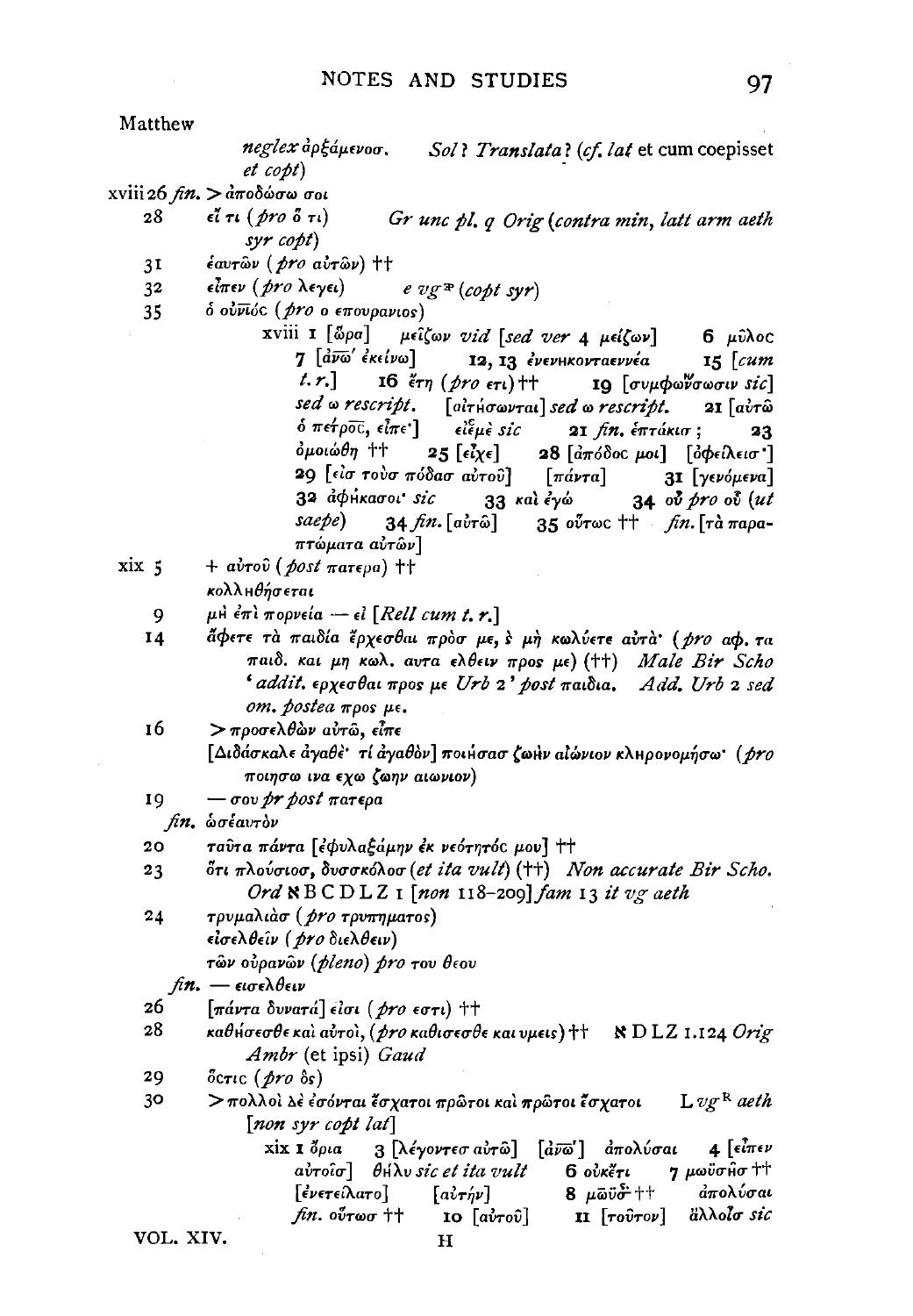| Matthew         |                                                                                                                                                             |  |  |  |  |
|-----------------|-------------------------------------------------------------------------------------------------------------------------------------------------------------|--|--|--|--|
|                 | (vide infra) 12 $\omega \tau \omega c$ + is acc. 15 $\omega \tau \omega \sigma$ $\tau \omega \sigma$                                                        |  |  |  |  |
|                 | $\chi$ είρασ] 17, 18 [cum t. r.] 21 ύπάρχοντα<br>22                                                                                                         |  |  |  |  |
|                 | [τον λόγον] 27 έσται rescript pr. man. 29 [οικίασ                                                                                                           |  |  |  |  |
|                 | Η ένεκεν                                                                                                                                                    |  |  |  |  |
| xx <sub>3</sub> | $-\tau\eta\nu$                                                                                                                                              |  |  |  |  |
| 12              | $>$ avrovo $\hat{h}$ µîv †† $\qquad$ NDLZ 69-124 it vg syrr sah boh aeth (Orig                                                                              |  |  |  |  |
|                 | aυτους εποιησας ημιν)                                                                                                                                       |  |  |  |  |
| 15              | $Sol$ vid<br>Η ούκ έξόν μοι έστιν, (pro ή ούκ έξεστί μοι)                                                                                                   |  |  |  |  |
|                 | $>$ δ θέλω ποιήσαι ( <i>pro</i> ποιησαι ο θελω)                                                                                                             |  |  |  |  |
| <b>21</b>       | εξευωνύμων (sine sp.) + σου                                                                                                                                 |  |  |  |  |
| 23              |                                                                                                                                                             |  |  |  |  |
|                 | και έξευωνύμων, (sine sp.) - μου ++                                                                                                                         |  |  |  |  |
|                 | άλλοίς sic (pro άλλ' οίς) ++ 225 d Hil                                                                                                                      |  |  |  |  |
| 26              | $-\delta\epsilon$                                                                                                                                           |  |  |  |  |
| 27              | έσται (pro εστω)                                                                                                                                            |  |  |  |  |
| 30              | [έλέησον ήμας] — κυριε ††<br><b>N</b> D <sub>13</sub> -346 118-209 bc deff <sub>1</sub> f <sub>2</sub>                                                      |  |  |  |  |
|                 |                                                                                                                                                             |  |  |  |  |
|                 | h n $r_2$ syr cu hier <sup>B</sup> arm [Contra BLZ 124 $g_1,$ <sub>2</sub> l sah boh syr<br>sch pesh syr hier]                                              |  |  |  |  |
|                 | vie Δαδ (pro vios Δαβιδ) ++                                                                                                                                 |  |  |  |  |
| 3 <sup>T</sup>  | Om. vers ex hom.                                                                                                                                            |  |  |  |  |
| 32              | $\Gamma$ 301 $E vst$ 49 $H^{**}$ ser<br>ai roic (pro airois) ++                                                                                             |  |  |  |  |
| 33              | $d$ νοιχθώσιν sic pr. man. ++                                                                                                                               |  |  |  |  |
|                 | ανοιγωσιν $\setminus$ Β D L Z fam 13.33                                                                                                                     |  |  |  |  |
|                 | Orig Chrys (Puncta superposita $\chi$ et $\theta$ a διορθωτ. ανοιχθώσιν)                                                                                    |  |  |  |  |
|                 | XX 3 εστώτασ [non ver 6] 4 και έκείνοισ ++ 5 [εννάτην]                                                                                                      |  |  |  |  |
|                 | 6 [ένδεκάτην ώραν] [ἄργουσ] 7 [καὶ ὃ ἐὰν Η δίκαιον                                                                                                          |  |  |  |  |
|                 | λήψεσθε] 8/10 [cum t. r.] 13 ούκαδικώσαι (pro ούκ                                                                                                           |  |  |  |  |
|                 | $\frac{d\delta_{ik}\hat{\omega}}{\sigma\epsilon}$ ( <i>tum t. r.</i> j τη κατιδίαν [εν τῆ ὁδῶ]<br>19 εμπαίξαι 19 <i>fin</i> . [αναστήσεται] 20 [παρ' αὐτοῦ] |  |  |  |  |
|                 | <b>22</b> δύνασθαι (compendio fin lin) 28 [λύτρον]                                                                                                          |  |  |  |  |
|                 | 34<br>init. πλαγχνισθείσ sic ++                                                                                                                             |  |  |  |  |
| xxi 1           | τῶν μαθητῶν αὐτοῦ (pro μαθητας) fam 13.28.33.243 it L <sup>yg</sup> syr arm                                                                                 |  |  |  |  |
| 2               | $b$ e $f_1$ $f_2$ $r_2$ $v g$ <sup>R</sup> boh <sup>G</sup> Hil Chrys<br>$-$ avrois                                                                         |  |  |  |  |
|                 | πορεύεσθε                                                                                                                                                   |  |  |  |  |
|                 | κατέναντι ††                                                                                                                                                |  |  |  |  |
|                 | $\delta$ εδεμένον †† [sed την όνον ver 7]                                                                                                                   |  |  |  |  |
|                 | $+$ ποιείτε ούτως (post τι) $+$ ποιειτε D d aeth Orig Cf. Marc. xi 3                                                                                        |  |  |  |  |
| 3               | $d$ ποστέλει sic †† (Vult αποστέλλει?)                                                                                                                      |  |  |  |  |
| 6               | ποιήσαντεσ καθά (εσ καθα rescript. a pr. man.) pro ποιησαντες                                                                                               |  |  |  |  |
|                 | kabws + Adnotat Birch. Om. Scho.                                                                                                                            |  |  |  |  |
| 7               | Sol? et addux. 243 latt syrr<br>$+ \delta \epsilon$ (post ηγαγον)                                                                                           |  |  |  |  |
| 8               | αυτών (pro εαυτων)                                                                                                                                          |  |  |  |  |
| 9               | $+$ $a\dot{v}\tau\dot{\delta}\nu$ (post $\pi\rho$ oayov $\tau\epsilon s$ )                                                                                  |  |  |  |  |
| 11              | $>$ δ προφήτησ ίξ<br>NBD sah boh arm Orig 1/3 Eus                                                                                                           |  |  |  |  |
| 12              | $SoV$ vid<br>καθέδρασ (pro τραπεζας)                                                                                                                        |  |  |  |  |
| 16              | + oùk (ante akovets)                                                                                                                                        |  |  |  |  |
| 18              | $+$ $\delta$ is (post $\epsilon \pi$ avaywv) $\dagger\dagger$                                                                                               |  |  |  |  |
| 19              | Sol? cum 238<br>έπ' αύτησ ( <i>pro ε</i> π αυτην) ††                                                                                                        |  |  |  |  |
|                 |                                                                                                                                                             |  |  |  |  |

98

l,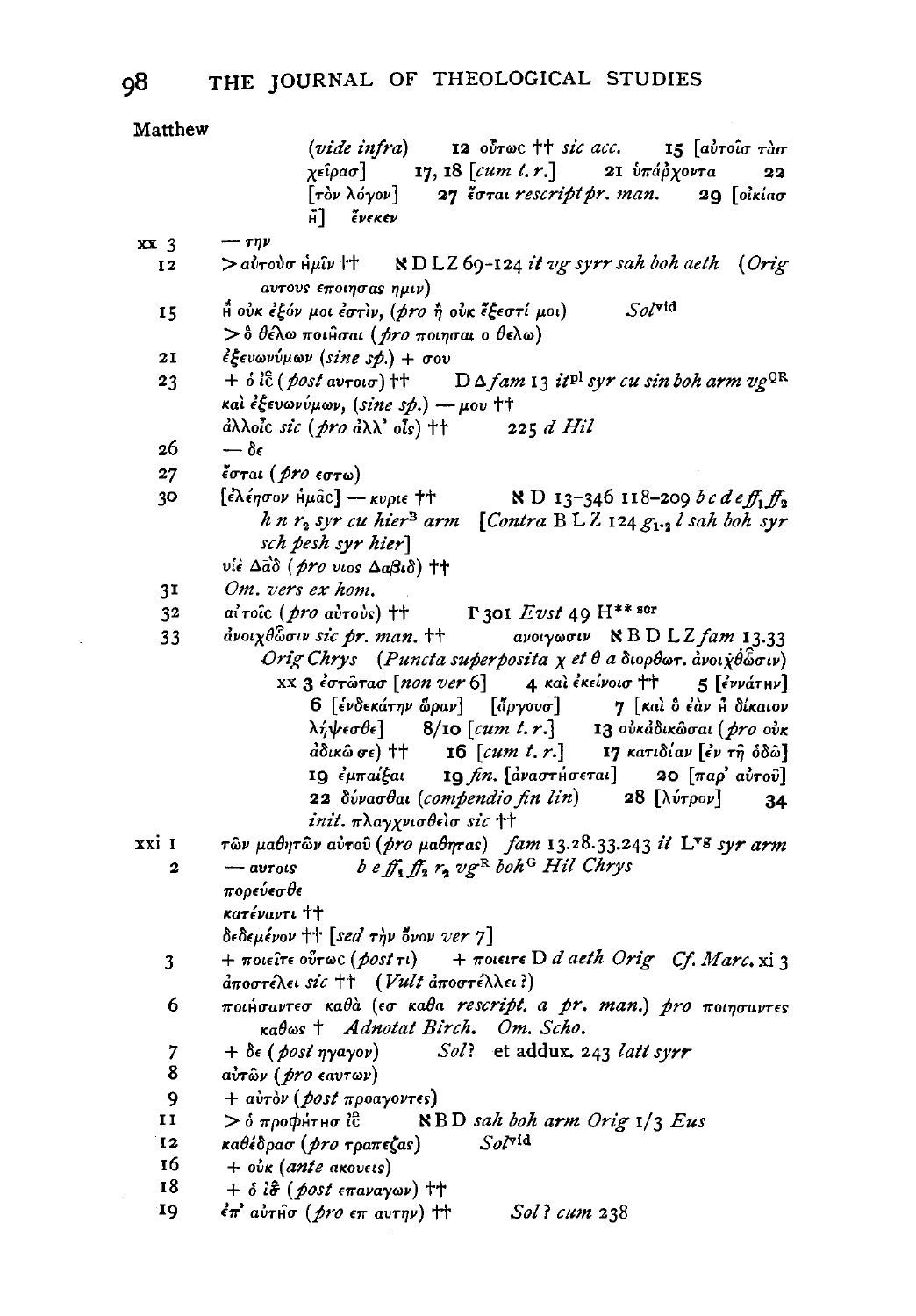| Matthew                                                      |                                                                                                                       |  |  |
|--------------------------------------------------------------|-----------------------------------------------------------------------------------------------------------------------|--|--|
| xxi 22                                                       | $\epsilon$ àv $(\rho$ ro av) ††                                                                                       |  |  |
| 23                                                           | > τὴν ἐξουσίαν ἔδωκε ταύτην<br>$Sol$ vid                                                                              |  |  |
| 24                                                           | $>$ ένα λόγον $CDF\Sigma \Phi$ al. pc. it                                                                             |  |  |
|                                                              | λέ' sic fin lin (pro έρω)<br>$Sol$ <sup>vid</sup>                                                                     |  |  |
| 25                                                           | + $\mathbf{u} \cdot \mathbf{v}$ (post ovpavov pr loco) ++ sah boh vg <sup>E</sup>                                     |  |  |
|                                                              | $\epsilon \nu$ (pro $\pi a \rho$ ) BLM <sup>mg</sup> Z <sub>12</sub> 3361 Evst 48 <sup>28cr</sup> sem copt Cyr,       |  |  |
|                                                              | <i>latt</i> intra vel inter                                                                                           |  |  |
| 26                                                           | > πάντεσ γάρ ώς προφήτην έχουσι τον ίωάννην                                                                           |  |  |
| 28                                                           | $+$ τίς (post ανθρωπος)                                                                                               |  |  |
| 30                                                           | έτέρω ( <i>pro</i> δευτερω)                                                                                           |  |  |
| 31                                                           | $+ \delta \epsilon$ (post $\lambda \epsilon \gamma \epsilon \iota$ ) $+ +$<br>Sol?                                    |  |  |
| 32                                                           | > ἰῶάννησ πρὸσ ὑμᾶσ<br>$NBCL$ 33 209 Evst 48 crr2 aeth<br>Orig                                                        |  |  |
|                                                              | oủôè ( <i>pro</i> oủ)<br>$B \Sigma \Phi$ 1.13-69-124.22.33 Evst 48 it [non c e] vg<br>syrr boh aeth                   |  |  |
| 34                                                           | + $\tau$ ού (ante λαβειν) +   Sol <sup>γid</sup> , Cf. ut accip. latt syrr                                            |  |  |
| 45                                                           | τλν παραβολλν Δ243 δ syr cu [non sin] pers. (Male Tisch D.                                                            |  |  |
|                                                              | Citat Tisch 'D al <sup>2</sup> cat oxon την παραβολην αυτου', sed D d                                                 |  |  |
|                                                              | = τασ παραβολασ αυτου parabolas eius)                                                                                 |  |  |
| 46                                                           | <i>iζi</i> +τουν ( <i>pro ζητουντες</i> ) $\downarrow$ + $\uparrow$ = syr ( <i>Auct op imp</i> )                      |  |  |
|                                                              | + και <i>(ante</i> εφοβηθησαν) ++ )                                                                                   |  |  |
|                                                              | xxi 2 [ <i>άγάγετε</i> ]<br><b>9</b> ώcαννά bis <b>13</b> [εποιήσατε]<br>15                                           |  |  |
|                                                              | ώσάννα 15/16 iungit. 16 [ούδέποτε] 18 έπίνασε ++                                                                      |  |  |
|                                                              | μήκέτι fin. συκή 20 fin. συκή<br>IQ OUKHV<br>21                                                                       |  |  |
|                                                              | [ἄρθμτι καὶ βλήθμτι]<br>22 έν τῆ προσευχὴ sic<br>28                                                                   |  |  |
|                                                              | $fn.[Habet \mu ov]$ 29 $fn.$ $\hat{a}\pi\hat{n}\lambda\hat{\theta}\epsilon\nu$ [Rell cum t. r.]<br>30                 |  |  |
|                                                              | 35 έδηραν 36 πλειδνασ<br>ωσάντω '<br>33 [ἐξέδοτο]                                                                     |  |  |
|                                                              | 38 [κατάσχωμεν] 41 [εκδόσεται] 36/44 [cum t. r.,                                                                      |  |  |
|                                                              | habet 44]                                                                                                             |  |  |
| xxii 5                                                       | $\epsilon$ πι την έμπορίαν (pro εις την εμπ.) + Habet Bir. Om. Scho (prob                                             |  |  |
|                                                              | 137 errore pro 157) NBCD 2 $\Phi$ it vg Lucif Orig Chrys                                                              |  |  |
| 7                                                            | και ακούσασ ο βασιλεύσ εκείνοσ, (pro Aκ. δε ο βασ.) + Habet Bir.                                                      |  |  |
|                                                              | Om. Scho exeivos. (Cf. D al. d a cf $f_2$ q syr cu sin Lucif)                                                         |  |  |
| 13                                                           | > χείρασ και πόδασ                                                                                                    |  |  |
| 16                                                           | ούδε γαρ (pro ov γαρ)                                                                                                 |  |  |
| 16 fin. ανού (pro aνθρωπων) G min aliq boh sah aeth Orig Ath |                                                                                                                       |  |  |
|                                                              | (persint cuiusquam. Cf. syr cu)                                                                                       |  |  |
| 20                                                           | $+$ $\delta$ $\delta\vec{\sigma}$ ( post avroio)                                                                      |  |  |
|                                                              | Trsf. L Z aethint sed falso [non lat syr]<br>— αὖτη ( post εικων)                                                     |  |  |
|                                                              | $fn. + a\sigma\tau\eta$ (post $\epsilon\pi\tau\gamma\rho a\phi\eta$ ) $\int$ (sah copt haec imago et haec inscriptio) |  |  |
| 21                                                           | $-$ ovv                                                                                                               |  |  |
| 23                                                           | — oi                                                                                                                  |  |  |
| 25                                                           | γήμασ (pro yaμήσαs)                                                                                                   |  |  |
| 30                                                           | γαμίσκονται ( pro εκγαμιζονται)                                                                                       |  |  |
|                                                              | — του (ante θεου)                                                                                                     |  |  |
|                                                              | $+$ τῶ (ante ovρavω)                                                                                                  |  |  |
| 32                                                           | ούκ έστιν ό θὲ θέκρων ἀλλὰ θὲ ζώντων <i>Omnia a pr. man.</i> (††) (Non                                                |  |  |
|                                                              | H 2                                                                                                                   |  |  |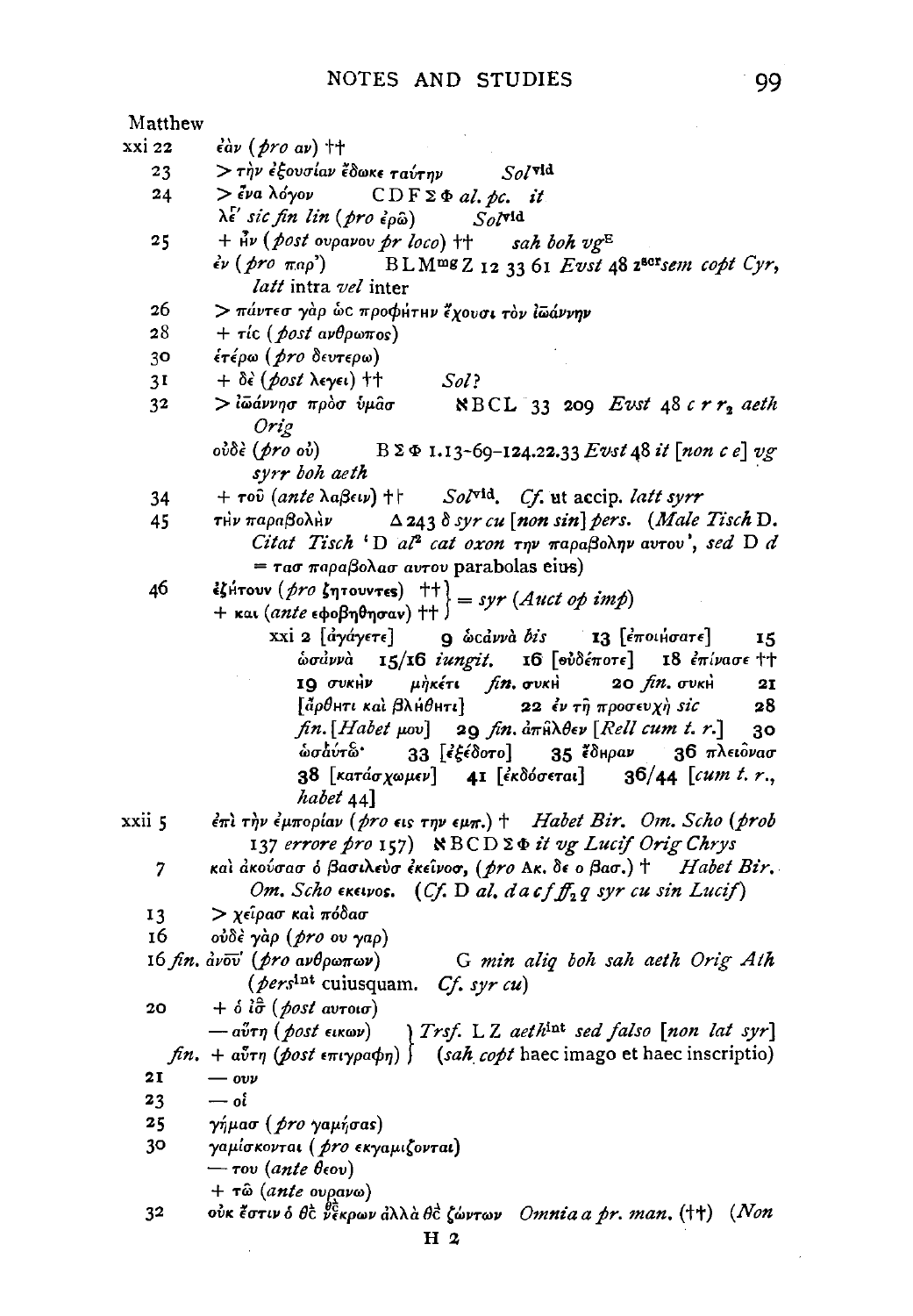| Matthew               |                                                                                                                           |  |  |  |
|-----------------------|---------------------------------------------------------------------------------------------------------------------------|--|--|--|
|                       | $\mathit{accurate}$ Bir Scho $\left($ $-\theta$ $\mathit{eos}$ *')<br>$+$ θεος ante ζωντων Sol 157?                       |  |  |  |
|                       | cum 238 251 $g_1$ gat vgR (aeth)                                                                                          |  |  |  |
| xxii 37               | έφη ( <i>pro</i> ειπεν)                                                                                                   |  |  |  |
|                       | $-\tau$ η (ante καρδια) ††                                                                                                |  |  |  |
| 39                    | δευτέρα ο (fin lin) δμοία (- δε) ++ -δε cum R B sah <sup>111</sup> boh                                                    |  |  |  |
|                       | $C_1^*E_2^*$                                                                                                              |  |  |  |
|                       | $a\tilde{v}$ τη ( <i>pro</i> $a\tilde{v}$ τῆ) ††                                                                          |  |  |  |
|                       | <b>ώ</b> Cέαυτὸν                                                                                                          |  |  |  |
|                       |                                                                                                                           |  |  |  |
| 41                    | αὐτοῖς ( <i>pro</i> αὐτοὺs)<br>— ҒКГП                                                                                     |  |  |  |
| 43                    | $+$ $\delta$ $\hat{i}$ $\hat{c}$ (post avroid)                                                                            |  |  |  |
| 45                    | $+$ $\epsilon \nu \pi \overline{\nu}$ (ante καλει) $\dagger$ +                                                            |  |  |  |
| 46                    | > ἀποκριθῆναι αὐτῶ                                                                                                        |  |  |  |
|                       | xxii I [αὐτοῖσ ἐν παρ.] $\bf{4}$ [Ητοίμασα] $\bf{7}$ Φωνεῖσ II<br>θεάσασθε †† I3 [εἶπεν ὁ βασ.] εναυτου sic errore        |  |  |  |
|                       |                                                                                                                           |  |  |  |
|                       | $\epsilon$ κβάλατε †† 16 μέλλει †† 17 [εἶπε] fin. οδ'                                                                     |  |  |  |
|                       | $(\text{pro } \tilde{\mathfrak{o}}\mathfrak{v})$<br>18 γνούσ 24 [μωσήσ] 27 [και ή                                         |  |  |  |
|                       | 35 [και λέγων] 36 έντολη<br>$\gamma$ <sup>v</sup> $\nu$ H <sup>'</sup> ] 29 $\mu$ η δέ                                    |  |  |  |
|                       |                                                                                                                           |  |  |  |
|                       | μεγάλη 37 αγαπήσησ † (Bir, non Scho) [τῆ ψυχή]<br>[τῆ διανοία] 40 [καὶ οἱ προφ. κρεμανται] 42 ἐστὶν                       |  |  |  |
|                       | 43 [κν αύτον καλεί] 44 [υποπόδιον] 46 Αδύνατο ++                                                                          |  |  |  |
| $\overline{x}$ xiii 3 | $\epsilon$ àν (pro aν) ++                                                                                                 |  |  |  |
| 4                     | + αύτοι δε (ante τω δακτύλω αύτων sic)                                                                                    |  |  |  |
| 5                     | γάρ (pro δε sec.)                                                                                                         |  |  |  |
| 6                     | γàρ ( pro τε)<br>253 433 e vg <sup>A</sup> boh <sup>F</sup> Chrys                                                         |  |  |  |
|                       | N <sup>e</sup> L 1.33.209 syrr copt it <sup>pl</sup> vg arm<br>τάσ πρωτοκλισίασ ††                                        |  |  |  |
|                       | aeth                                                                                                                      |  |  |  |
| ΙO                    | ότι είσ έστιν ύμων καθιιγητιίσ (pro εις γαρ υμων εστιν ο καθ.)<br>Sol?                                                    |  |  |  |
| 18                    | τού θυσιαστηρίου (pro αύτού) ++ 566* syr cu sin hier <sup>A</sup>                                                         |  |  |  |
| 21                    | κατοικήσαντι                                                                                                              |  |  |  |
| 23                    | τό έλεον (pro τον ελεον) ++                                                                                               |  |  |  |
|                       | $+ \delta \epsilon$ (post ravra)                                                                                          |  |  |  |
|                       | $\pi$ οιεΐν ( <i>pro</i> $\pi$ οιησαι) †† ?                                                                               |  |  |  |
|                       | γέμει (pro γεμουσιν) Χ <sup>com</sup> Clem Chrys, 188 (γεμη)                                                              |  |  |  |
| 25                    | $-\epsilon \xi$ ++ CD 188 245 Evst 48 sem 49 sem H <sup>ser</sup> latt                                                    |  |  |  |
|                       |                                                                                                                           |  |  |  |
|                       | fin. ἀδικίασ (pro aκρασιας)                                                                                               |  |  |  |
| 26                    | αύτου (pro αυτων)                                                                                                         |  |  |  |
| 27                    | > οΐτινεσ μεν φαίνονται έξωθεν ωραΐοι ita codex (++) Male Bir Scho                                                        |  |  |  |
|                       | om. µev Habet codex                                                                                                       |  |  |  |
| 30                    | Hμεθα (pro ήμεν pr.) sine sp., Hμεθα sec.                                                                                 |  |  |  |
| 34                    | άποστελλῶ <i>sic</i> ††<br>(cf. αποστελώ D 238 243 258 $z^{scr}$ al.)                                                     |  |  |  |
|                       | — και ( <i>post γραμματεις</i> )                                                                                          |  |  |  |
| 35                    | $-\tau$ ov (ante aiµa $\tau$ os pr.) †† [non sec.]                                                                        |  |  |  |
| 36                    | $+ \delta$ τι (ante ηξει)                                                                                                 |  |  |  |
|                       | > πάντα ταῢτα                                                                                                             |  |  |  |
| 39                    | Sol vid cum z <sup>sor</sup> c $f_2$ h r r <sub>2</sub> vg <sup>EQR</sup> sah <sup>111</sup> arm<br>δε ( <i>pro γ</i> aρ) |  |  |  |
|                       | xxiii 10 $\mu \delta \epsilon$<br>13 [Habet cum t.r. praeter $\lambda$ H $\psi$ eo $\theta$ åt sic*, et                   |  |  |  |
|                       | κρίμα acc. ex emend] $I_4/I6$ [cum t.r.]<br>17 [ó                                                                         |  |  |  |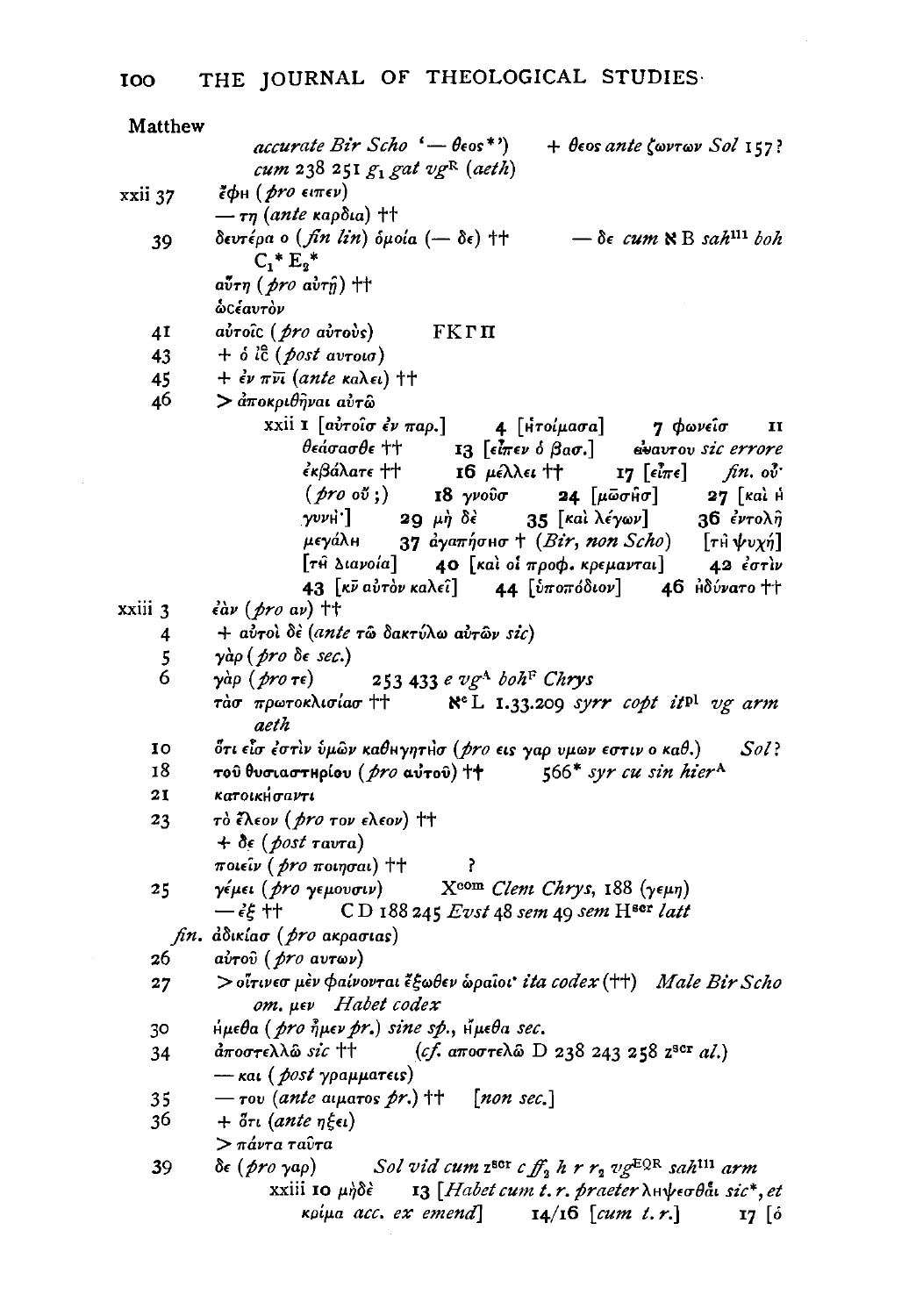## Matthew

άγιάζων] 10 μείζων (*pro μείζον*) άγιάζων <sup>++</sup> 23 26 [και τησ παροψίδοσ] άπολεκατούται [ả $\phi$ ιέναι] 27 [παρομοιάζετε] 28 ούτωσ ++ [μεστοι έστε] 20 32  $[πληρώ-$ Γραματείσ sic ++ 30 [κοινωνοὶ αὐτῶν] 33/34 spatium a libr pro rehoo. Rubricator oa<del>r</del>e] inscribebat  $\sim$  volebat  $\tau$ ελ. ver 39 fin. 35 [έκχυνό- $\mu$ evov] ά  $\bar{\beta}$ ελ sic 37 <sup>4</sup>ΙλΗμ ελΗμ sic αποκτενούσα ήθελμσα sed postea [ μθελμσατε] 38 [ερημος] 39 απάρτι sic xxiv 1  $>$  από του ίερου έπορεύετο  $+$  αὐτῶ (post προσηλθον)  $>$ ταύτα πάντα ††  $\mathbf{z}$  $\mu$ n sec. + aυτού (post μαθηται) ++ CUΓΔΠ c h r δ copt syr aeth Origint 3  $-$ της sec. (ante συντελειας) NBCL fam 1.33 Cyr hier έθνοσ έπ' έθνοσ †† **NCKLII 2 1.72 433 WSCF**  $\overline{7}$ είσθλίψισ sic codex cum H<sup>\*\*</sup><sup>ECT</sup> (Male Bir Scho θλίψεισ cum  $\mathbf Q$ CL I defetc) Cf. sah  $\epsilon \overline{v}$ Ar $\Psi$ ic sic (sed boh  $\epsilon \overline{v}$ ox $\phi \in \mathbb{R}$ )  $>$  πολλούσ πλανήσουσι  $N L$  33 238  $r r<sub>s</sub>$  (Cf. ver 5 et Iustin)  $\mathbf{I}$  $\delta\epsilon$  (pro ovv)  $\dagger\dagger$   $\aleph$ <sup>c</sup> L 243 *Evst* 24 48 49 z<sup>scr</sup> copt Iren<sup>tat</sup> etc. 15.  $17$  init.  $+$   $\kappa a$ .  $+$ καταβάτω ††  $ra($  *(tro*  $\tau_l)$ 18 τὸ ἱμάτιον  $\epsilon \nu$  (ante  $\sigma$ a $\beta$  $\beta$ ar $\omega$ ) 20  $\hat{a}\nu$  (pro eav) tt Sol?  $23$ 61; η εκει D Evst 16. Cf. latt syr aeth ίδού ἐκεῖ ( pro ἣ ὧδε) πλανᾶσθαι (*pro* πλανῆσαι) ++ LZ fam 1 22 33  $(Orig)$ 24  $S_0/\sqrt{\mathbf{v}}$ id Cf.  $f_1$   $g_1$  $3I$  $>$  άπ' ἄκρων αὐτῶν ἕωσ ἄκρων τῶν οὐνῶν > ταῢτα πάντα  $33<sup>°</sup>$  $+$   $\delta \tau \iota$  ( post vµw)  $+$ + BDFL fam 1 [non 118] fam 13.239 253  $34$ 433 it vg syr copt Orig Ps-Ath  $S_{\alpha}$ /vid  $\omega$  (*pro*  $\omega$ ) > ταῦτα πάντα  $-\tau$ ns sec. (ante  $\omega_{\rho}$ as) † Recte Bir, sed om. Scho. 36  $-\mu$ ov  $\Gamma \Delta$  al. aliq  $+$  ov (post eas)  $+$ 39 ποΐα (sic) hμέρα (pro ποία δρα) ++ NBDIΔΣ I. fam 13 [non 42 346] 33 115 238 d f ff, 8 sahpl bohaliq syr hier Iren Cyr hier Ath (aeth diem et tempus; cf. e r  $r<sub>2</sub> \mu$  gat etc) > 44 γίνεσθε καὶ ὑμεῖσ ἔτοιμοι  $Sol$ ? (cf. copt) 44  $\hat{h}$  ωρα ού γινώσκετε ( pro  $\hat{h}$  ωρα ού δοκείτε) ++ 1-209 [non 118] aeth boh it<sup>pl</sup> gat tol nescitis (cf. al. non putatis, non speratis) καταστήσει (*pro κα*τεστησεν) ++  $\aleph M \geq$  copt Chrys. Cf.  $v g^{ER}$ 45 Solvid (cf. al. et έπι τη οικεσία (*pro επι της θεραπειας*) tt domum  $q$  Origint)

δούναι (pro διδοναι)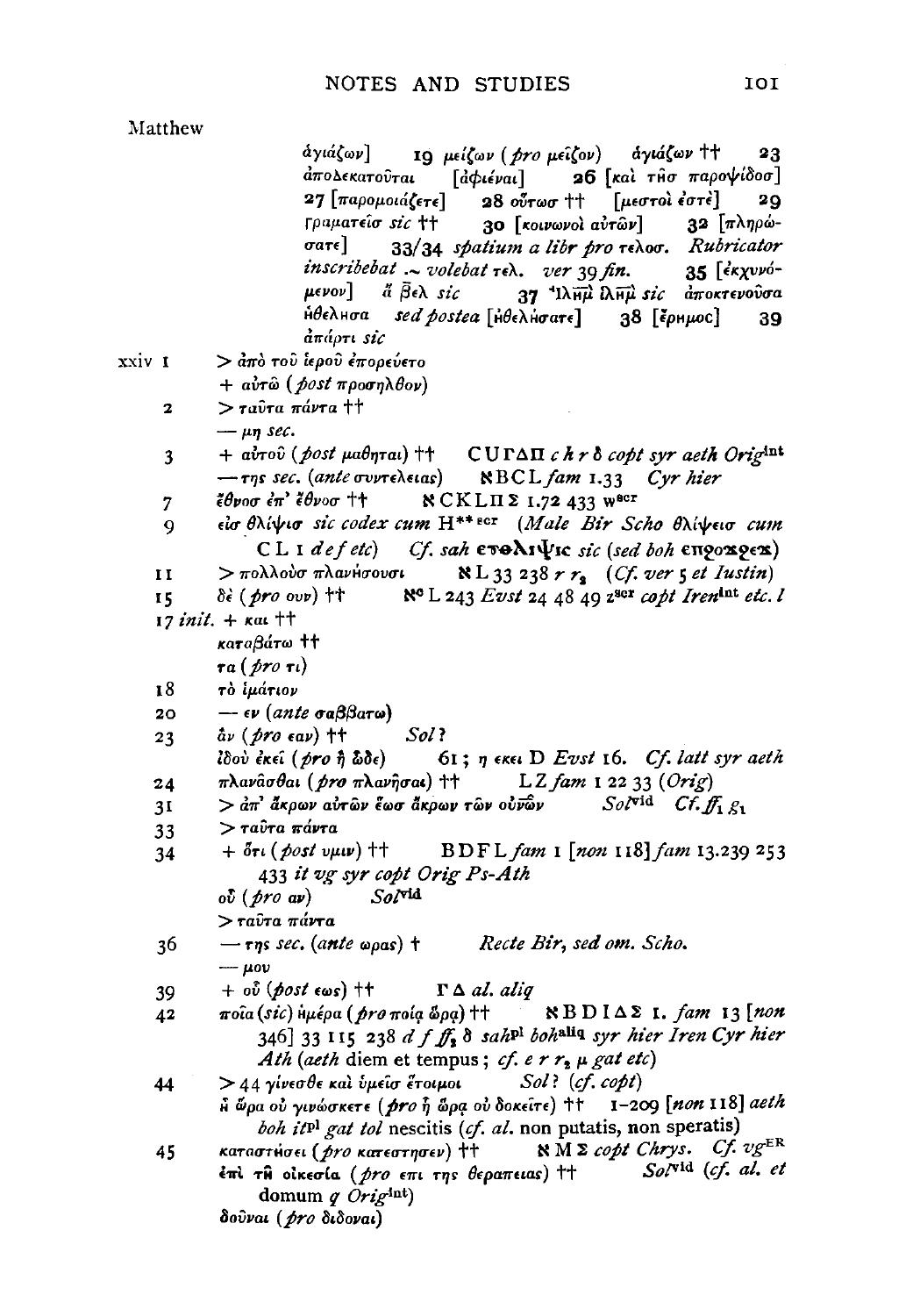Matthew

- > έν καιρώ την τροφήν 28 253 433 pers  $(Cf. Luc. xii 42)$  [Non  $xxiv45$ citat Tisch sed concursus 28-157 notabilis] ούτως ποιούντα 46
	- NBCDIL 33 209 409 P<sup>scr</sup> Orig Ephr copt μου ό κα' 48
		- $\Sigma \Phi$  fam I Orig [Cf. Luc. xii 45] (om. έρχεσθαι (*pro ελθειν*)  $NB$  33 sah boh Ephr Iren<sup>int</sup>)
	- $+$  αυτού' (post συνδουλους) 49
		- $i\sigma$ θίει δε καλ πίνι sic (pro εσθιειν δε και πινειν) (++) Male Bir Scho έσθίη δε και πίνη
			- xxiv 3 κατιδίαν [είπε] 5 fin.  $\pi \lambda a\nu$ Howoi |  $(= \Pi^*)$ 6 7 [λιμοί κ λοιμοί] II, 24 ψευδοπροφήται sic.  $\lceil \pi \omega \tau a \rceil$ 12 το πληθυνθήναι sic acc. de industria acc. 14,50 ήξει 15 rò  $\ddot{\theta}$ èv sic\* έστως 16 [έπι τα δρη] 22 čkelvai bis 24 ψευδόχρηστοι ++  $25\text{ }\pi\mathrm{po'}$  єї́рнка sic 26 [ταμείοισ sed ex em.\*] 27 [και ήπαρουσία] 28  $\lceil \delta \pi \omega \gamma \alpha \rho \rceil$ 30  $\lceil \epsilon \nu \rceil$   $\omega$   $\bar{\nu}$   $\omega$   $\lceil$ 32 [την παραβολήν]  $\left[\epsilon k\phi\acute{v}\right]$  33  $\sigma\sigma\phi$  then 33  $fin.$   $\epsilon \pi i$   $\theta \nu \rho \epsilon \sigma$  sic  $\tau +$ 35 [παρελεύσονται] 41 [μύλωνι] 43 [ποία φυλακιλ]  $\left[\delta\iota o\rho\nu\gamma\hat{\eta}\nu a\right]$  45 άρα [και φρόνιμοσ] είασεν 50  $\delta \rho a$

**XXVI** 

τω νυμφίω (pro του νυμφιου) Sol cum Cgr et latt

- [πέντε δε] εξ αυτών ήσαν μωραί και πέντε φρόνιμοι  $\overline{\mathbf{2}}$  $(\mu\omega\rho\omega\ldots\phi\rho\omega\mu)$ NBCDLZ2 it vg cop arm aeth syr hier)
- $Z(1-209)$  cf. lat copt (at our  $D d f_0$ ; ai δè (pro airives init.) 3  $a$ ι γαρ ΝΒCLΣ 33  $\text{copt}$ )  $u\dot{v}$ των (*pro εαυτων pr.*)
- 6 εγείρεσθαι sic (pro εξερχεσθε) 1-209. bcff<sub>a</sub> Origint (cf. syr hier) conflat. boh

ύπάντησιν [αύτου]  $\Sigma$  Cyr

8 ύμιν (*pro ήμιν*) i.e. δότε ύμιν ++ . . . Σ  $[v\mu\hat{\omega}v]$  i. e. έκ του έλαίου υμών  $\pm\uparrow$  $Sol^{\text{vid}}$ Curiose. ύμων (pro ήμων) i.e. ότι αί λαμπάδεσ (  $\psi$ μῶν σβέννυνται' †† C\* LU Π\* )

 $Sol$ vid 9  $-$  ovk

- εκέρδησεν (pro εποιησεν) 16
- είλμφώσ (*pro* λαβων)  $\Phi$  243 al.? cf. copt. (om. ABCLA $\pi$ )  $22$  $1.33.69$  syr)
- 24 σκληρόσ άνος εί  $\delta \theta \epsilon \nu$  (pro δπου) [sed οπου ver 26] 1-2C9 (non 118) De  $\delta \theta \epsilon \nu$ ...  $\delta \theta \epsilon \nu$  ver 24 cf. lat: ubi... ubi
- $\aleph$ BDLII<sup>\*</sup> it vg cop arm aeth syr hier etc  $3<sup>T</sup>$  $-a$ *y*<sup>10</sub></sup>
- αφορίσει (pro αφορίει)  $N^*L \Delta$  1-209 c<sup>sor</sup> Cyr hier That Tischtxt 32 latt

37 fin. + σε ( post εποτισαμεν) Latt syrr copt

- $38 \text{ fin.} + \sigma \epsilon$  ( post περιεβαλομεν) Latt syrr copt
	- $\Pi^*$  33 al. (boh) arm lat aliq 39  $-\delta \epsilon$

44  $av_{T\omega}$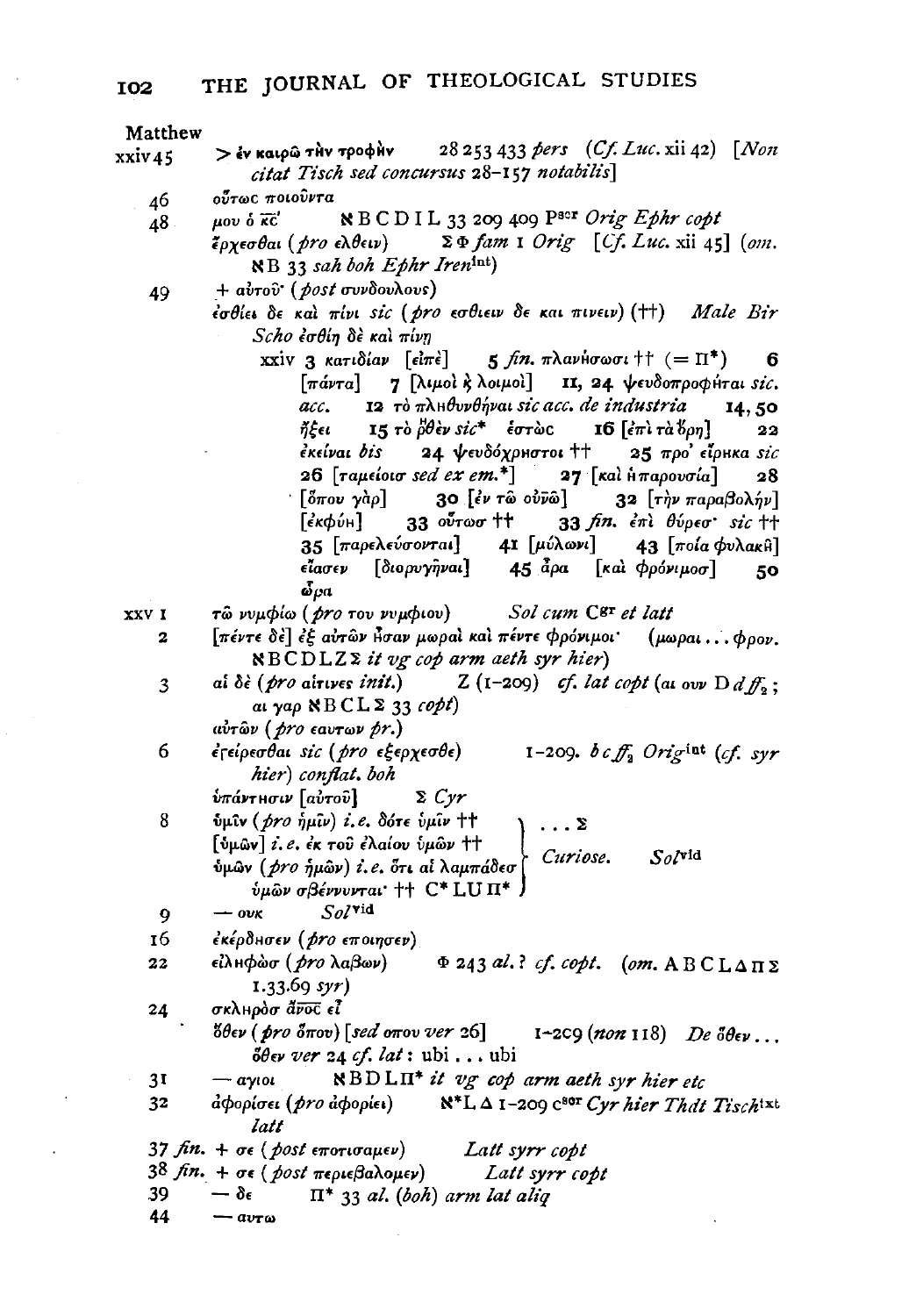$\overline{a}$ 

| Matthew |                                                                                                                                                                                                    |
|---------|----------------------------------------------------------------------------------------------------------------------------------------------------------------------------------------------------|
| xxv44   |                                                                                                                                                                                                    |
| 45      | > Η ασθενή ή ξένον ή <sub>Γ</sub> υμνόν + + Ord sol <sup>vid</sup><br>+ τῶν ἀδελφῶν μου (post τουτων) Γ al. pauc. boh <sup>MSS</sup> tres                                                          |
|         | XXV I [ἀπάντμσιν]<br>4 $[a\dot{v}r\hat{\omega}v\ \dot{v}is]$ 6 $[\tilde{\epsilon}\rho\chi\epsilon\tau\alpha\epsilon]$<br>$\overline{7}$                                                            |
|         | $[a\grave{v}\tau\overset{\sim}{\omega}v]$ 9 $[i\mu\overset{\sim}{u}\nu$ καὶ $\overset{\sim}{v}\mu\overset{\sim}{u}\nu]$ [δε] fin. έ $d$ υτα $i\sigma$<br>10                                        |
|         | αγορασαι 13 [εν Α ό υίο το αύδερχετε] + <i>Habet sed add.</i>                                                                                                                                      |
|         | a pr. man. ita post al. doc. consult. 16 [είργάσατο]                                                                                                                                               |
|         | 16 fin. [τάλαντα habet] 17 [και αυτός] 18 δρυξεν ττ                                                                                                                                                |
|         |                                                                                                                                                                                                    |
|         | $[\dot{\epsilon}\nu\tau$ Η γη $]$ $[\dot{a}\pi\dot{\epsilon}\kappa\rho v\psi\epsilon]$ IQ $[\chi\rho\dot{o}v\sigma\nu\pi o\lambda\dot{v}\nu]$ $[\mu\epsilon\tau'\dot{a}\dot{v}\tau\hat{\omega}\nu$ |
|         | λόγον] 20 fin. [επ' αὐτοίς] 21 [εφη δε] $\tilde{\mathbf{H}}$ θσ (pro ής)                                                                                                                           |
|         | $[non \; ver \; 23]$ 22 $fin. [\epsilon \pi \; a \nu \tau o \bar{a} \sigma]$ 23 $\epsilon \bar{v} \delta o \bar{v} \lambda \epsilon \; s \bar{i} \epsilon$                                         |
|         | $[non \, ver \, 21]$ 27 $[ο\delta\nu σε]$ $[τδ \, dργύριόν μου] 28, 29$                                                                                                                            |
|         | dπav <del>r</del> oῦ sic sine apostr. de indust, contra morem<br>20                                                                                                                                |
|         | [άπο δε του] 30 άχρείον vid. εκβάλετε 32 [συνα-                                                                                                                                                    |
|         | χθήσεται]<br>33, 41 εξευωνύμων sic 35, 36, 43 Ημιν                                                                                                                                                 |
|         | $(pro \ \nparallel \mu \eta \nu)$ de industria $\qquad 36 \ \nparallel \lambda \theta$ are<br>39 $\lceil \dot{a} \sigma \theta \epsilon \nu \hat{n} \rceil$                                        |
|         | $\hat{\mathfrak{n}}$ pro $\hat{\eta}$ [non supra non infra] 40, 45 $\hat{\epsilon}$ $\phi$ óσον sic sine                                                                                           |
|         | 41 [το Ητοιμασμενον sine acc.] 43 ούκεπε-<br>apostr.                                                                                                                                               |
|         | σκέψασθέμε sic                                                                                                                                                                                     |
| xxvi 1  | $ET 124* al.$ syr sin hier <sup>B</sup><br>$-\pi a \nu \tau a s$                                                                                                                                   |
| 4       | > δόλω κρατήσωσι ††                                                                                                                                                                                |
| 7       | > αλάβαστρον έχουσα μύρου πολυτίμου (pro αλαβ. μυρ. εχ. βαρυτιμου)                                                                                                                                 |
|         | $Ord$ solvid                                                                                                                                                                                       |
|         | $8 \text{ fin.} + \text{ root } \mu\acute{\psi}$ ρου <i>post</i> αύτη ΣΦ 61 63 71 a b arm syr hier                                                                                                 |
| 9       | $-$ τουτο το μυρον (- το μυρον mult, sed - τουτο soli $r_2$ dim                                                                                                                                    |
|         | $\mu$ ; cf. Sanders de Genesis of the Versions in Journal of                                                                                                                                       |
|         | Philology, Baltimore, April 1912)                                                                                                                                                                  |
|         | + τοίς (ante πτωχοΐσ)                                                                                                                                                                              |
| 11      | > τούσ πτωχούσ γάρ πάντοτε [έχετε μεθ' έαυτών]                                                                                                                                                     |
| 15      | > αύτον παραδώσω. Solvid cum latt                                                                                                                                                                  |
| 18      | ό ἐμὸσ ( <i>pro μ</i> ου pr.) ††<br>Solvid cum latt (cf. copt)                                                                                                                                     |
| 20      | $+ \mu a \theta$ Ητών (post δωδεκα)                                                                                                                                                                |
|         | $+$ είς [ante έκαστος αυτών'].                                                                                                                                                                     |
| 22      |                                                                                                                                                                                                    |
| 23      | > τΗν χείρα έν τω τρυβλίω,                                                                                                                                                                         |
|         | aυτός (pro oύτος) Sol? cum 76 247                                                                                                                                                                  |
| 26      | λαβών άρτον ό ίε (- τον) ++                                                                                                                                                                        |
| 27      | $ \kappa$ at sec.                                                                                                                                                                                  |
| 29      | - τουτου ++ <i>\ id est</i> ' εκ του γενήματος' ΔΦ4261116131*433                                                                                                                                   |
|         | $\gamma$ ενήματος †† $\int$ Evst 44 arm Clem (cf. boh)                                                                                                                                             |
| 31      | $>$ και τα πρόβατα τησ ποίμνησ διασκορπισθήσονται                                                                                                                                                  |
| 33      | $ k$ at                                                                                                                                                                                            |
|         | $N^*$ 33 it vg Orig<br>34 fin. $>$ με απαρνήση                                                                                                                                                     |
| 35      | $+ \delta \epsilon$ (post opolog) $\dagger\dagger$                                                                                                                                                 |
| 36.     | έως $\hat{a}$ ν ( $\hat{p}$ ro έως ού)                                                                                                                                                             |
|         | $\mathbb{R}$ BDL 33 fam 69 it pl sah boh aeth<br>έκει προσεύξωμαι                                                                                                                                  |
| 38      | $+$ $\delta$ it ( <i>post ai</i> roic)                                                                                                                                                             |
| 42      | $>$ παρελθεῖν ἀπ' ἐμοῦ τὸ ποτήριον                                                                                                                                                                 |
| 43      | πάλιν εύρεν αύτούσ ( <i>pro</i> ευρισκει αυτ. παλ.)                                                                                                                                                |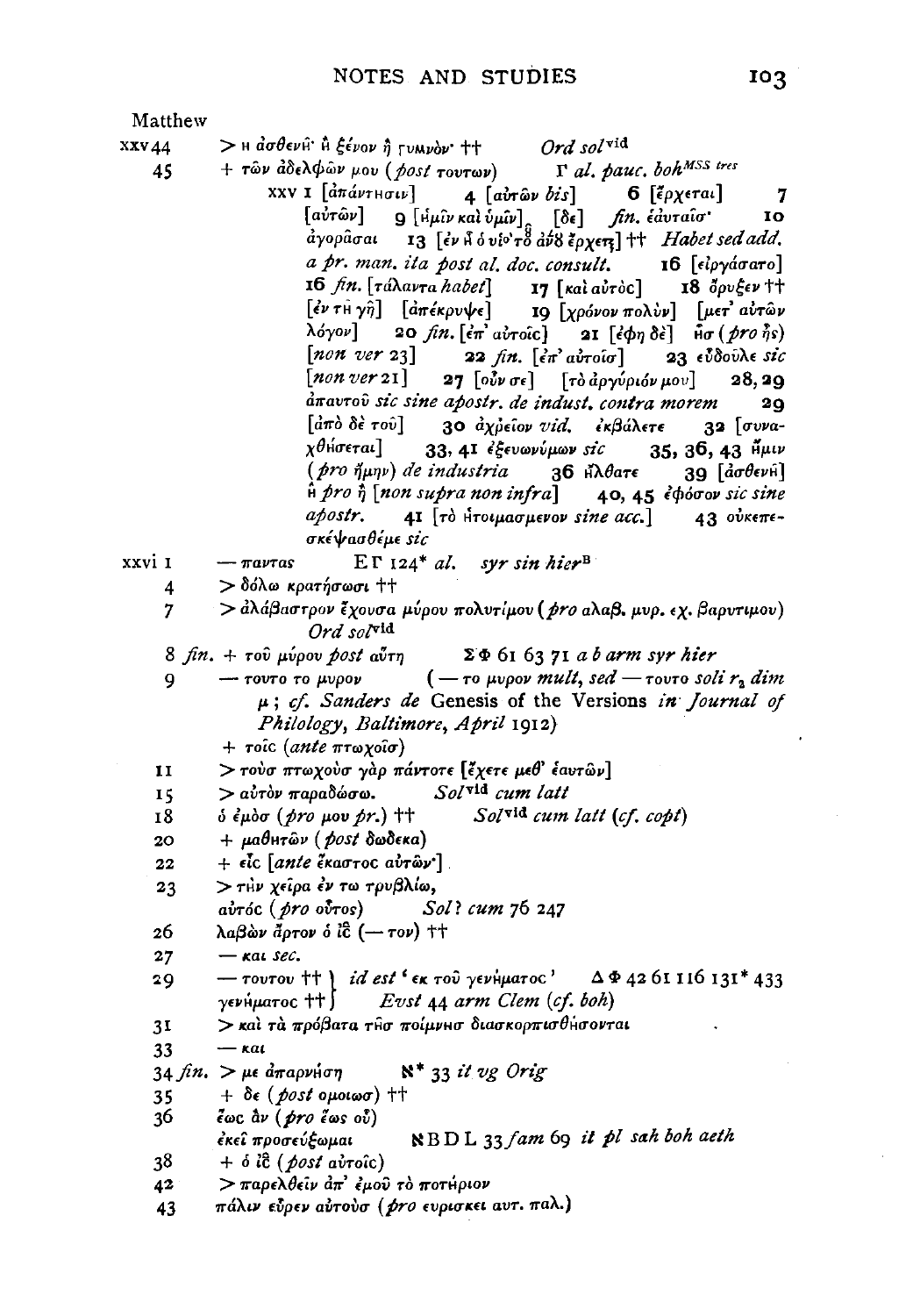$\lambda$ 

 $\frac{1}{2}$ 

 $\ddot{\phantom{a}}$ 

| Matthew | $\frac{\partial}{\partial \pi} \epsilon$ λθών προσήυξατο (sic acc.) πάλιν (- εκ τριτου) Cf. A D K Π I                                                                                         |
|---------|-----------------------------------------------------------------------------------------------------------------------------------------------------------------------------------------------|
| xxvi44  | $v^{scr}$ a b                                                                                                                                                                                 |
| 45      | $ avrov$                                                                                                                                                                                      |
|         | + ἀνῶν (ante δμαρτωλῶν fin.)<br>38 46 50 52 68 245 253 346 433                                                                                                                                |
|         | (των αμαρτ. Η <sup>sor</sup> ) $dim\ vg^{\mathrm{QR}}$                                                                                                                                        |
| 48      | $\partial$ av (pro av) ++                                                                                                                                                                     |
| 49      | [και κατεφίλισεν αυτόν] <i>Econtra om.</i> 300 syr hier                                                                                                                                       |
| 51      | $\epsilon$ πεσπάσατο ( <i>pro</i> απεσπασε) ++ Solvid                                                                                                                                         |
| 52      | > τΗν μάχαιράν σου ††                                                                                                                                                                         |
| 53      | $\mathit{Sol}^\mathrm{vid}$<br>[άρτι παρακαλέσαι] sed etiam + άρτι ante πλείουσ ή ++                                                                                                          |
|         | cum µ gat                                                                                                                                                                                     |
| 55      | $>$ [πρός ύμας έκαθεζόμην] έν τω ίερω διδάσκων,                                                                                                                                               |
| 56      | τότε οι μαθηταί αύτου αφέντεσ αυτόν πάντεσ, έφυγον Id est + αυτου                                                                                                                             |
|         | $post$ $\mu$ a $\theta$ , $et$ $ord$ ; $a\phi$ , $a\nu\tau$ , $\pi$ a $\nu\tau$ $\epsilon\sigma$                                                                                              |
| 57      |                                                                                                                                                                                               |
| 58      |                                                                                                                                                                                               |
| 59      |                                                                                                                                                                                               |
|         | Orig etc                                                                                                                                                                                      |
| 60.     | + $\tau$ <i>via</i> (post δvo) N $\Sigma$ 61 238 Evst 23 pers                                                                                                                                 |
|         | 63 fin. + του ζώντος CNΔΘ <sup>ε</sup> ΣΦ 121 Evst 6.44 ff <sub>2</sub> aeth boh sah aliq<br>(syr)                                                                                            |
| 65      | $i\delta\delta$ (pro $i\delta\epsilon$ ) $\dagger$ Sol <sup>vid</sup> cf. lat copt etc                                                                                                        |
|         | τησ βλασφημίασ Sol? cf. Chrys.                                                                                                                                                                |
| 67      | Sol<br>έράπιζον ( <i>pro ερρα</i> πισαν) ††                                                                                                                                                   |
| 69      | > ἐκάθμτο ἔξω                                                                                                                                                                                 |
| 71      | και λέγει αυτοίσ έκείνη (pro και λέγει τοίς έκει) Solvid                                                                                                                                      |
| 73      | + πάλιν (ante προσελθοντες) Sol? cum fam 1                                                                                                                                                    |
| 74      | καταθεματίζειν                                                                                                                                                                                |
|         | xxvi 3 [και οι ΓραμΜατείσ] 4 εσύνεβδλεύσαντο sic (pro                                                                                                                                         |
|         | $\sigma$ vve $\beta$ .) †† $Sol^{\text{vid}}$ 5 $\mu$ $\dot{\eta}$ $\epsilon$ v <sup><math>\dot{\tau}</math>h<math>\dot{\epsilon}</math>opr<math>\hat{\eta}</math> sic, sed pr. man. ††</sup> |
|         | 8 [αὐτοῦ] 10 γνοῦσ [είργά-<br>7 [έπὶ τὴν κεφαλὴν]                                                                                                                                             |
|         | σατο] 12 τὸ μῦρον τὸ ἐνταφιᾶσαι<br>13 όλω                                                                                                                                                     |
|         | 17 [αὐτῶ] θέλμς <sup>++</sup> Sol <sup>vid</sup> έτοιμάσομεν ++ 21                                                                                                                            |
|         | $a\dot{v}$ r $\dot{\theta}$ v (pro $a\dot{v}$ r $\hat{\omega}$ v) Non ita ver 26 <b>24</b> $\Delta u$ o $\dot{v}$ sine apostr                                                                 |
|         | 25 paµBi vid (ita notat iscr) vult tamen paßßi.<br>26                                                                                                                                         |
|         | [εδίλου] 27 [το ποτήριον] 28 [το τησ καινήσ                                                                                                                                                   |
|         | διαθήκησ] [έκχυνόμενον] 29 [δτι] απάρτι sic                                                                                                                                                   |
|         | $\mu \epsilon \theta$ <i>ipiov katvov</i> ] 31 $\pi$ otpaiva + 35 $\frac{\partial \pi}{\partial \rho}$                                                                                        |
|         | σωμαι ††<br>36 Γεθσμμανή †† 39 προσελθών ††                                                                                                                                                   |
|         | $[\pi$ αρελθέτω $vid]$<br>40 οὐκισχύσατε sic sine sp more                                                                                                                                     |
|         |                                                                                                                                                                                               |
|         | 45 $[r\delta \lambda$ οιπόν] 50 [εφδε] πάρι ( <i>pro</i> πάρει;)<br>53                                                                                                                        |
|         | 54 $\sigma$ <i>v</i> $\sigma$ <i>v</i> $\sigma$ + $\sigma$ 55 $\epsilon$ ξ $\hat{\sigma}$ λθ $\epsilon$ $\tau$ <i>ε sic a pr.</i><br>[λεςεῶνασ]                                               |
|         | man. ++ και ούκεκρατήσατε sine sp. 56, 59 όλον                                                                                                                                                |
|         | 59 θανατώσουσι <sup>++</sup> 60 ου'χ εύρον sic bis 61                                                                                                                                         |
|         | καταλύσαι - 64 άπάρτι <i>hassim ut suhra</i> - δισεσθε                                                                                                                                        |

καταλυσαι **το σα** απαρτι *pussim ui supra* συνισσε<br>65 χρείαν 73 [δίλον σε ποιεί] 75 [τοῦ ἰΰ] [αὐτώ]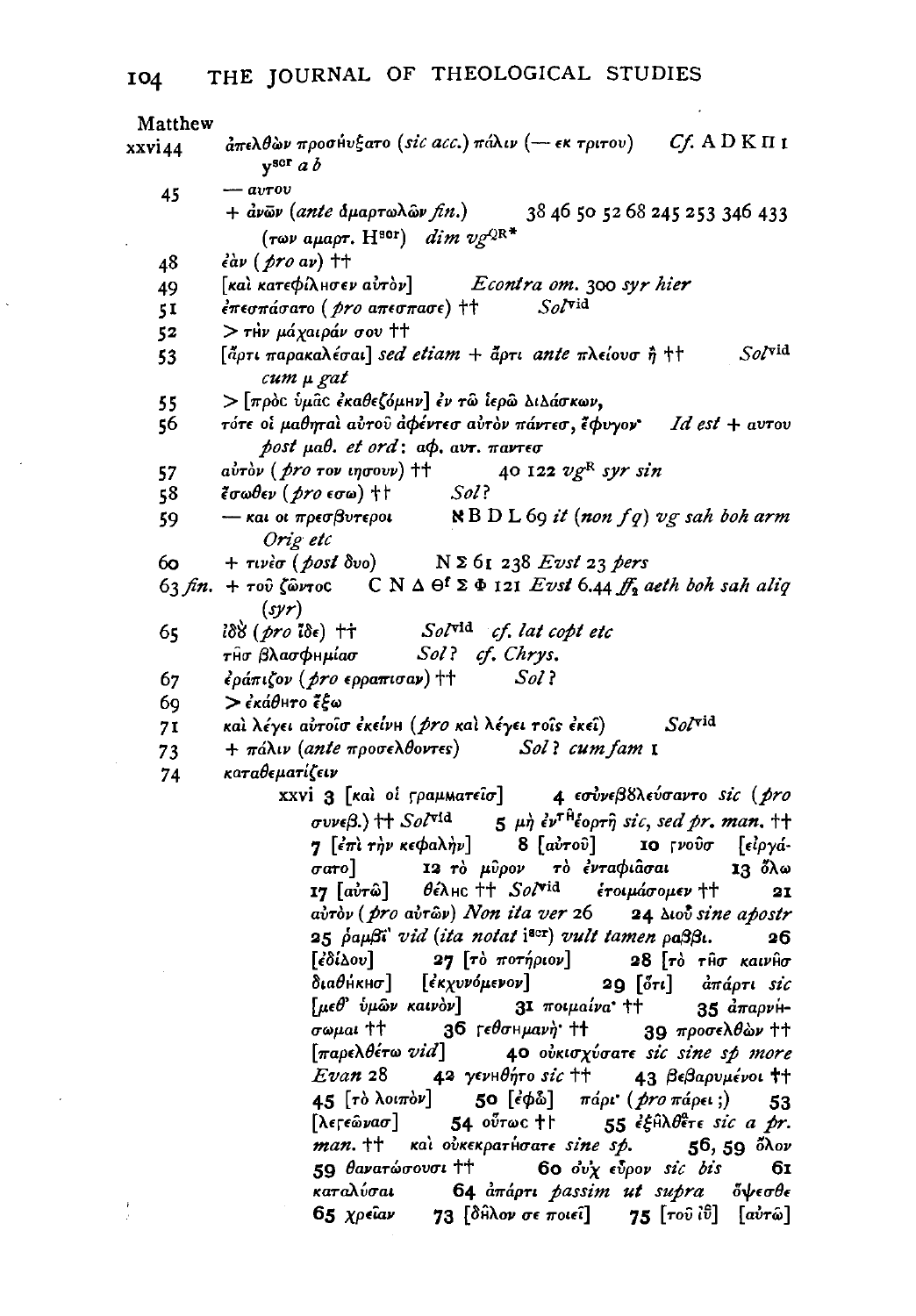| Matthew         |                                                                                                                                                                        |  |  |
|-----------------|------------------------------------------------------------------------------------------------------------------------------------------------------------------------|--|--|
| xxvii 5         | είσ τὸν ναὸν ††<br>N B L fam 13.33.99 copt (goth) aeth Orig                                                                                                            |  |  |
| 9               | $-$ ιερεμιου Φ 33 a b syrr boh <sup>K</sup>                                                                                                                            |  |  |
| 13              | + ούτοι (ante καταμαρτυρουσι) Solvid (cf. syr sin Chrys)                                                                                                               |  |  |
| 2 I             | $-\delta \epsilon$ prim $\dagger\dagger$<br>Solvid (syr sin arm sah m <sup>1</sup> )                                                                                   |  |  |
|                 | — απο †  ·<br>$Sol^{\text{vid}}$ cum $\Phi$ (syr sin) om. de duobus c                                                                                                  |  |  |
|                 | $+$ αυτῶ ( <i>post</i> ειπον)<br>syr sin                                                                                                                               |  |  |
| 22              | $ avrow$                                                                                                                                                               |  |  |
| 23              | Pro σταυρωθητω habet: $\bar{\mathbf{v}}_p^{\theta_H^{\mathcal{L}}}$ αυτον omnia a pr. man. (††) Non<br>accurate Bir. Om. Scholz                                        |  |  |
| 24              | λαοῦ ( <i>pro</i> οχλου) ††<br>$Sol$ <sup>vid</sup><br>( <i>latt</i> populo)                                                                                           |  |  |
| 28              | ένδύσαντεσ αὐτὸν ἱμάτιον πορφυροῦν ( pro εκδυσαντες αυτον)<br>$SoI^{\text{rid}}$<br>Cf. Tisch ad loc.                                                                  |  |  |
| 29              | έθηκαν (pro επεθηκαν)                                                                                                                                                  |  |  |
| 31              | αὐτὸν (pro avτω post ενεπαιξαν)<br>T min aliq latt                                                                                                                     |  |  |
|                 | αύτω (pro αυτον post εξεδυσαν) +<br>Recte Bir. Male Scho                                                                                                               |  |  |
|                 | + s το ίμάτιον το πορφυροῦν (post χλαμυδα)<br>Sol?<br>(cf. arm)                                                                                                        |  |  |
|                 | αύτῶ ( <i>pro avrov post ενεδυσαν</i> ) †<br>Male Bir N.T.<br>Recte Var<br>lect. Recte Scholz                                                                          |  |  |
| 33 <sup>2</sup> | $\delta$ έστι κρανίου τόποσ λεγόμενοσ' (++) $\qquad$ Ν Β L 1-209.33 $f_1$ (Non                                                                                         |  |  |
|                 | notant Bir Scho o pro os)                                                                                                                                              |  |  |
| 35              | - wa πληρωθη usque ad fin vers (id est saltus ab κληρον ad<br>$\kappa\lambda\eta\rho\sigma\nu$ ex hom?)                                                                |  |  |
| 41              | + avrov (post $\epsilon \mu \pi a \mu \zeta$ ovres) † $f f_1 h q r r_2 \mu^{**}$ dim $v g^E$ Cassiod                                                                   |  |  |
|                 | syr sin copt diatess                                                                                                                                                   |  |  |
|                 | + και φαρισαίων (post πρεσβυτερων)                                                                                                                                     |  |  |
|                 | πιστεύσωμεν                                                                                                                                                            |  |  |
| 43              | $A \to H \Pi^*$ min aliq boh $f_A$<br>$-w\nu$                                                                                                                          |  |  |
| 44              | $\mu$ er' avrov (pro avr $\omega$ prim) + Recte Scho. Male Bir ' $\sigma v$ -                                                                                          |  |  |
|                 | σταυρωθέντες μετ'' nihil de αυτου pro αυτω in Evangel sed recte<br>in Var lect                                                                                         |  |  |
|                 | avrov (pro avro fin.)                                                                                                                                                  |  |  |
| 46              | ήλι Ηλίλι μασαβαχθανή sic + Male Bir σαβαχθανή, et nihil                                                                                                               |  |  |
|                 | de $\lambda$ ipa in Ev. Habet Lect var. Recte Scho $\lambda$ ipa et                                                                                                    |  |  |
|                 | σαβαχθανή                                                                                                                                                              |  |  |
| 49              | ãφετε ( <i>pro</i> ãφεs)<br>$\Theta$ <sup>t</sup> 33 $\ell$                                                                                                            |  |  |
|                 | σώσον (pro σώσων) + Silet Bir, tamen citat Borg 2 σώσαι                                                                                                                |  |  |
| 56              | ίωσΗ $\phi$ (pro ίωσῆ)                                                                                                                                                 |  |  |
|                 | + н (ante μитно pleno) prim † Sol? cum 90 (Recte Bir, male                                                                                                             |  |  |
|                 | om. Scho) (copt)                                                                                                                                                       |  |  |
|                 | $\left[\hat{\mu} \mu \bar{\eta} \rho \ (compendio)\right]$ sec.                                                                                                        |  |  |
| 63              | > ότι ὁ πλâνος ἐκεῖνοσ<br>fam 13.33 44 77 80 108 118-209 [non 1]                                                                                                       |  |  |
|                 | 300 435 al. Evst <sup>a</sup> et latt                                                                                                                                  |  |  |
|                 | D 237 d copt Chr Origint Chrys<br>+ ότι ( <i>ante μ</i> ετα τρεις)                                                                                                     |  |  |
| 64              | $-$ vvktos                                                                                                                                                             |  |  |
| 65              | $-\delta$ e                                                                                                                                                            |  |  |
|                 | $d$ σφαλίσασθαι †† $NCD\Sigma$                                                                                                                                         |  |  |
|                 | 6 κορβανα sic<br>$\lbrack \mathring{\text{o}}\mathring{\text{y}}\mathring{\epsilon} \mathscr{i} \rbrack$<br>$4 [\hat{a}\theta\hat{\omega}o\nu]$<br>xxvii 3 [απέστρεψε] |  |  |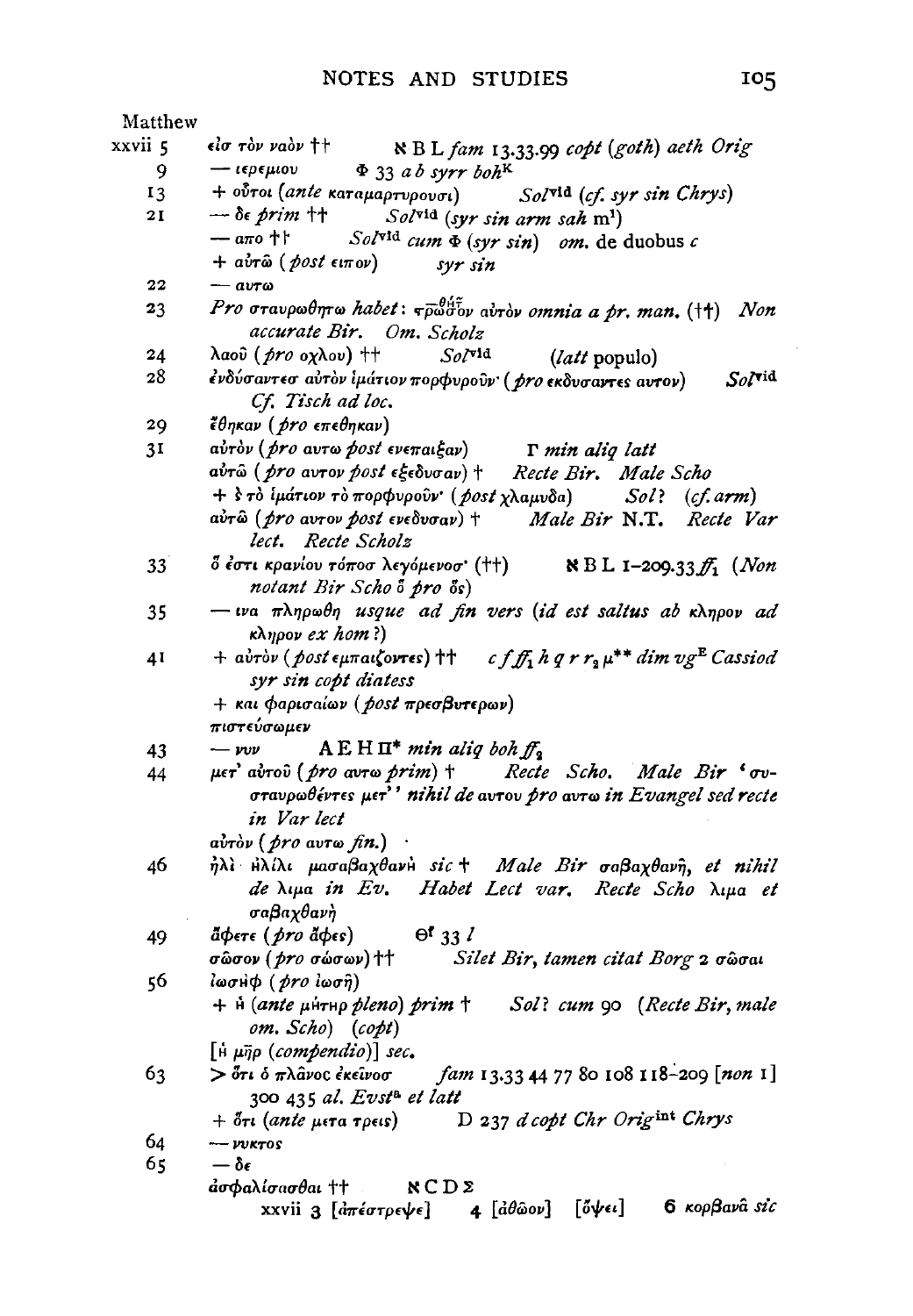#### THE JOURNAL OF THEOLOGICAL STUDIES 106

| Matthew |  |  |
|---------|--|--|
|         |  |  |

|                       | (Male Scho κορβανά) 11 [έστη] 17 συνηγμένον*                                                                                                                                                                  |
|-----------------------|---------------------------------------------------------------------------------------------------------------------------------------------------------------------------------------------------------------|
|                       | $( \ldots \omega^{**})$ + $\uparrow$ 24 $[a\pi \epsilon \nu a \nu \tau \iota]$ [του δικαίου τούτου]                                                                                                           |
|                       | 26 φραγελώσασ sic* 29 [έπι την κεφαλήν]<br>$\left  \epsilon \pi \right $                                                                                                                                      |
|                       | τΗν δεξιάν] γονυπετίσαντεσ ++ 34 ούκΗθέλΗσε sic ++                                                                                                                                                            |
|                       | $38$ έξευωνύμων sic $40$ [εί τοῦ $\ell$ ΰ] $46$ τουτεστί sic                                                                                                                                                  |
|                       | 52 Ηνεώχθησαν [Ηγέρθη]<br>49 [ἔλεγον]<br>54                                                                                                                                                                   |
|                       | μεταυτού sine apostr γινόμενα ++ [θύ νίος]<br>57                                                                                                                                                              |
|                       | τούνομα sic 58 fin. [τὸ σῶμα]<br>59 $[a\dot{v}\dot{r}\dot{\theta}]$ sed                                                                                                                                       |
|                       | 60 $a\hat{t}^2$ fin. lin pro avro 65 κουστοδίαν ++<br>66                                                                                                                                                      |
|                       | κουστοδίασ ††                                                                                                                                                                                                 |
| xxviii 1              | $So/$ vid<br>Ĥλθεν Η ΜαγδαλμνΗ μαρία ( pro ηλθε μαρια η μαγδ.)                                                                                                                                                |
| 2                     | + $\kappa a \iota$ (ante $\pi \rho o \sigma \epsilon \lambda \theta \omega \nu$ ) NBCL 33 77 108 235 vg it syr<br>aeth boh Dion                                                                               |
|                       | $[d\pi\delta\ \tau$ Ĥσ $\theta\acute{\nu}\rho$ ασ $]+$ τοῦ μνημείου                                                                                                                                           |
| IO                    | μαθηταΐσ ( $pro$ αδελφοις) Sol cum Cyr <sup>Es</sup> . N <sup>*</sup> τοις αδελφοις - μου.<br>καὶ ἐκεῖ ϯϯ                                                                                                     |
| 13                    | $\epsilon$ εἶπατε ὅτιοί † †<br>(Spatium litt septem inter $\lambda \epsilon \gamma$ .<br>λέγοντεσ                                                                                                             |
| $\bar{e}$             | $et$ $\epsilon$ ι $\pi$ ατ $\epsilon$ )                                                                                                                                                                       |
|                       | > ἔκλεψαν αὐτὸν νυκτὸσ ἐλθόντεσ<br>$Sol$ :                                                                                                                                                                    |
| 14                    | πείσωμεν [αὐτὸν] ††                                                                                                                                                                                           |
|                       | ποιήσωμεν                                                                                                                                                                                                     |
| 17                    | aύτον (pro avrω) ++                                                                                                                                                                                           |
| 19                    | $ ovv$<br>xxviii 3 [ίδέα] 8 [έξελθούσαι] χαράσ 9 [ώσδε έπο-                                                                                                                                                   |
|                       | ρεύοντο άπαγγείλαι τοΐσ μαθηταΐσ αύτου ] [ο ίδ απήντησεν]<br>II κουστοδίασ + γίνομενα prob. man. pr. + $Br$ Scho<br>γινομενα) 14 άκουσθή 16 όῦ (pro οὖ) 20 μεθυ-<br>pov sine apostr sine sp [Habet aphy fin.] |
| Mark                  |                                                                                                                                                                                                               |
| i 2                   | $d$ ποστελλω sic ++ (Cf. Mc. xiii 27)                                                                                                                                                                         |
| 4                     | + τησ ιουδαίασ (post ερημω) Solvid<br>(mut. syr cu sin)                                                                                                                                                       |
| 5                     | έξεπορεύοντο                                                                                                                                                                                                  |
| 9                     | $+$ $\delta$ (ante ingovs) ††                                                                                                                                                                                 |
| 10                    | > καταβαίνον ώσει περιστεραν [επ' αυτον] Σ (aeth) (cf. boh MSS aliq)                                                                                                                                          |
| 13                    | $-$ οί (ante αγγελοι) ††<br>A M 33 al.                                                                                                                                                                        |
| 16                    | + του σιμωνοσ (post aυτου)                                                                                                                                                                                    |
|                       | είσ την θαλάσσαν (pro εν τη θαλ.) ++                                                                                                                                                                          |
| 17                    | > άλιείσ άνων γενέσθαι Sol?                                                                                                                                                                                   |
|                       | 19 fin. + avr&v                                                                                                                                                                                               |
| 24                    | $-a$                                                                                                                                                                                                          |
| 27                    | $\aleph$ B L 433 Paris <sup>97</sup> Laura <sup>104A</sup> Orig<br>$d\pi$ avre $\sigma$ ( $\rlap/ pr\sigma$ $\pi$ av <del>r</del> es )<br>πρὸσ ἐαυτοῦσ                                                        |
|                       | λέγοντεσ ††                                                                                                                                                                                                   |
| 34                    | Sol<br>ήφίει ( <i>pro η</i> φιε) ††                                                                                                                                                                           |
| 35<br>37 <sub>2</sub> | $+ \delta \epsilon (postavaras)$ $Sol(+\kappa a \iota fam\ 13 v g^{ELQR})$ $Cf, boh(mutsah)$<br>σε ζητούσι ++                                                                                                 |

 $\sim$   $\sim$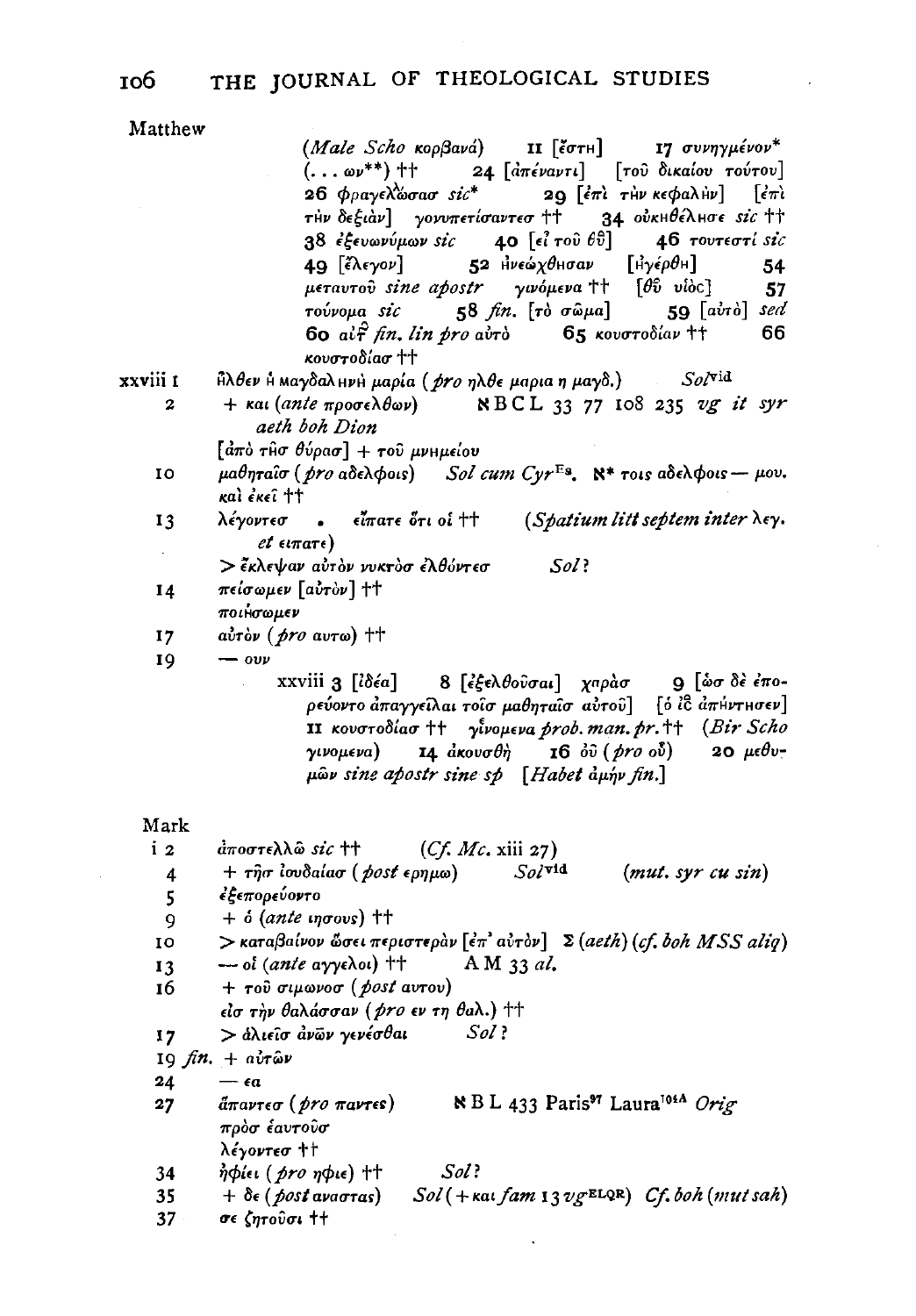Mark είσ τάσ συναγωγάσ i 39  $>$ ή λέπρα απ' αύτου 42 πάντοθεν 45 i 5 χῶρα sic ίεροσολυμίται 6 καμίλου vid. <sup>††</sup> όσφυν 8 [μεν] [έν ύδατι] [έν πνι άγίω] 9 [ύπὸ ιωάννου είσ Η [έν δ] Ηυδόκησα τὸν ἰορδάνην] IO  $[\epsilon \grave{v} \theta \acute{\epsilon} \omega \sigma]$   $[\grave{a}\pi \grave{v}]$ I2 εκβάλει  $+$ 14 [τησ βασιλείασ] 16 αμφίβλιστρον ++ 21 [είσελθων είσ την συναγωγήν έδίδασκε] 32 [έδυ] 38 καὶ ἐκεῖ †† [sed ver 35 κἀκεῖ] 45 [φανερῶσ εἰσ πόλιν] üт  $>$  και εισηλθε πάλιν ήκουσεν (*pro* ηκουσθη) ++  $Sol?$  (Cf. syr sah) σου (pro σοι post αφεωνται) 9 10 > αφιέναι άμαρτίασ έπι τησ γησ  $B\Phi$  142 aeth.  $-\epsilon\pi i$   $\tau$ ns  $\gamma$ ns  $\delta q$  $2^{pq}$  Laura<sup>104A</sup> ceff<sub>a</sub>lg(r)  $v \, g^{qp|Q}$  al.  $13$ ήρχοντο (*pro ηρχετο*) ++ 17  $\n *fin.* - ε$ ις μετανοιαν 18 φαρισαιοι (pro των φαρισαιων) pr. loco 20 *fin. ἐν ἐ*κείνη τῆ ἡμέρα  $21$  init.  $\kappa$ at  $d\pi'$  aυτου (pro aυτου) ††  $M^2 CL \Sigma$  33 Paris<sup>97</sup> Evst 48 z<sup>sor</sup> (Mt Luc)  $22$  $\mu$ nye (pro  $\mu$ n) †† ποιουσι  $(-εν)$ 24 Birch non Scho 26  $-$  του (ante αρχιερεωσ) † 7 ούτωσ †† ii 3 fin. τεσσάρο sic IO IOffre ++ тб iδότεσ sic (pro ιδοντες)  $\uparrow\uparrow$  (Et v. 16) 21 επιράπτ sic 26 [τοΐσ ἱερεῦσι]  $S_0$ /vid  $-$ ει τοις σαββασι θεραπευσει αυτον (ex hom?) iii 2 έγειοε 3 (Male Bir Scho 5 άπεκατέστη sic ( pro αποκατεσταθη) (††) C. απεκατεσταθη)  $\lambda$ ννιείσ, [ώς Η άλλη] | | 6  $-\epsilon v \theta \epsilon \omega s$  $(cf. add. in D da ff, i)$ iungit ++  $9/10$ 10  $a\dot{v}$ <sub>T</sub> $\dot{\theta}$ *y* (*pro* avr $\omega$ ) †† 12  $>$   $\phi$ ave $\rho$ ov avrov †† 16  $-$  ovo $\mu$ a 33 (cf. syr aeth) (Tisch notat 33, non 157) Bir non Scho Solvid cum be  $20$  $+$  παλιν (post ερχονται) † (ver 19 apud Tisch) έφ' έαυτησ ( pro εφ εαυτην)  $24$ fin. avrn (pro εκεινη) ++  $Sol$ vid 25  $\frac{\partial y}{\partial r}$  (*pro* eav)  $\pm\pm$ ούδεισ δύναται (pro ου δυναται ουδεις) 27 28 τοίς άνδισ (*pro* τοις νιοις των ανθρωπων) Δ 118-209 122 235 258 syr sin Ambrst + al (ante βλασφημιαι)  $3<sup>2</sup>$ > περί αύτον όχλοσ 3 εξηραμενην [έχοντι iii I [την συναγωγην] εξηραμένη-8 σιδώνα ++ 15 [θεραπεύειν τασ νόσουσ τήν χείρα]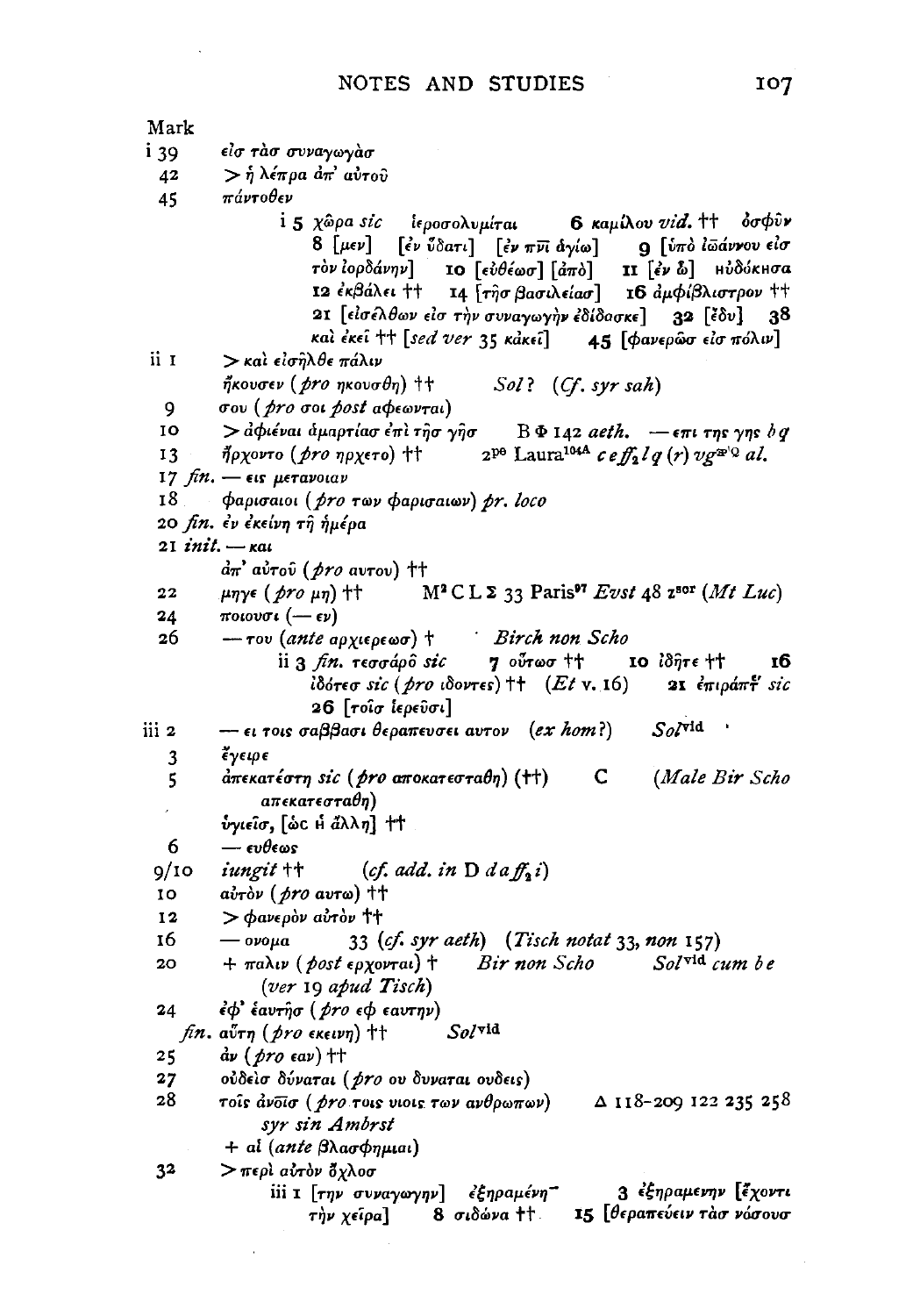Mark

|       | 23 fin. ἐκβαλεῖν sic<br>25 [ἐφ' ἑαυτὴν] hoc<br>kai]                                                                                                                                                                                                                                                                                                                                                                                                                                                                                                                                                                                                                                                  |
|-------|------------------------------------------------------------------------------------------------------------------------------------------------------------------------------------------------------------------------------------------------------------------------------------------------------------------------------------------------------------------------------------------------------------------------------------------------------------------------------------------------------------------------------------------------------------------------------------------------------------------------------------------------------------------------------------------------------|
|       | loco. Cf. ver 24. $25 \text{ fin.} [\epsilon \text{keiv} \eta]$<br>$34$ εΐδε (pro ίδε) ++                                                                                                                                                                                                                                                                                                                                                                                                                                                                                                                                                                                                            |
| iv I  | $\lceil \frac{\partial \mu}{\partial \alpha} \frac{\partial \mu}{\partial \alpha} \frac{\partial \mu}{\partial \alpha} \frac{\partial \mu}{\partial \alpha} \frac{\partial \mu}{\partial \alpha} \frac{\partial \mu}{\partial \alpha} \frac{\partial \mu}{\partial \alpha} \frac{\partial \mu}{\partial \alpha} \frac{\partial \mu}{\partial \alpha} \frac{\partial \mu}{\partial \alpha} \frac{\partial \mu}{\partial \alpha} \frac{\partial \mu}{\partial \alpha} \frac{\partial \mu}{\partial \alpha} \frac{\partial \mu}{\partial \alpha} \frac{\partial \mu}{\partial \alpha} \frac{\partial \mu}{\partial \alpha} \frac{\partial \mu}{\partial \alpha} \frac{\partial \mu}{\partial \alpha} \$ |
| 2     | $Sol^{\text{vid}}$<br>— εν παραβολαις ††                                                                                                                                                                                                                                                                                                                                                                                                                                                                                                                                                                                                                                                             |
| 3     | [του σπείραι] + τον σπόρον αύτου F min pauc et Laura <sup>1044</sup> $g_2$ goth                                                                                                                                                                                                                                                                                                                                                                                                                                                                                                                                                                                                                      |
| 4     | — του ουρανου                                                                                                                                                                                                                                                                                                                                                                                                                                                                                                                                                                                                                                                                                        |
| 9     | $ a$ $v$ $\tau$ $o$ ις                                                                                                                                                                                                                                                                                                                                                                                                                                                                                                                                                                                                                                                                               |
| 18    | - ovtoi eigiv sec.                                                                                                                                                                                                                                                                                                                                                                                                                                                                                                                                                                                                                                                                                   |
| 24    | άντιμετρηθήσεται                                                                                                                                                                                                                                                                                                                                                                                                                                                                                                                                                                                                                                                                                     |
| 26    | $+$ aυτου (post σπορον) ++ (ver 27 Bir)                                                                                                                                                                                                                                                                                                                                                                                                                                                                                                                                                                                                                                                              |
| 30    | όμοιώσομεν C I. al.                                                                                                                                                                                                                                                                                                                                                                                                                                                                                                                                                                                                                                                                                  |
| 36    | τ <sup>8</sup> πλοιον ( <i>pro</i> εν τω πλοιω) † Bir non Scho<br>Litt parvae                                                                                                                                                                                                                                                                                                                                                                                                                                                                                                                                                                                                                        |
|       | atram rubro                                                                                                                                                                                                                                                                                                                                                                                                                                                                                                                                                                                                                                                                                          |
|       | $-\delta$ e                                                                                                                                                                                                                                                                                                                                                                                                                                                                                                                                                                                                                                                                                          |
|       | πλοΐα ( <i>pro</i> πλοιαρια)                                                                                                                                                                                                                                                                                                                                                                                                                                                                                                                                                                                                                                                                         |
|       | άναίμου μέγασ sic (pro ανεμου μεγαλη) (37 Bir "ανεμου μεγας")                                                                                                                                                                                                                                                                                                                                                                                                                                                                                                                                                                                                                                        |
| 39    | > μεγάλη γαλήνη 355 boh sah (om. μεγαλη W e)                                                                                                                                                                                                                                                                                                                                                                                                                                                                                                                                                                                                                                                         |
| 41    | ότι και ή θάλασσα και οι άνεμοι (pro και ο ανεμος και η θαλασσα) +                                                                                                                                                                                                                                                                                                                                                                                                                                                                                                                                                                                                                                   |
|       | (Bir non Scho)                                                                                                                                                                                                                                                                                                                                                                                                                                                                                                                                                                                                                                                                                       |
|       | iv 8, 20 $\epsilon \nu$ $\epsilon \nu$ $\epsilon \nu$ + $\tau$ 25 $[\delta \sigma \gamma \alpha \rho \alpha \nu \epsilon \gamma \gamma]$ pr. loco                                                                                                                                                                                                                                                                                                                                                                                                                                                                                                                                                    |
|       | $\tilde{\epsilon}_{\chi\eta}$ (pro εχει) bis sec. et tert loc ++ 27 [καθεύδη.                                                                                                                                                                                                                                                                                                                                                                                                                                                                                                                                                                                                                        |
|       | εγείβε sic (fin. lin) ++ pro εγειρηται 27 βλαστάνει                                                                                                                                                                                                                                                                                                                                                                                                                                                                                                                                                                                                                                                  |
|       | 28 avrouari sic* (ita vult, i et $\frac{1}{2}$ seq rescript*) cum z <sup>8Cr</sup> ++                                                                                                                                                                                                                                                                                                                                                                                                                                                                                                                                                                                                                |
|       | 30/31 [η έν ποία παραβολή παραβάλωμεν<br>30 ἔλεγεν                                                                                                                                                                                                                                                                                                                                                                                                                                                                                                                                                                                                                                                   |
|       | αύτην] ώσ κόκκω σινάπεωσ iungit, sine interpuncto ab                                                                                                                                                                                                                                                                                                                                                                                                                                                                                                                                                                                                                                                 |
|       | $\alpha v$ ri $\beta$ a $\lambda$ . vel rubric. 32 μείζω (pro μειζων) + $\pm$ 36                                                                                                                                                                                                                                                                                                                                                                                                                                                                                                                                                                                                                     |
|       | $[\bar{j}\nu]$ 38 μέλλει + απολόμεθα + 39 πεφήμωσο ++                                                                                                                                                                                                                                                                                                                                                                                                                                                                                                                                                                                                                                                |
|       | 40 ούτωσ' [πῶσ οὐκ] ††                                                                                                                                                                                                                                                                                                                                                                                                                                                                                                                                                                                                                                                                               |
| $v_3$ | μνήμασι (pro μνημειοις)                                                                                                                                                                                                                                                                                                                                                                                                                                                                                                                                                                                                                                                                              |
| 4     | [avrov] $\int_a^b \sigma \chi v \sigma \epsilon$ (pro avrov $\iota \sigma \chi v \epsilon$ ) $\int_a^b +$ V fam 1 al.<br>$(a$ <i>v</i> $\tau$ o $\nu$                                                                                                                                                                                                                                                                                                                                                                                                                                                                                                                                                |
|       | ισχυσαι i <sup>sor</sup> )                                                                                                                                                                                                                                                                                                                                                                                                                                                                                                                                                                                                                                                                           |
| 5     | διαπασησ                                                                                                                                                                                                                                                                                                                                                                                                                                                                                                                                                                                                                                                                                             |
| 8     | άπο ( <i>pro</i> εκ)                                                                                                                                                                                                                                                                                                                                                                                                                                                                                                                                                                                                                                                                                 |
| 9     | Sol <sup>vid</sup><br>έπηρωτων ( <i>pro</i> επηρωτα) + <del> </del>                                                                                                                                                                                                                                                                                                                                                                                                                                                                                                                                                                                                                                  |
| 10    | έπαρεκάλει sic [non ver 23]<br>$Sol^{\text{rid}}$ .<br>Vide Mc. vi 56 et Matt.                                                                                                                                                                                                                                                                                                                                                                                                                                                                                                                                                                                                                       |
|       | xxvi 4                                                                                                                                                                                                                                                                                                                                                                                                                                                                                                                                                                                                                                                                                               |
| 11    | πρὸσ τῶ ὅρει ( pro προς τα ορη)                                                                                                                                                                                                                                                                                                                                                                                                                                                                                                                                                                                                                                                                      |
| 15    | + παρὰ τοὺσ πόδασ τοῦ ἶησοῦ ( post καθημενον)<br>Sol?<br>(Cf, Luc.                                                                                                                                                                                                                                                                                                                                                                                                                                                                                                                                                                                                                                   |
|       | viii 35) Diatess ex Luc.                                                                                                                                                                                                                                                                                                                                                                                                                                                                                                                                                                                                                                                                             |
|       | $-$ και (ante ιματισμενον)                                                                                                                                                                                                                                                                                                                                                                                                                                                                                                                                                                                                                                                                           |
| 16    | $\delta$ inyήσαντο δε ( - και init.) + Bir non Scho<br>$\pi$ εποίηκε ( <i>pro</i> εποιησε) + Bir non Scho                                                                                                                                                                                                                                                                                                                                                                                                                                                                                                                                                                                            |
| 19    |                                                                                                                                                                                                                                                                                                                                                                                                                                                                                                                                                                                                                                                                                                      |
| 23    | + $\kappa a$ l $\theta \& \alpha$ (ante wa $\epsilon \lambda \theta \omega \nu$ ) + Sol. Cf. pers <sup>int</sup> 'peto ut manum<br>illi imponas (- $\epsilon \lambda \theta \omega \nu$ )'. Syrr latt [non a $\delta$ ' ut venias']                                                                                                                                                                                                                                                                                                                                                                                                                                                                  |
|       |                                                                                                                                                                                                                                                                                                                                                                                                                                                                                                                                                                                                                                                                                                      |
| 26    | veni, c aeth arab 'sed veni'. Et veniens ff                                                                                                                                                                                                                                                                                                                                                                                                                                                                                                                                                                                                                                                          |
| 40    | παρ' αὐτῆσ                                                                                                                                                                                                                                                                                                                                                                                                                                                                                                                                                                                                                                                                                           |
|       | πάντασ ( <i>pro ἅπαν</i> τασ) ††                                                                                                                                                                                                                                                                                                                                                                                                                                                                                                                                                                                                                                                                     |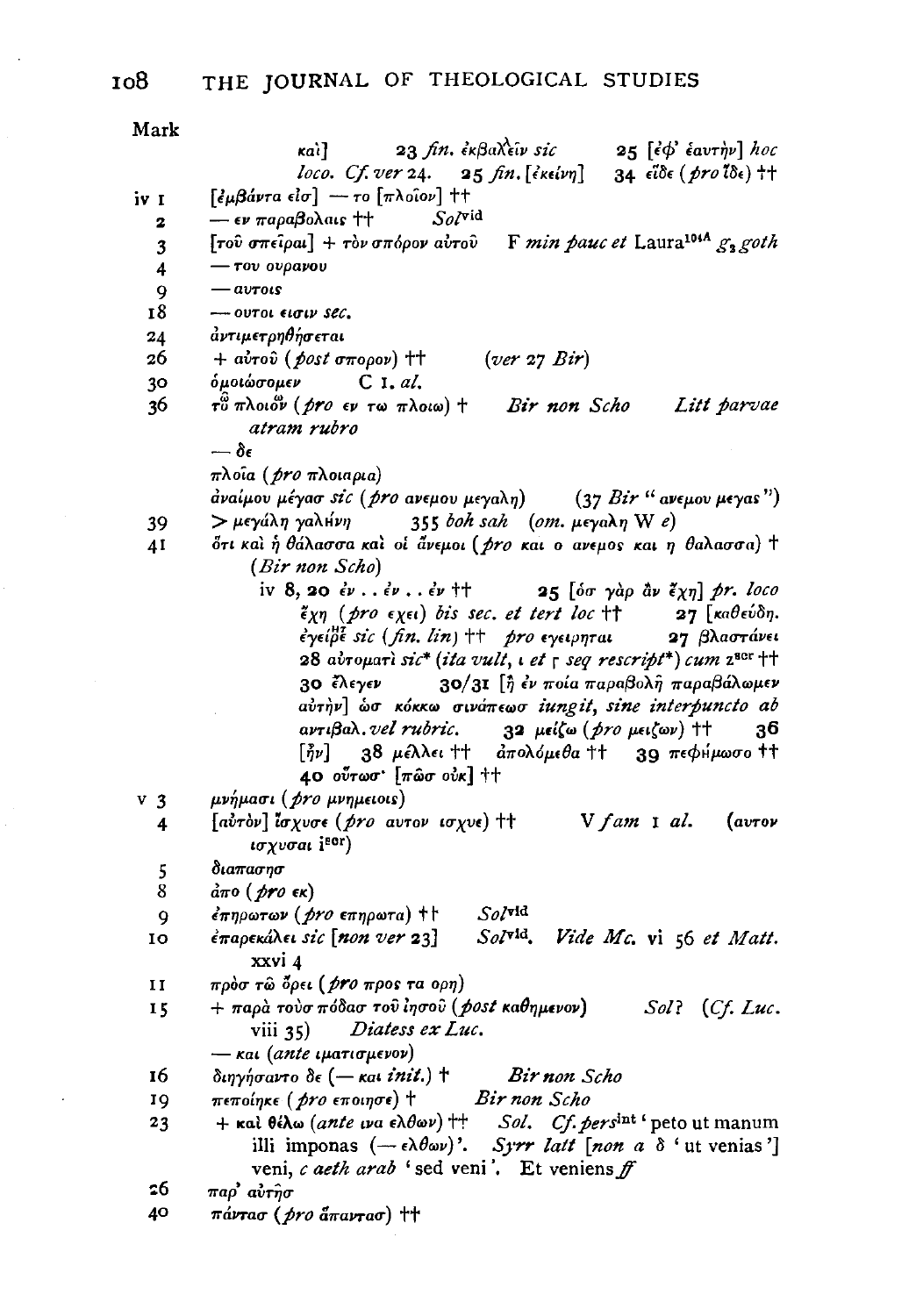| Mark      |                                                                                                                 |
|-----------|-----------------------------------------------------------------------------------------------------------------|
| $V$ 4I    | $\tau$ αβH $\ddot{\theta}'$ (fin. lin) κούμη sic $\tau$ Bir (non acc. Scho)                                     |
|           | $\mathbf{v}$ I [ya $\alpha$ a $\rho$ nv $\omega$ v] $\qquad$ 1/2 iungit 2 $\pi$ vi compendio ante               |
|           | $d$ καθάρτω (sic passim) <b>το</b> [αυτουσ αποστειλη vid] sed                                                   |
|           | $\hat{a}$ υτώ fin. Lin apparet ut αυτα 16 ίδότεσ (pro ιδοντες)                                                  |
|           | ut supra ii 16 (cf. Evan 28) ++ $\delta$ peiwv ++<br>IQ   Kaì                                                   |
|           | ήλέησε σε]<br>23 [παρεκάλει] επιθείσ<br>24 ήκολούθη                                                             |
|           | 25 [ἔτη δώδεκα]<br>34 [θυγατεμ] ύγιῶς (pro ύγιὴς) ++                                                            |
|           | 35 σκύλεισ ††<br>40 έκβαλλών ++ 41 μεθ' έρμηνευό-                                                               |
|           | μενον [ἔγειραι]<br>43 διεστείλατο sic                                                                           |
| vi 2      | $ \sigma t$                                                                                                     |
| 7         | $So/\nabla$ id<br>— και εδιδου αυτοις εξουσιαν των πνων των ακαθαρτων                                           |
| 8         | έλεγεν (pro παρηγγειλεν) Sol <sup>vid</sup> (Cf. Luc. viii 56)                                                  |
| 11        | $\epsilon$ av $(\text{pro} \text{ dv})$ ++                                                                      |
| 15        | $-\hat{\eta}$                                                                                                   |
| 17        | $-\tau\eta$ (ante $\phi v\lambda a\kappa\eta$ )                                                                 |
| 20        | $d$ κούω <sup>-</sup> (pro aκουσαs) ++ 28 al. Wetst <sup>12</sup> Paris <sup>97</sup> al. b f i r vg goth       |
|           | Sol?<br>+ δ (ante hρώδησ)                                                                                       |
| 21        | άπέστειλεν ( pro αποστειλας)<br>Sol cum syrr et $fg_3$ ? (cf. copt aeth)                                        |
| 27        | + $\kappa$ ai (ante e $\pi$ era $\xi$ ev) Sol cum syr <sup>sch pesh</sup> $fg_2$ ? (non goth syr cu sin)        |
|           | $-\tau$ ω (ante μνημειω)                                                                                        |
| 29        | <i>άπῆλθε (pro απηλθον</i> ) ††                                                                                 |
| 32        | (Male Bir in $N.T.$<br>τῶ πλοίω εἰσ ἔρημον τόπον κατιδίαν<br>Recte                                              |
|           |                                                                                                                 |
|           | in Var Lect. Recte Scho)                                                                                        |
| 33        | — οι οχλοι                                                                                                      |
|           | πολλοι αύτον                                                                                                    |
| 35        | + αύτω (post λεγουσιν)                                                                                          |
| 36        | $-\gamma a\rho$<br>άνακλιθῆναι                                                                                  |
| 39        | $R^*G\Phi$ fam 1 fam 13 28 2 <sup>pe</sup> al. Orig                                                             |
|           | έπι τον χλορον (sic) χόρτον·<br>άνέπεσαν ††                                                                     |
| 40        | $-\omega \sigma \epsilon \iota$                                                                                 |
| 44        | [cum t. $r$ , verbatim]                                                                                         |
| $45 - 51$ | ην γαρ αυτών ή καρδία (++) Male Bir Scho                                                                        |
| 52        | έπαρεκάλουν sic (pro παρεκαλουν) + $Sol.$ (Vide supra v 10)                                                     |
| 56        | vi 5 εἰμὶ (pro ει μη) 8 αἶρωσιν vid.<br>II δέξονται ††                                                          |
|           | <b>13</b> εξεβαλον + 16 δν <b>21</b> μεγιστάσιν sic<br>σπεκουλάτορα 30 συνάνων Διώτου διακουλάτορα              |
|           | 27<br>30 συνάγον primum, συνάγον postea*                                                                        |
|           | 33 πεζοί [και συνήλθον πρόσ αυτόν]                                                                              |
|           | 31 [ηὐκαίρουν]<br>$38$ γνώντεσ † (Bir non Scho)<br>53                                                           |
|           | 34 ἐξελθὸν,<br>και init. bis script ++ γεννισαρέτ sic ++ π <sup>ο</sup> υ δρμίσθησαν                            |
|           | 55 $[\kappa \rho a \beta \beta \acute{a} \tau \rho a \sigma]$ fin. $\acute{\epsilon} \sigma \tau \nu$ ++<br>sic |
| vii 2     | — εμεμψαντο                                                                                                     |
| 8         | > πολλά τοιαῦτα                                                                                                 |
| 11        | + aύτου (post $\mu$ ητρι) + K isor w <sup>sor</sup> copt al <sup>5</sup> syr R <sup>vg</sup> (non it)           |
| 13        | > πολλά τοιαύτα ++ $N M^*$ 1-209 fam 13 44 73 Paris <sup>97</sup> aeth arm copt                                 |
| 19        | πάν τα τα βρωματα ++ sic spatia sed nil in ras. (Vide Ev. da                                                    |
|           | Meph. et vol ii p. 281.) Cf. a $n +$ et exit in rivum                                                           |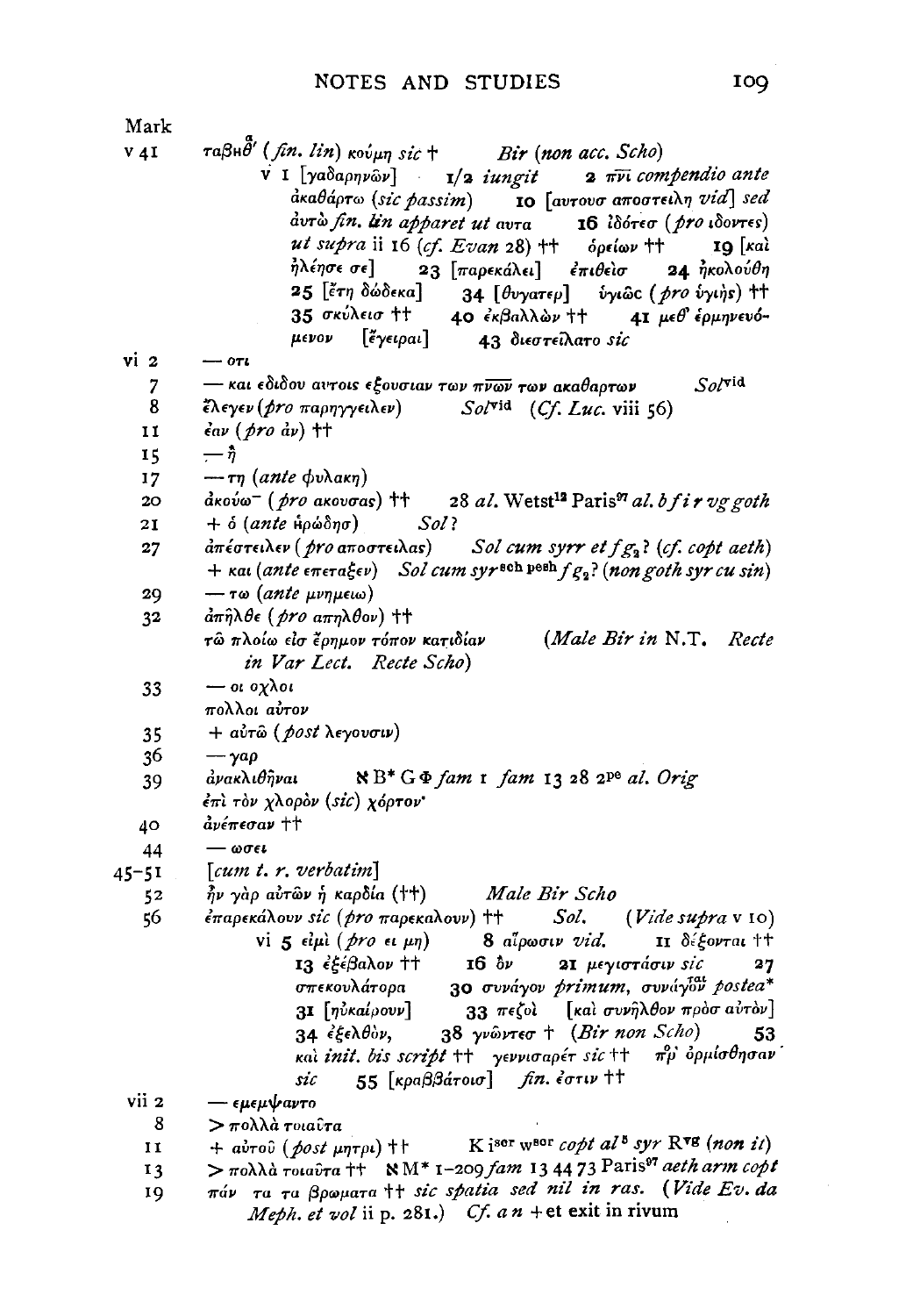| Mark                    |                                                                                                                                                                 |
|-------------------------|-----------------------------------------------------------------------------------------------------------------------------------------------------------------|
| vii 24                  | $-\tau \eta \nu$ (ante oikiav)                                                                                                                                  |
| 26                      | σύρα φοινίκιςσα                                                                                                                                                 |
| $-28$                   | + των πιπτόντων από τησ τραπέζησ inter ψιχίων et των παιδίων + (Recte                                                                                           |
|                         | Bir sed Scho $4 + \pi i \pi \tau$ , $a \pi o \tau \eta s \tau \rho a \pi$ "). Cf. syr sin hoc loco, et                                                          |
|                         | Matt. xv 27                                                                                                                                                     |
| 29                      | + $\gamma a \rho$ (post $\epsilon \xi \epsilon \lambda \eta \lambda \nu \theta \epsilon$ ) Solvid.<br>Cf. syr sin. et gat $v g$ <sup>DT</sup>                   |
|                         | άπο (pro εκ) ++                                                                                                                                                 |
| 33                      | έπιλαβόμενοσ (pro απολαβ.) ++                                                                                                                                   |
|                         | vii 2 τουτέστιν sic [εσθίοντασ] 3 [πυγμη̃] παράδωσιν                                                                                                            |
|                         | $\left[$ sed 5, 8, 9 παράδοσιν] 4 fin. [καὶ κλινῶν] 5 $\left[$ άνίπ-                                                                                            |
|                         | τοισ] 8, 13 παρ'δμοια sic 10 [μωσῆσ] ή (pro ή)                                                                                                                  |
|                         | [ver 11 ή] 11 ωφεληθείο 12 [και] ούκέτι<br>14                                                                                                                   |
|                         | 15 έξω του άνου sic (prob. εξω<br>$[\pi \acute{a} \nu \tau a \ \tau \grave{o} \nu \ \acute{o} \chi \lambda o \nu]$                                              |
|                         | $\textit{primum script}$ 16 [Habet] 18 $\textit{o}$ <sup>1</sup> row <sup>++</sup> [ $\epsilon \xi \omega \theta \epsilon \nu$                                  |
|                         | $\lbrack 2a \rbrack$ 22 πονειρίαι ++ 27 βαλλεΐν ++<br>3I                                                                                                        |
|                         | άναμέσον [non ανα μέσον] δρίων 31/32 Sine inter-                                                                                                                |
|                         | puncto.                                                                                                                                                         |
|                         | 33                                                                                                                                                              |
| viii 1                  | $\mathbf{x}$<br>πανπόλου ( <i>pro π</i> αμπόλλου) ††                                                                                                            |
| 2                       | έχωσι ( <i>pro</i> έχουσι) ++ Aliq                                                                                                                              |
|                         | $-\epsilon a\nu$ cum E solo (D 2 <sup>pe</sup> a b d ff i q r) (καν pro και εαν L)                                                                              |
| 3                       | fin. ήκουσι (pro ήκασι) Birch: 'Ed. Wetstenii, et codd. quos vidi                                                                                               |
|                         | fere omnes' [ $\epsilon u \sigma u v$ B L $\Delta$ ( $\epsilon u \sigma u v$ , $\delta$ venerunt) sah 1/5 bohaliq]                                              |
|                         |                                                                                                                                                                 |
| $\overline{\mathbf{4}}$ | <i>ἄρτον ( pro ἄρτων</i> ) ++                                                                                                                                   |
| 7                       | παραθείναι αὐτά <sup>.</sup> (— και)<br>$-$ το (ante πλοιον)                                                                                                    |
| 13                      |                                                                                                                                                                 |
| 23                      | — aυτον prim. post εξηγαγεν ++<br>Pauci (non cit. Tisch)<br>άπεκατεστάθη ++                                                                                     |
| 25                      | ανέβλεψε (pro ενεβλεψε) ++                                                                                                                                      |
| 26                      |                                                                                                                                                                 |
|                         | $ \tau$ ov (ante otrov)<br>NLr syr hier A B (W fam 13 b sah syrson pesh<br>29 <i>fin</i> . + δ νίὸς του θΰ                                                      |
|                         | hier <sup>c</sup> ) Contra Orig diserte                                                                                                                         |
|                         | $-\pi$ o $\lambda$ λα παθειν και Solus vid contra gr lat syr copt Iust Iren                                                                                     |
| 31                      | Adamant (Cf. ord aeth pers)                                                                                                                                     |
|                         | $+ \tau \hat{\omega} \nu (ante \ a\rho \chi \iota \epsilon \rho \epsilon \omega \nu)$ ++                                                                        |
|                         | άκολουθειν ( <i>pro</i> ελθειν)                                                                                                                                 |
| 34                      | τήν έαυτού ψυχήν ( <i>pro την ψυχην αυτου sec.</i> )                                                                                                            |
| 35                      |                                                                                                                                                                 |
| 38                      | $\partial$ ( $\partial$ ro av) ††                                                                                                                               |
|                         | viii 2 ήδη<br>$3\nu\eta\sigma\tau\iota\sigma$ $\dagger\dagger$<br>4 $\delta\delta\epsilon$ χορτάσαι 6 [παρα-<br>θώσι] 16 fin. [έχομεν] 22 έρχετε ++ βηθσαϊδά ++ |
|                         |                                                                                                                                                                 |
|                         | 23 χείρασ αυτό sic ult verb pag 134 recto 26 μήδε sic                                                                                                           |
|                         | 30 μήδενί 35 άπολέσει ( <i>pro α</i> πολεση post<br>bis                                                                                                         |
| ix 2                    | οσδάν) ††<br>36 ὄλον 37 άντάλαγμα ††                                                                                                                            |
|                         | και ακκώβον (sic, -- τον sec.) $\uparrow\uparrow$                                                                                                               |
|                         | $\rightarrow$ rov tert (ante $i\vec{\omega}$ ávvn $\nu$ )                                                                                                       |
| 3.                      | έγένοντο ††<br>5 fin. > και μίαν ήλία <sup>, *</sup> (και μίαν ήλία ***) 570 (= p <sup>60r</sup> ) Paris <sup>97</sup> et k:                                    |
|                         |                                                                                                                                                                 |

 $\bar{z}$ 

 $\bar{z}$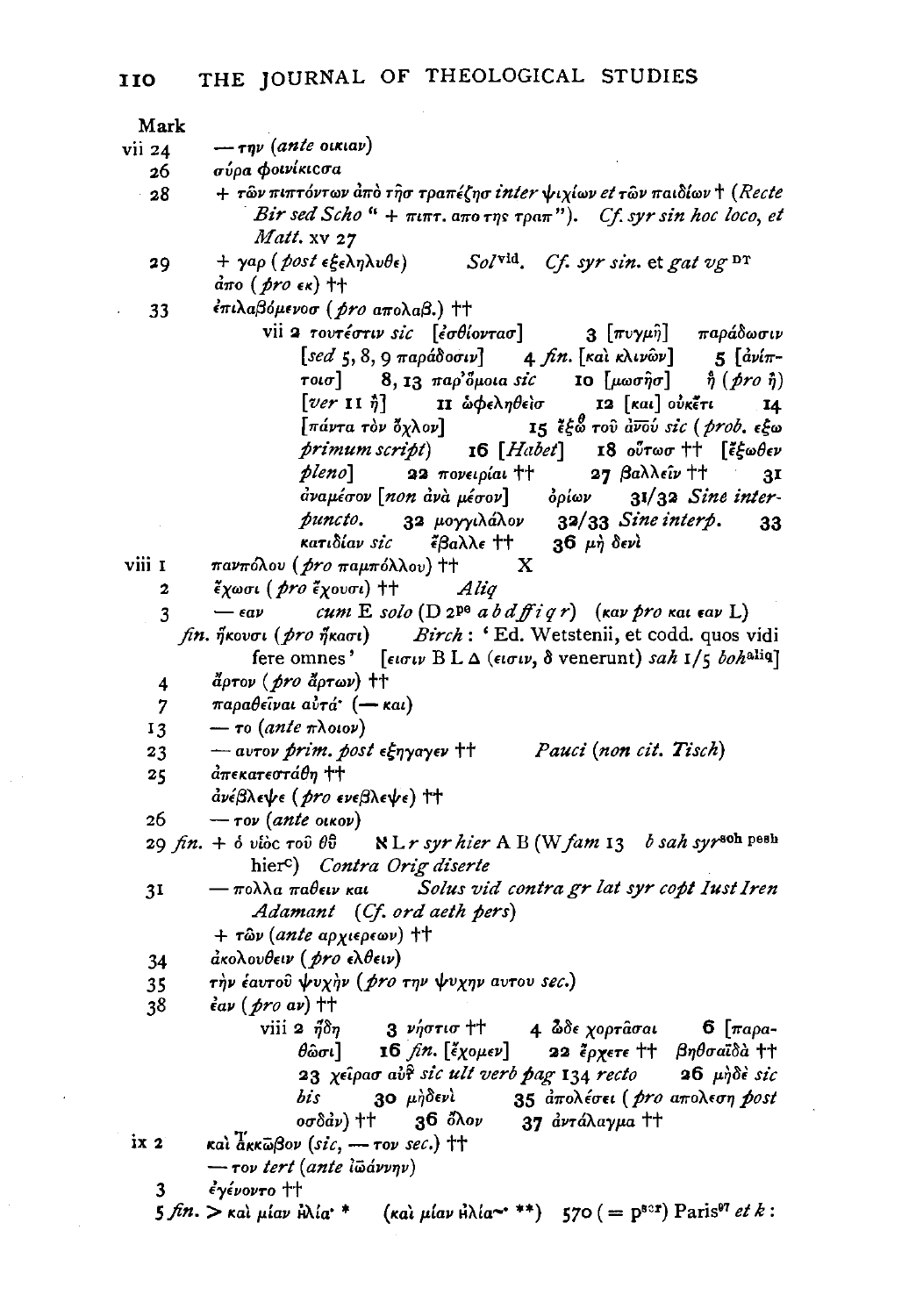$Mark$ 

|      | 'et unum heliae'; goth 'jah ainana Helijin' et sah 1/2 boh <sup>pl</sup> ;                                                                       |
|------|--------------------------------------------------------------------------------------------------------------------------------------------------|
|      | μιαν ηλια sah $1/2$ bohaliq                                                                                                                      |
| ix 8 | καθ' έαυτον ( <i>pro μεθ' έαυτ</i> ων) †† Sol <sup>vid</sup> (om. 61 a cf k l syr sin)<br>16 <i>fin.</i> έαυτούσ                                 |
| 19   | + και διεστραμένη (post απιστος) W fam 13 al. pauc. Cf. Mt                                                                                       |
|      | et Luc.                                                                                                                                          |
|      | > έσομαι προσύμας + Recte Bir, sed Scho dicebat ' 157 299 om. εως<br>ποτε προς υμας εσομαι'! Μ $c^{s\text{or}}$ al.? c $g_1$ copt aeth (cf. syr) |
| 23   | Sol<br>— ιησουs ††<br>$(\text{dom } k)$                                                                                                          |
| 28   | $+$ και ( <i>ante</i> οι μαθηται) ††<br>$Sol$ ? $(+ \Delta \epsilon \; both \Delta_1 O) + \kappa a \tau \iota \delta$ ιαν και $W$                |
| 31   | + άμαρτωλῶν (post ἀνῶν) 258 (+ peccatorum et rebellium pers)<br>avouwv pro avwv ¥                                                                |
| 35   | έστω ( <i>pro</i> έσται) ††                                                                                                                      |
| 38   | $ \delta$ (ante warrys)                                                                                                                          |
|      | $+$ έν (ante τω ονοματι)                                                                                                                         |
| 40   | καθ' Hμων sic pr. man. ++                                                                                                                        |
|      | υπέρ ήμων sic pr. man. ++                                                                                                                        |
| 4Ι   | $-\tau\omega$                                                                                                                                    |
| 42   | $\epsilon$ av ( $\rho$ ro av) ††                                                                                                                 |
| 45   | $>$ σοι έστιν                                                                                                                                    |
|      | ix I ὦδε έστηκότων γεύσονται<br>2 κατίλίαν sic hoc loco                                                                                          |
|      | (ver 28 κατιδίαν)<br>3 [ώσ] χιόν' οία λευκάναι                                                                                                   |
|      | 4 Ηλίας σύν μωσεΐ (passim sp len in Ηλιας) 5 δοδε                                                                                                |
|      | 6 λαλήσει 7 φωνη 8 ούκέτι 9 μή δενί διηγή-                                                                                                       |
|      | σονται ++ 18 ρίσσει (pro ρησσει) ++ τρύζει ++                                                                                                    |
|      | 22 έβαλλε <sup>-</sup> †† 24 [μετὰ δακρύων]<br>25 [ὄχλοσ                                                                                         |
|      | sine o] μήκετί 28 εκβαλλείν sic ++<br>$20 \text{ fm}.$                                                                                           |
|      | [και υηστεία] 30 [γνω] 34 διηλέχθησαν ++ 36                                                                                                      |
|      | aὐτῶ (pro avro sec., non prim) ++ 39 εἶπεν ++<br>-43                                                                                             |
|      | κοιλόν ( <i>pro κ</i> υλλόν) ††                                                                                                                  |
| x I  | $-$ rov (ante ιορδανου) ††                                                                                                                       |
| 10   | > έπερώτησαν αὐτὸν περὶ τοῦ αὐτοῦ                                                                                                                |
| 14   | $-$ και sec. (ante μη κωλυετε)                                                                                                                   |
|      | fin. $\tau$ ων ούνων (pro του θεου) W 2.5.61 106 255 409* Paris <sup>97</sup> Evst 49                                                            |
|      | $\mathit{boh}^{\text{B}}$ gat* $\mathit{vgt}$ (Dom k)                                                                                            |
| 17   | airo (pro avrov prim post yovvnernoas) min aliq et latt<br>$(cf.$ sah $g$ i $g$ H $)$                                                            |
| 21   |                                                                                                                                                  |
| 25   | — τοις (ante πτωχοις). 24 — τοις (ante χρημασιν)<br>— της (ante τρυμαλιας) † <i>5ed</i> [τῆσ ραφίδοσ]                                            |
| 27   | + έστι (post αδυνατον) D d 2. Laura <sup>104</sup> latt et δ super αδυνατον Δ<br>goth sah                                                        |
|      | παρά δέ θω δυνατον ( <i>pro</i> αλλ ου παρα τω θεω παντα γαρ δυνατα εστι                                                                         |
|      | παρα τω θεω) Dadf $f_2$ k (b c m) syr Clem                                                                                                       |
|      | 28 <i>init</i> . — кас                                                                                                                           |
| 29   | + ένεκεν (ante του ευαγγελιου)                                                                                                                   |
| 30   | N <sup>a</sup> ACDW I. 2 <sup>pe</sup> alig <sup>8cr</sup> matthaei a b d f $f_2$ q<br>μρά ( <i>pro μ</i> ητερας)                                |
|      | aur syr etc                                                                                                                                      |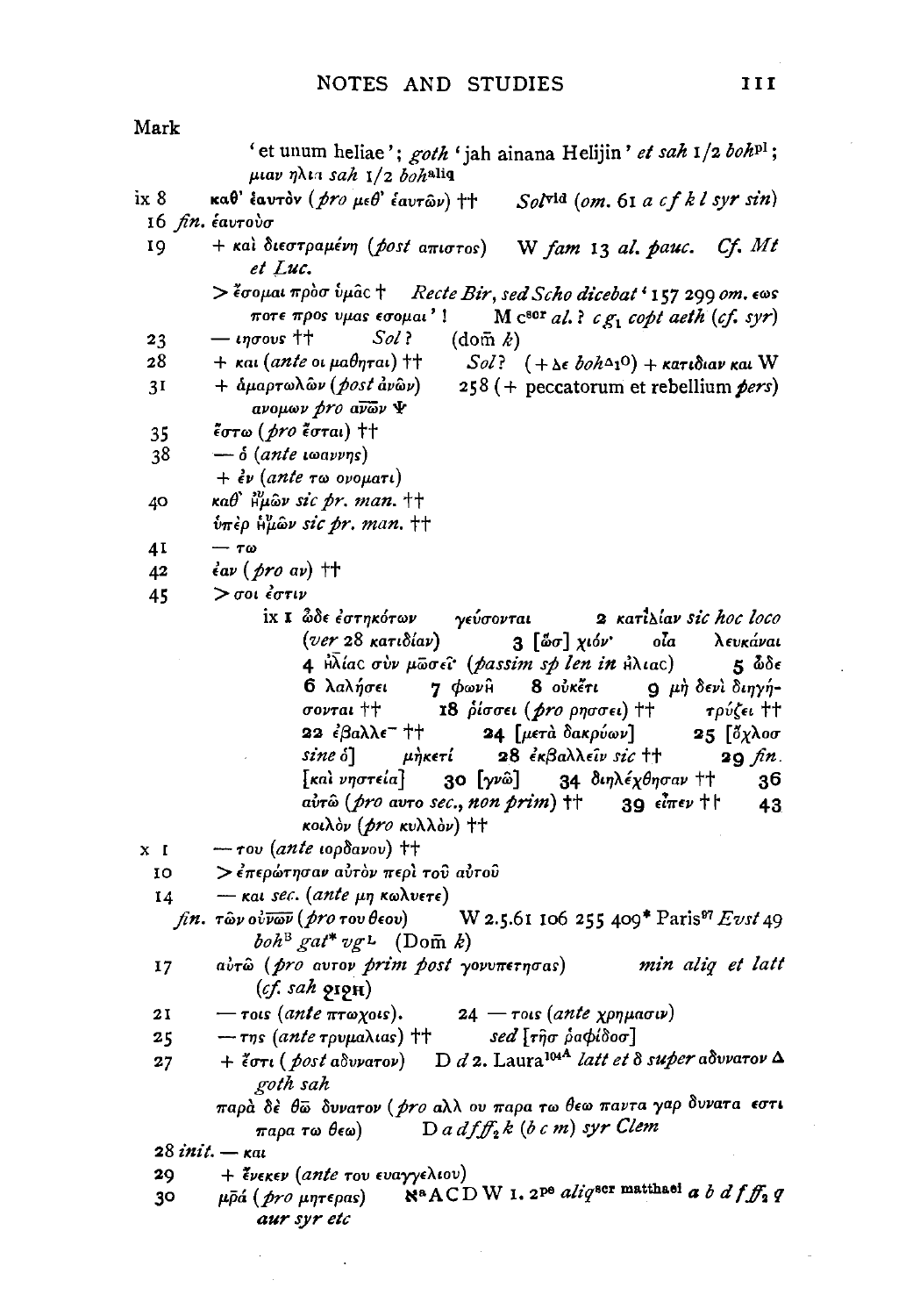Mark

| יימיי          | μετά διωγμόν (pro μετά διωγμών) ++ Σ 25 60 72 86 114 Evst 48 yscr<br>syr et diatess (μετά διωγμού D 92 syr aeth) [non lat]                               |
|----------------|----------------------------------------------------------------------------------------------------------------------------------------------------------|
| x 32           | $-$ και ακολουθουντες εφοβουντο DK 1128 37 38 57 61 66 122*                                                                                              |
|                | 125* (251) 408 vsor a b d Lvs Chrys                                                                                                                      |
|                | + $\delta$ ic (post $\pi$ a $\lambda$ u) †† FHT 2.61 al. et Evsta                                                                                        |
|                | Sol? (cf. boh et sah)<br>$-$ avrois                                                                                                                      |
| 33             | $-$ rois sec. (ante $\gamma$ paµµar $\epsilon$ voi) ††                                                                                                   |
| 34             | [και έμπαίξουσιν αύτω και μαστιγώσουσιν αυτόν] - και εμπτυσουσιν                                                                                         |
|                | αυτω και αποκτενουσιν αυτον [καὶ τῆ τρίτη ἡμέρα ἀναστήσεται]<br>Evst $44$ ? $(cf. k)$                                                                    |
| 35             | $\rightarrow$ ot (ante vioi)                                                                                                                             |
| 43             | ύμῶν διάκονοσ                                                                                                                                            |
| 44             | $\epsilon$ av $(\text{pro av})$ ††                                                                                                                       |
| 51             | ραββουνί                                                                                                                                                 |
|                | x 7, 29 ένεκεν 8 ούκέτι 16 Αυλόγη ++ 19                                                                                                                  |
|                | ψευλομαρτυρήδ sic 21 άρασ vid 35 θελομεν ex                                                                                                              |
|                | emend a prim man ++ (Primum θελωμεν vid)                                                                                                                 |
|                | 37 καθήσωμεν ++ 38 δύνασθαι (com-<br>ποιήσεισ ††                                                                                                         |
|                | 40 εξευωνύμων sic [sed habet sp. ver 37]<br>pendio)                                                                                                      |
|                | 42 κατέξουσιάζουσιν sic 43 ούχ' ούτως sic 46 [δ                                                                                                          |
|                | τυφλόσ] [προσαιτών] 49 φωνή ( <i>pro</i> φωνει) ††                                                                                                       |
|                | 50 αποβαλλών ++                                                                                                                                          |
| xi 3           | άποστέλλει                                                                                                                                               |
| 4              | — τον (ante πωλον)                                                                                                                                       |
| 21             | $\epsilon$ ξήραται ( <i>pro</i> εξηρανται) ++ X 69 248 al. pauc                                                                                          |
| 22             | $+$ $\delta$ (ante ingrous) $+$                                                                                                                          |
| 23             | $-\gamma a\rho$ $\qquad \aleph BD \aleph \Psi$ fam 1.28 124 al. pauc syr it et $\delta^{vid}$ contra<br>$\Delta$ gr arm sah (boh $\Gamma$ <sup>M</sup> ) |
| 24             | NBCDLW∆4 61 346? [non Ferrar] goth<br>$-a\nu$                                                                                                            |
| 25             | άφήσει ( <i>pro α</i> φη)                                                                                                                                |
|                | $-v\mu v$                                                                                                                                                |
| 26             | $\aleph$ BLSW $\triangle$ $\Psi$ aliq $g_2$ k l $r_2$ vg <sup>L</sup> syr sin copt<br>om. vers.                                                          |
| 29             | [ύμασ] έγω pro υμας καγω (BCLΔ k r <sub>2</sub> copt)                                                                                                    |
| 3 <sup>1</sup> | διελογίζοντο † Bir, non Scho                                                                                                                             |
|                | aύτουσ sic codex (pro έαυτους) Bir Scho αύτους perperam                                                                                                  |
| 32             | $-\epsilon a\nu$                                                                                                                                         |
|                | xi I βηθσφαγῆ †† [καὶ βηθανίαν]<br>2 κεκάθικαι sic ††                                                                                                    |
|                | 3 ὦδε - 5 ἐστηκότων - 7 ἐπέβαλλον ††<br>9, IO                                                                                                            |
|                | ω τάννα sic 16/17 Sine interpuncto 18 απολέσωσιν <sup>*</sup>                                                                                            |
|                | sed ex emend ++ 20 συκήν 21 Ηδε (pro ΐδε) συκή                                                                                                           |
|                | $\tilde{\eta}\nu$ (pro $\hat{\eta}\nu$ ) 24 airnoble sic* (pro aireiote) ++ 28                                                                           |
|                | $fn. π$ οιείσ ( $pro π$ οιής) 31 διάτι 32 [εφοβούντο]                                                                                                    |
| xii 7          | και κατάσχομεν (sic, male Bir Scho κατασχωμεν) αύτου την κληρονο-                                                                                        |
|                | μίαν ( <i>pro και ημων εσται η κληρονομια</i> ) <i>Sol</i> vid cum aethint.                                                                              |
|                | $C_f$ . <i>Matt.</i> xxi 38                                                                                                                              |
| 8              | εκβαλλόντεσ αυτόν (pro και εξεβαλον)                                                                                                                     |
|                | = concordia graeca, non<br>Solvid Cf. Epiph. Cf. Luc. xx 15                                                                                              |
|                | diatess arab<br>om. b                                                                                                                                    |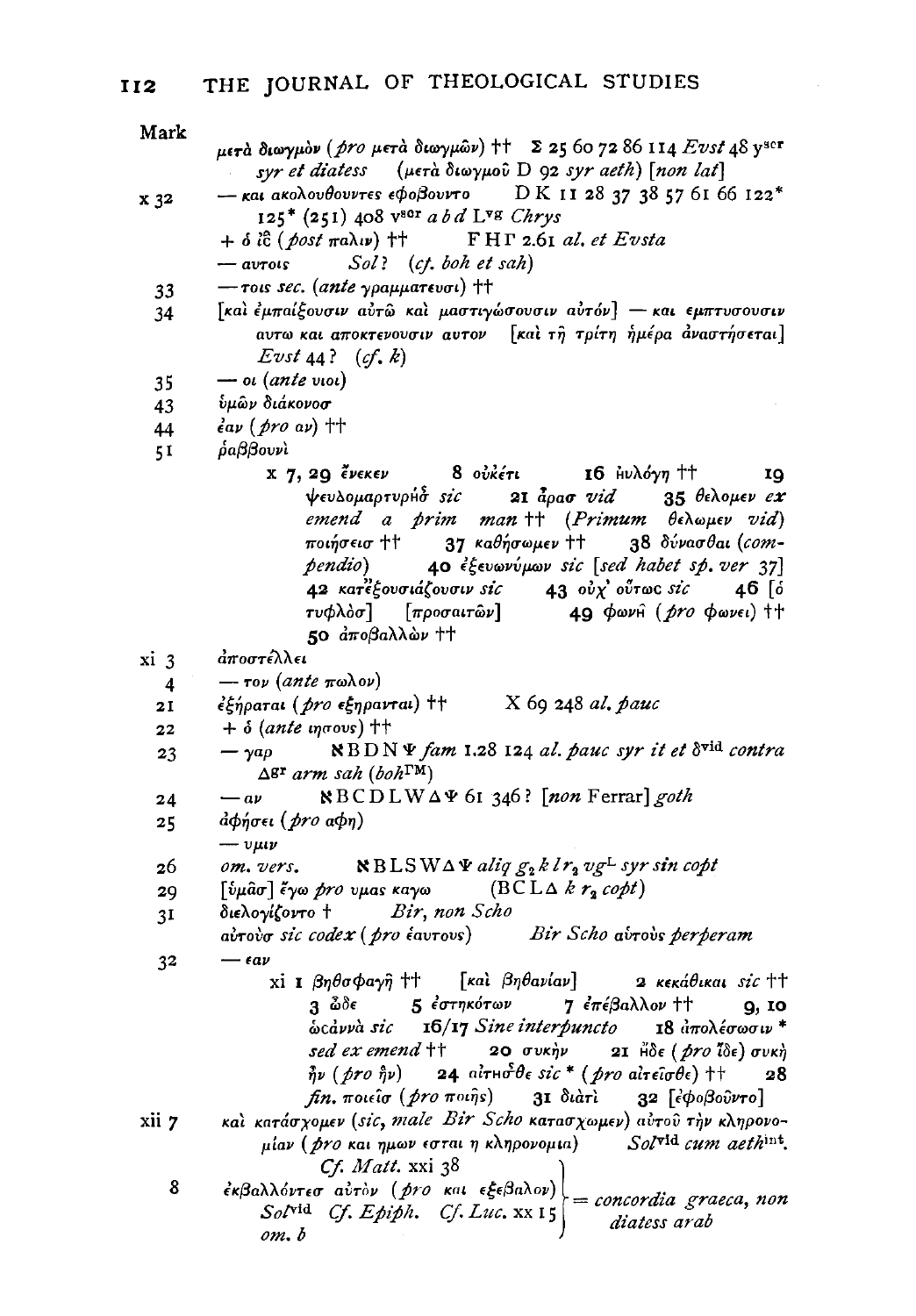| Mark             |                                                                                                                                                                                                                                                                                                                                                                                                                                                                                                                                                                                                                                                                                                                                                                                                                                                                                                                                                                                                                                                                                                                                                           |
|------------------|-----------------------------------------------------------------------------------------------------------------------------------------------------------------------------------------------------------------------------------------------------------------------------------------------------------------------------------------------------------------------------------------------------------------------------------------------------------------------------------------------------------------------------------------------------------------------------------------------------------------------------------------------------------------------------------------------------------------------------------------------------------------------------------------------------------------------------------------------------------------------------------------------------------------------------------------------------------------------------------------------------------------------------------------------------------------------------------------------------------------------------------------------------------|
| xii 23           | $-$ ovv $Gr$ mult $(k)$ q goth $[non$ syrr]<br>ότε ( <i>pro</i> όταν) ††                                                                                                                                                                                                                                                                                                                                                                                                                                                                                                                                                                                                                                                                                                                                                                                                                                                                                                                                                                                                                                                                                  |
| 25               | $-\alpha$                                                                                                                                                                                                                                                                                                                                                                                                                                                                                                                                                                                                                                                                                                                                                                                                                                                                                                                                                                                                                                                                                                                                                 |
| 26               | επί τη βάτω ( <i>pro</i> επι της βατου) + Solv <sup>id</sup> sed cf. 124 (in rubo<br>cff q de rubo a in rubum d super rubum $b$ i $k$ r hoc loco). (Cf.<br>lat in Luc. xx 37 pro gen gr $\epsilon \pi i$ $\tau \eta s$ Barov habent c df $f_2$ ilq<br>$Cypr$ in rubo, a de rubo)                                                                                                                                                                                                                                                                                                                                                                                                                                                                                                                                                                                                                                                                                                                                                                                                                                                                          |
| 27               | $-\theta$ εος sec. (Primum*) + Latt. (Add libr ipse άλλα <sup>θε</sup> ζώντων sic)                                                                                                                                                                                                                                                                                                                                                                                                                                                                                                                                                                                                                                                                                                                                                                                                                                                                                                                                                                                                                                                                        |
| 29               | + $\epsilon$ στίν (sic codex) post εντολων (cf. Tisch ad loc)                                                                                                                                                                                                                                                                                                                                                                                                                                                                                                                                                                                                                                                                                                                                                                                                                                                                                                                                                                                                                                                                                             |
| 30               | - και εξ ολης της ψυχης σου και εξ ολης της διανοιας σου<br>r, k<br>Iustin [non aeth]                                                                                                                                                                                                                                                                                                                                                                                                                                                                                                                                                                                                                                                                                                                                                                                                                                                                                                                                                                                                                                                                     |
| 32               | $-\theta$ eos ††<br>Mult et h l m $r_2$ $\delta$ goth aeth sy <sub>1</sub> soh pesh (dom k)                                                                                                                                                                                                                                                                                                                                                                                                                                                                                                                                                                                                                                                                                                                                                                                                                                                                                                                                                                                                                                                               |
| 33               | $-\tau \omega v$ (ante $\theta v \sigma \omega v$ ) [Rell cum t.r. cum claus quattuor]                                                                                                                                                                                                                                                                                                                                                                                                                                                                                                                                                                                                                                                                                                                                                                                                                                                                                                                                                                                                                                                                    |
| 34               | $+$ $\delta \tau \iota$ (ante ov $\mu$ akpav) $\dagger \uparrow$ W 2 <sup>pe</sup> sol vid et copt                                                                                                                                                                                                                                                                                                                                                                                                                                                                                                                                                                                                                                                                                                                                                                                                                                                                                                                                                                                                                                                        |
| 36               | $\epsilon$ ν πνι άγίω $(-\tau \omega bis)$<br>$A X \Gamma \Pi$ unc <sup>8</sup> al, Lat                                                                                                                                                                                                                                                                                                                                                                                                                                                                                                                                                                                                                                                                                                                                                                                                                                                                                                                                                                                                                                                                   |
|                  | λέγει ( pro ειπεν sec.)                                                                                                                                                                                                                                                                                                                                                                                                                                                                                                                                                                                                                                                                                                                                                                                                                                                                                                                                                                                                                                                                                                                                   |
| xiii 2<br>4<br>5 | xii I [εξέδοτο]<br>3 ἔδηραν <b>4</b> [cum t.r.] 5 δαίροντεσ<br>αποκτένοντεσ sic (Male Bir αποκτένουντες et Scholz<br>7 προσαύτουσ sic pr. man. ++<br>άποκτενοῦντες<br>IO<br>έγεννήθη + (LΠ* 433 escr zsor) 14 μέλλει +<br>19<br>εξάναστήση sic 28, 29 πάντων ( <i>pro</i> πασών)<br>29<br>$\mathit{fin.}$ $\mathit{for}$ $\mathsf{t}$ + $\mathsf{t}$<br>30 αγαπήσησ ++ 30 fin. εντδ sic<br>31 ως εαυτόν ( <i>pro</i> ως σεαυτον) 8'κ'έστιν sic<br>32<br>33 δλοκαυτω (ω <i>ex em</i> ) μάτων ††<br>ουκέστιν<br>34<br>[νουνεχώς] plane, Cf. 28 36 [ό κέ τω κω'] [υποπόδιον]<br>38 γραματέων pr. man. ++ <b>40</b> μακρα [ληψονται]<br>41 γαζοφυλά sic pro γαζοφυλακίου (sed 41, 43<br>κρίμα<br>γαζοφυλακίον sic de indust. 41 βάλλη (pro βάλλει) ++<br>42 έβαλλε ++ 43 βαλλόντων ++<br>44 [ $\epsilon \beta a \lambda$ ] pr.<br>loco sed έβαλλεν pro έβαλεν seq. ++<br>$-\mu\eta$ sec. loco ante καταλυθη †† $N^*$ L 106 252 <sup>*</sup> (cf. lat)<br>> ταύτα πάντα [συντελείσθαι] † AGHKMTII Σ al. latt pl copt syr<br>[αποκριθείσ αύτοισ] λεγειν ηρξατο + (Recte Bir, male Scho) Solvid<br>cum aeth. om. $np\xi a\tau o$ D 237 2 <sup>pe</sup> 604 a dkn |
| 7                | $+\pi \acute{a}v\tau a$ (post yap) $Sol?$ + haec 38 ff vg <sup>c</sup> et vg \$80 + haec<br>omnia $b$ (Cf. syr)                                                                                                                                                                                                                                                                                                                                                                                                                                                                                                                                                                                                                                                                                                                                                                                                                                                                                                                                                                                                                                           |
| 9                | — και sec. (ante επι ηγεμονων)<br>235                                                                                                                                                                                                                                                                                                                                                                                                                                                                                                                                                                                                                                                                                                                                                                                                                                                                                                                                                                                                                                                                                                                     |
| 11               | $RBDLW\Sigma\Psi$ fam 1.33.69 Evst 32 c $f_3$ $g_1$ ,<br>— μηδε μελετατε                                                                                                                                                                                                                                                                                                                                                                                                                                                                                                                                                                                                                                                                                                                                                                                                                                                                                                                                                                                                                                                                                  |
|                  | iklm q r r <sub>2</sub> vg copt aeth syr sin                                                                                                                                                                                                                                                                                                                                                                                                                                                                                                                                                                                                                                                                                                                                                                                                                                                                                                                                                                                                                                                                                                              |
| 19               | ούδ' ού μη sic (pro και ου μη) (†) (Bir ούδε ού)                                                                                                                                                                                                                                                                                                                                                                                                                                                                                                                                                                                                                                                                                                                                                                                                                                                                                                                                                                                                                                                                                                          |
| 21               | — ჩ<br>πιστεύετε                                                                                                                                                                                                                                                                                                                                                                                                                                                                                                                                                                                                                                                                                                                                                                                                                                                                                                                                                                                                                                                                                                                                          |
| 26               | > και δόξης πολλήσ AMΔδΠ fam 13.118 al. arm aeth sah 86<br>boh F <sup>r</sup> (amplius pers.) (Matt. xxiv 30)                                                                                                                                                                                                                                                                                                                                                                                                                                                                                                                                                                                                                                                                                                                                                                                                                                                                                                                                                                                                                                             |
| 28               | 56 131 258 al.?<br>έκΦύει                                                                                                                                                                                                                                                                                                                                                                                                                                                                                                                                                                                                                                                                                                                                                                                                                                                                                                                                                                                                                                                                                                                                 |
| 31               | παρελεύσεται                                                                                                                                                                                                                                                                                                                                                                                                                                                                                                                                                                                                                                                                                                                                                                                                                                                                                                                                                                                                                                                                                                                                              |
| 32               | — της sec. (ante ωρας)                                                                                                                                                                                                                                                                                                                                                                                                                                                                                                                                                                                                                                                                                                                                                                                                                                                                                                                                                                                                                                                                                                                                    |
| VOL. XIV.        | 1                                                                                                                                                                                                                                                                                                                                                                                                                                                                                                                                                                                                                                                                                                                                                                                                                                                                                                                                                                                                                                                                                                                                                         |
|                  |                                                                                                                                                                                                                                                                                                                                                                                                                                                                                                                                                                                                                                                                                                                                                                                                                                                                                                                                                                                                                                                                                                                                                           |

 $\bar{z}$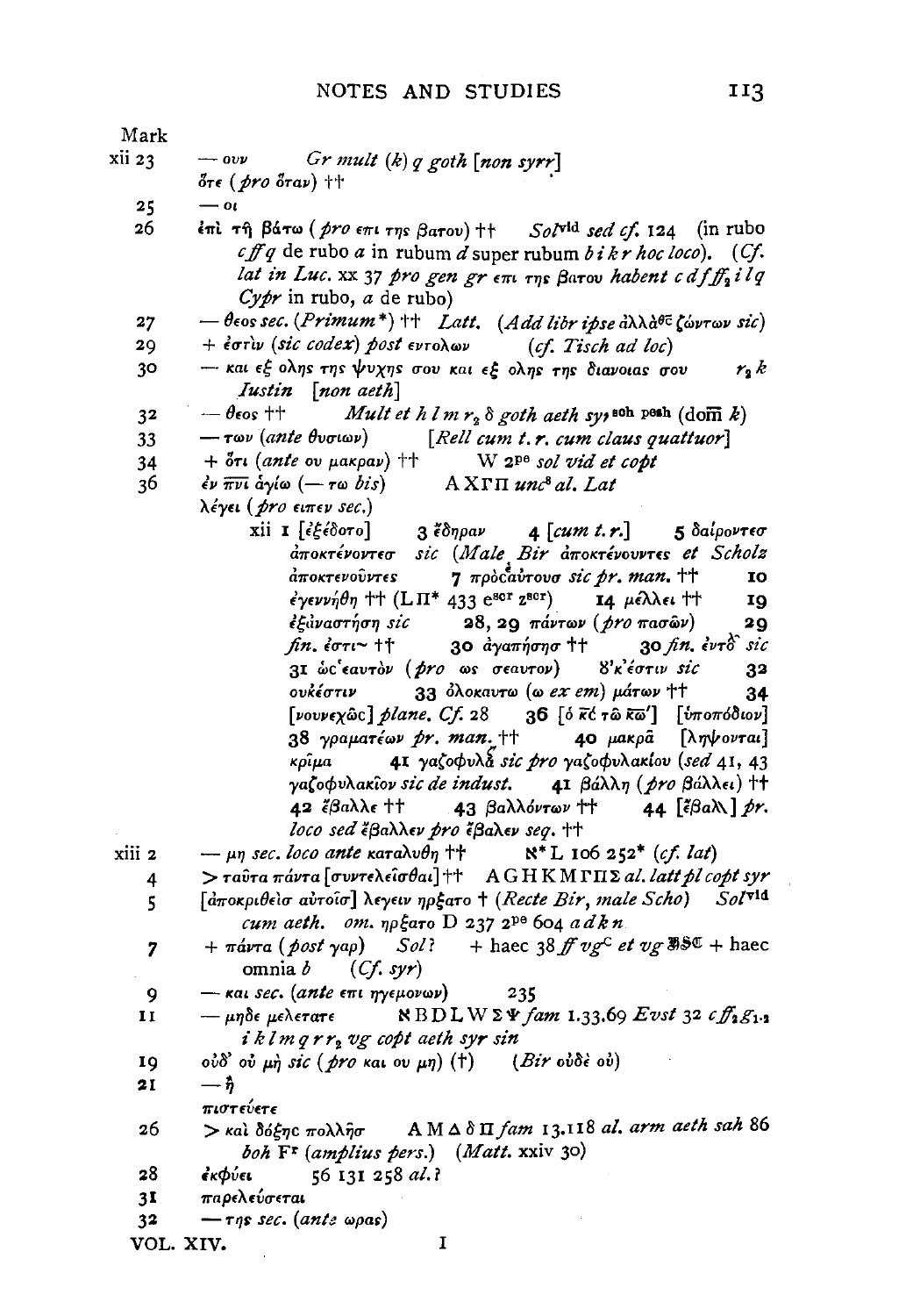$[\lambda \mathcal{i}\theta$ οσ έπι λίθω]

3 κατιδίαν

7

xiii 2 οικοδομάσ

Mark

 $θ$ ροείσθαι (comp.) †† **Q** ηγεμόνων... ένεκεν IO [δεί πρώτον] + *Male Bir* πρωτον δε δει 11 λαλή- $\sigma$  $\epsilon$ r $\epsilon$   $\uparrow$   $\uparrow$   $\alpha$ *m*  $U$   $\alpha$ *l*. ΙΔ έστὼς †† 15  $\ddot{a}$ pai vid. pr.\* apai vid.\* ex em. apai ex em \*\* rursus restit. тб 18 προσεύχεσθαι ++  $\lceil \tilde{a} \rho a \iota \rceil$ 19 εκείναι οία 22 ψευδοπροφήται  $26$   $\delta$  $\psi$ ovrat 27 αποστελλεί sic (ut saepe  $\lambda \lambda$  pro  $\lambda$  sed voluit futurum) Male Bir Scho 28 εΐδη  $(pro \ \eta \delta \eta)$  +  $fn.$  εστι + + άποστελλει  $2Q$  $init.$   $o\tilde{v}$ r $oc$  †† 31 [παρέλθωσι] 32 [οι άγγελοι οι] 34 fin. yonyoon sed n ex em forsan sec. manu xiv 6 fin.  $\epsilon \nu \epsilon \mu o \nu$  (pro  $\epsilon \nu \epsilon \mu \epsilon$ ) τούσ πτωχούσ γάρ πάντοτε ++ 7 8  $\lceil \hat{0} \rceil$  έσχεν  $\lceil a\tilde{v}\tau\eta \rceil$  $+ \gamma a \rho$  (*post*  $\pi \rho o \epsilon \lambda a \beta \epsilon$ )  $\uparrow \uparrow$ Solvid cum sah 73<sup>c</sup> et boh  $1/2$ . + et k  $syr +$  enim  $vg$ 9  $+ \delta \epsilon$  (*post aµnv*) <sup>++</sup> *Mult gr et a*  $(+ \gamma a \rho 28 127 299$  sah 86 m<sup>1</sup>; 'Et certe' pers<sup>Int</sup>)  $\partial \dot{\alpha}$ v (pro av) ††  $\overline{\phantom{m}}$  o (ante Iovõas) 10  $Sol^{\text{vid}}$  cum 11 et boh  $\Delta_1^{\text{c}}$  $\mathbf{12}$  $-\eta \mu \epsilon \rho a$  $+$  και (ante ευλογησας)  $U \Sigma$  min aliq syr aeth vg it (non a d) 22 Euthym 24  $-$  το sec. (ante της καινης)  $+ \delta \epsilon$  (post  $a \mu \eta \nu$ )  $25$  $[\dot{\epsilon}\nu \dot{\epsilon}\mu\omega \dot{\epsilon}]$  -  $\epsilon \nu \tau \eta \nu\kappa\tau \iota \tau \alpha \nu \tau \eta$  $27$ G 13 28 a fi k l (cf. al.) sah 127  $boh^M$  syr sin  $Sol$ vid 29  $+$   $\cdot\vec{k}$  sic post avro  $\dagger\uparrow$ 30  $+ \sigma \dot{v}$  (ante  $\sigma \eta \mu \epsilon \rho \sigma v$ ) *l'*δεσ<sup>\*</sup> (*pro ή δ*ίς) *plane nec corr.* o αντιβαλλων (Vult *η δίσ man.*  $rec.)$  †† ό δε έκ περισσού έλεγε<sup>.</sup> μάλλον cum seq. iung. 31 33  $-$  τον (ante ιακωβον) 34 λέγειν (*pro* λέγει) †† προσελθών †† 35  $CU \Phi \Psi$  40\*\* 91 108 127 Paris<sup>97</sup> 36 άλλ' εἶ τι σύ ( pro αλλα τι συ) Evst  $49$  z<sup>8Cr</sup> H<sup>8Cr</sup> al. pauc. Cf. al.  $d\pi$ έχει Η ώρα'  $(-\eta \lambda \theta \epsilon \nu)$ Sol?  $= Lat$  (quos vide et cf. 41 D<sup>81</sup>) Vide rell apud Tisch et Horner  $-$  τῶν quart (ante πρεσβυτερων) †† 43  $\aleph^*$ AUW min<sup>10</sup> Orie  $\lceil d\pi a\gamma d\gamma\epsilon\tau\epsilon\rceil + a\gamma\gamma\delta\nu \lceil d\sigma\phi a\lambda\hat{\omega}c\rceil$  $D N 2 \Phi 17 2^{pe}$  isor a d by  $\frac{d}{dr}$ 44 vgVF syr sah copt aeth D fam I 91 106 125 251 299 a c  $df_1$ k q r r<sub>1</sub> arm syr 45  $-\epsilon \lambda \theta \omega \nu$ + αύτω (post λεγει)  $5I$ ήκολούθησεν 56  $+$  λέγοντεσ' (tantum inter κατ' αύτοῦ et καὶ ἶσαι) 118-209. Cf. 244 (ελεγον κατ αυτου D  $d$ ; cf. n<sup>M atthaei</sup>)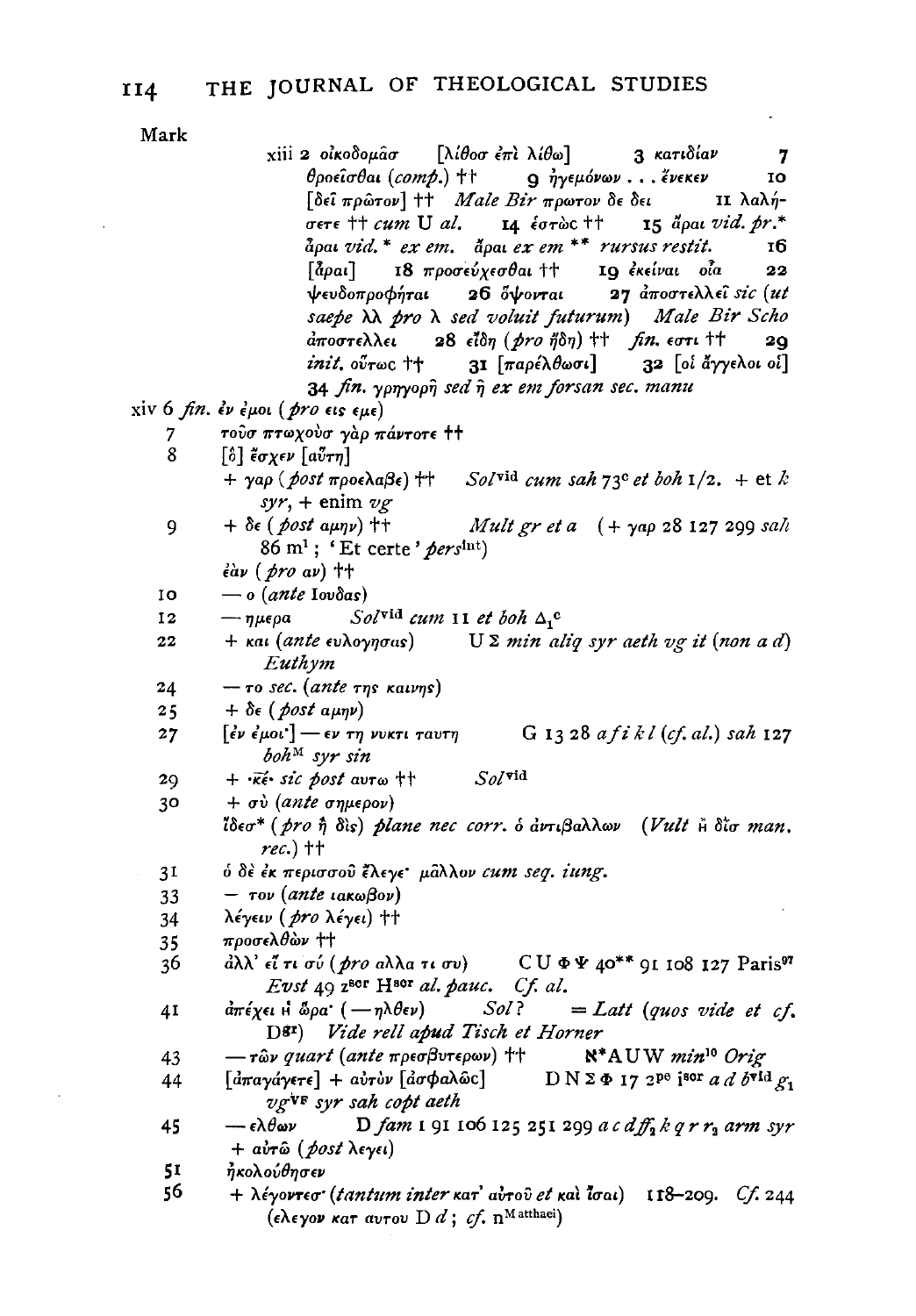115

 $\ddot{\phantom{a}}$ 

| Mark   |                                                                                                                                                  |
|--------|--------------------------------------------------------------------------------------------------------------------------------------------------|
| xiv 57 | $-\kappa$ ατ' αυτου, λεγοντες<br>(cf. k, et syr sin)<br>Sol ?                                                                                    |
| 60 I   | $-$ το (ante μεσον)                                                                                                                              |
| 62     | > έκ δεξιών καθήμενον                                                                                                                            |
|        |                                                                                                                                                  |
|        | $+$ του θυ (post δυναμεως) Solvid cum sah <sup>m1</sup> ug ed et Wvg gat**                                                                       |
|        | (ut Luc) di pro duvaue os ff                                                                                                                     |
|        | $65$ <i>init</i> . $ \kappa$ <i>at</i>                                                                                                           |
| 68     | $0$ ΰτε ( <i>pro</i> $0$ υδε) <sup>†</sup> BDSW Ψ $f$ am 1.13 al. pauci                                                                          |
| 69.    | $>$ πάλιν αυτόν, [ήρξατο λέγειν]                                                                                                                 |
| 72     | τὸ ρίθμα δ ( <i>pro</i> του ρήματος ού)                                                                                                          |
|        | xiv 8 $[\mu$ ov το σώμα]<br>9 [τοῦτο] 12 έτοιμάσομεν ††                                                                                          |
|        | 19 λυπείσθε ++ είσ καθείσ sic (sp. super εισ sec. in ras                                                                                         |
|        | vid.) Post $\mu$ <sup>2</sup> Ti $\epsilon \gamma$ <i>ò, comma bis pro interrog.</i><br>21                                                       |
|        | [καλον ήν] 22 [λάβετε φάγετε ] 23 [το ποτήριον]                                                                                                  |
|        | 25 ότι <del>ούκ-έτι</del> ούκετι sic (lin aur a man. rubric.) ++                                                                                 |
|        | [γεννήματος] όταν (contra morem) 28/29 Marg stat                                                                                                 |
|        |                                                                                                                                                  |
|        | $\hat{O}$ <i>litt aurea</i> 29 [kal el $\pi$ ávreo] 30 [év r $\tilde{\eta}$ vvkrl                                                                |
|        | ταύτη]<br>31 ω cάύτως sic 32 [έωσ προσεύξωμαι]                                                                                                   |
|        | 33 παραλαμ $\beta$ sic fin lin, sed vult $[\pi$ αραλαμβάνει]<br>35                                                                               |
|        | $36$ $\left[$ $\stackrel{\text{ }{\text{ }}{a}}{\pi}$ $\stackrel{\text{ }{\text{ }}{\text{ }}{e}}{\mu}$ ου τοῦτο]<br>4Ι ίδού<br>έστιν<br>42 fin. |
|        | 44 [σύσσημον]        46 ἐπέβαλλον ††<br>ήγγικεν<br>51,                                                                                           |
|        | 52 σινδώνα ( <i>pro</i> σινδόνα) + (i <sup>ε σ</sup> ver 52) 52 fin.                                                                             |
|        | 55 όλον (fere passim) ούχ' εύρισκον sic<br>$\lceil \vec{a}\pi \rceil$ $\vec{a} \vee \hat{r} \hat{\omega} \nu \rceil$                             |
|        | 60 ούκ αποκρίνη, ούδεν τι ούτοι sic interpunctum                                                                                                 |
|        | $(1, =;)$ + 62 δψεσθαι (comp. fin. lin) + 63 χρείαν                                                                                              |
|        | sic 64 [τησ βλασφημίασ] 65 fin. έβαλον 66                                                                                                        |
|        | όντοσ [non passim] [έν τη αύλη κάτω] 67 ναζαρινού                                                                                                |
|        | $[i\hat{v}]$ μσθα. †† 68 [τί σύ] 70 [καὶ ἡ λαλία σου                                                                                             |
|        | 71 [ομνύειν] δν (pro δν)<br>όμοιάζει]                                                                                                            |
| XV I   | + avrov (post mapédonav) W fam 13 56 58 vgQ sah boh aeth                                                                                         |
|        |                                                                                                                                                  |
|        | syrr goth [Silet Tisch in ed viii]                                                                                                               |
| 14     | Om. vers ex hom. Sol? cum vg $G^*L$ boh $MS$ B* sah $MS$ 26 <sup>1</sup>                                                                         |
|        | (mut <sub>syr</sub> sin)                                                                                                                         |
| 16     | $\tilde{\epsilon}$ ωc (pro $\tilde{\epsilon}$ σω) 91 299 Evst 15.32 sem(l) (Cf. al. εις et latt <sup>aliq</sup> ,                                |
|        | <i>et</i> εσω εις)                                                                                                                               |
| 18     | + λέγοντεσ' (ante χαΐρε) M 209 282 (w <sup>ser</sup> ) Evst 67 c aur vg <sup>Q</sup>                                                             |
|        | (+ και λεγειν NC <sup>2</sup> NU Σ 11 33 118-209 346 Paris <sup>97</sup> al. arm).                                                               |
|        | Cf. aeth                                                                                                                                         |
|        | ό βασιλεύσ ( pro βασιλεῦ)<br>(Latt Copt)                                                                                                         |
| 20     | $z^{80}$ sem ff goth (Al. lat $\epsilon$ , sed k inrisus in<br>aὖτὸν ( pro aὐτῶ)                                                                 |
|        | eum) om. syr sin                                                                                                                                 |
| 24     | διαμερίζονται (pro διεμέριζον)                                                                                                                   |
|        | καλ έπι τον ίματισμον αύτου βάλλοντεσ κληρον ( <i>pro</i> βαλλοντες κληρον                                                                       |
|        | $\epsilon \pi$ avra) Sol?                                                                                                                        |
|        | D $z^{s}$ <sup>sor</sup> sem $df_2 k n$ (hiat a) syr sin                                                                                         |
| 28     | $ \tau$ is $\tau$ i ap $\eta$<br>-- και επληρωθη η γραφη η λεγουσα και μετα ανομων ελογισθη                                                      |
|        | airô (pro avov)*, sed airo ex em ("rubro) (++) silent Bir Scho                                                                                   |
| 29     |                                                                                                                                                  |
|        | de emend.                                                                                                                                        |
|        | I <sub>2</sub>                                                                                                                                   |